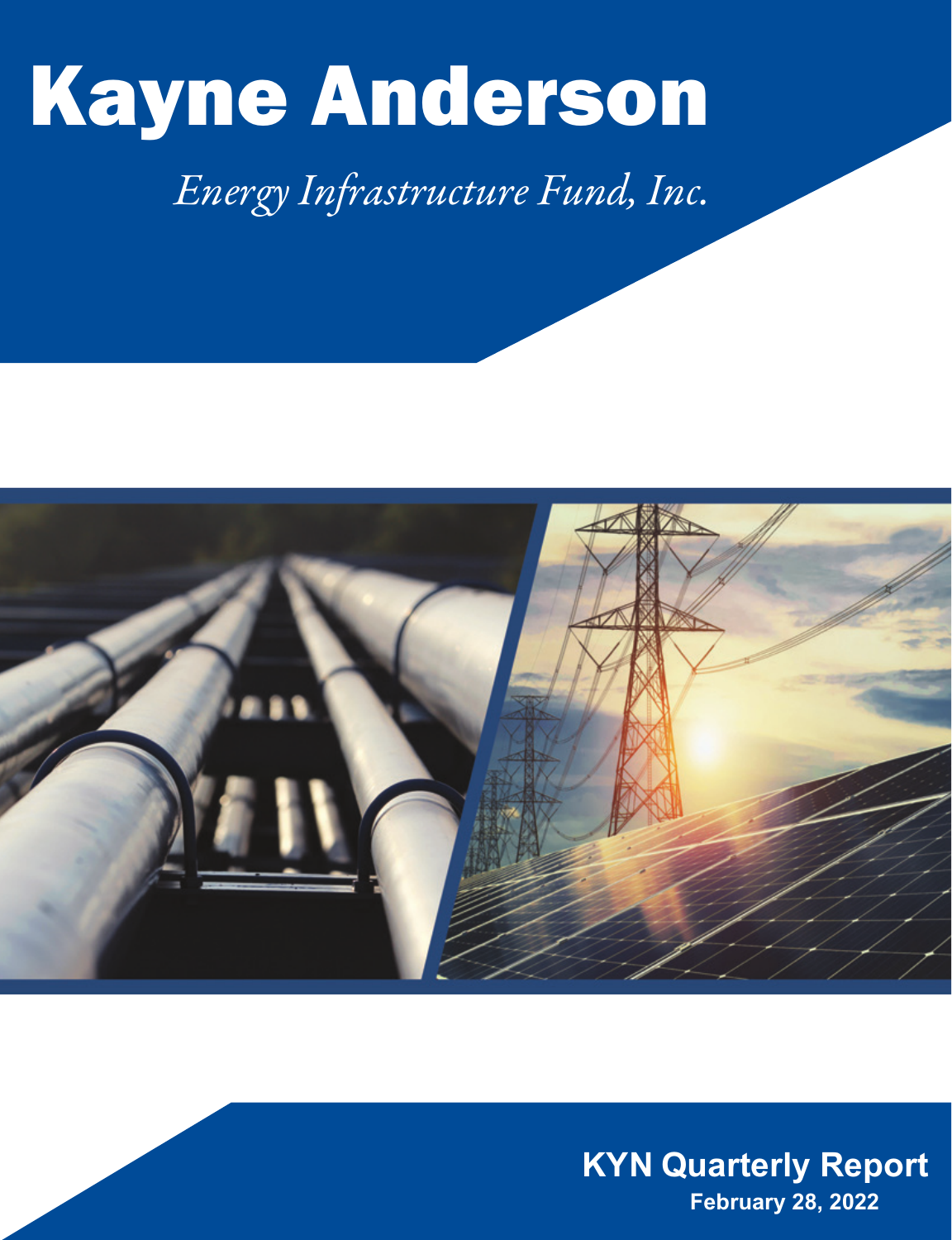#### **CONTENTS**

| Page                 |
|----------------------|
| $\blacktriangleleft$ |
| $\mathcal{P}$        |
| -6                   |
| 10                   |
| 13                   |
| 14                   |
| 15                   |
| 16                   |
| 17                   |
| 21                   |
| 41                   |
| 42                   |
|                      |

**CAUTIONARY NOTE REGARDING FORWARD-LOOKING STATEMENTS:** This report of Kayne Anderson Energy Infrastructure Fund, Inc. (the "Company") contains "forward-looking statements" as defined under the U.S. federal securities laws. Generally, the words "believe," "expect," "intend," "estimate," "anticipate," "project," "will" and similar expressions identify forward-looking statements, which generally are not historical in nature. Forward-looking statements are subject to certain risks and uncertainties that could cause actual results to materially differ from the Company's historical experience and its present expectations or projections indicated in any forward-looking statements. These risks include, but are not limited to, changes in economic and political conditions; regulatory and legal changes; energy infrastructure company industry risk; leverage risk; valuation risk; interest rate risk; tax risk; and other risks discussed in the Company's filings with the Securities and Exchange Commission ("SEC"). You should not place undue reliance on forward-looking statements, which speak only as of the date they are made. The Company undertakes no obligation to update or revise any forward-looking statements made herein. There is no assurance that the Company's investment objectives will be attained.

All investments in securities involve risks, including the possible loss of principal. The value of an investment in the Company could be volatile, and you could suffer losses of some or a substantial portion of the amount invested. The Company's concentration of investments in energy infrastructure companies subjects it to the risks of midstream, renewable infrastructure and utility entities and the energy sector, including the risks of declines in energy and commodity prices, decreases in energy demand, adverse weather conditions, natural or other disasters, changes in government regulation, and changes in tax laws. Leverage creates risks that may adversely affect return, including the likelihood of greater volatility of net asset value and market price of common shares and fluctuations in distribution rates, which increases a stockholder's risk of loss.

Performance data quoted in this report represent past performance and are for the stated time period only. Past performance is not a guarantee of future results. Current performance may be lower or higher than that shown based on market fluctuations from the end of the reported period.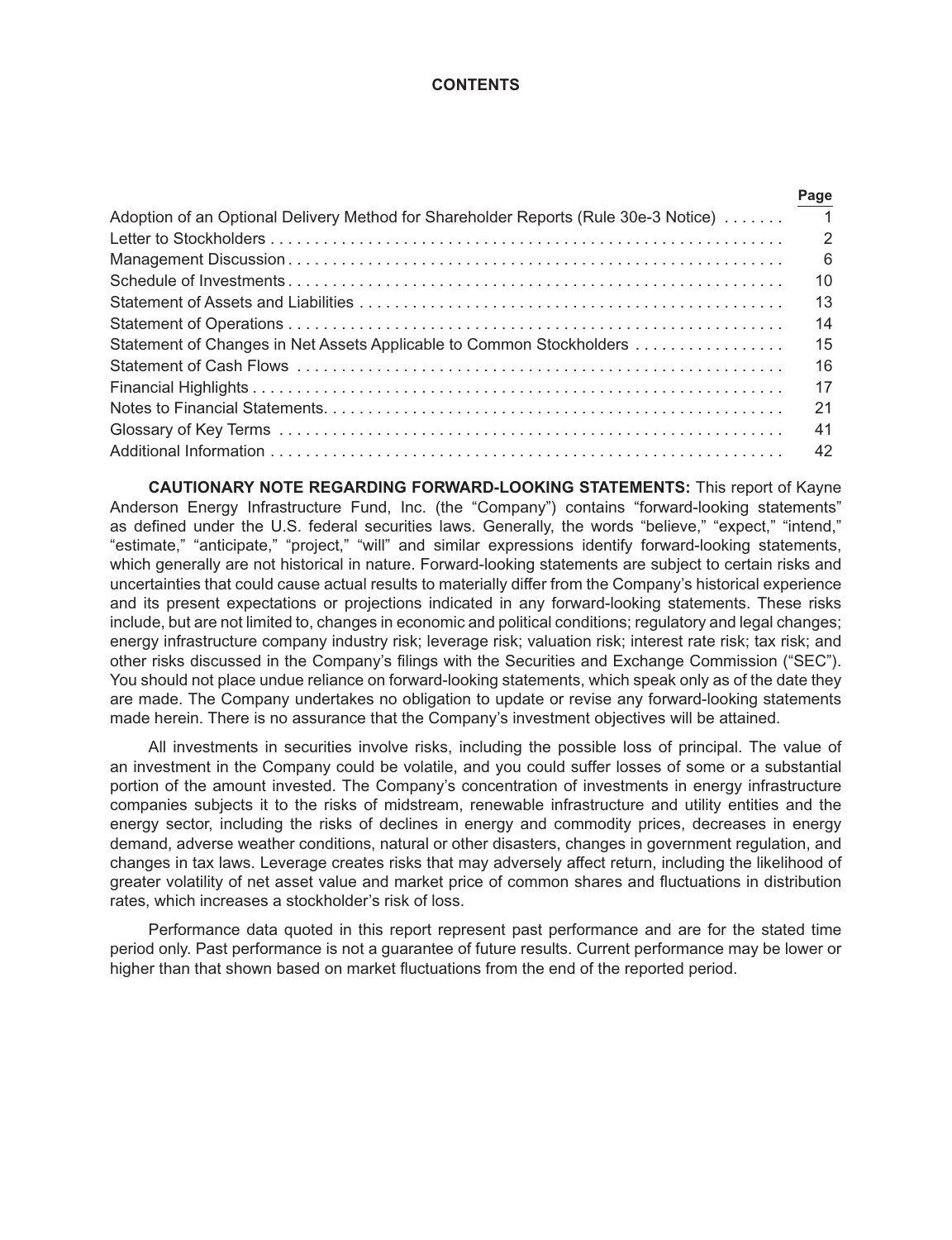# **KAYNE ANDERSON ENERGY INFRASTRUCTURE FUND, INC. ADOPTION OF AN OPTIONAL DELIVERY METHOD FOR SHAREHOLDER REPORTS**

# **Rule 30e-3 Notice**

Paper copies of Kayne Anderson Energy Infrastructure Fund, Inc.'s (the "Company") annual and semi-annual shareholder reports are no longer being sent by mail, unless you specifically request paper copies of the reports. Instead, the reports will be made available on the Company's website (*www.kaynefunds.com*), and you will be notified by mail each time a report is posted and provided with a website link to access the report.

You may elect to receive paper copies of shareholder reports and other communications from the Company anytime by contacting your financial intermediary (such as a broker-dealer or bank) or, if you are a direct investor, by calling the Company at 1-877-657-3863. Your election to receive reports in paper will apply to all funds held in your account if you invest through your financial intermediary or all funds held directly with KA Fund Advisors, LLC.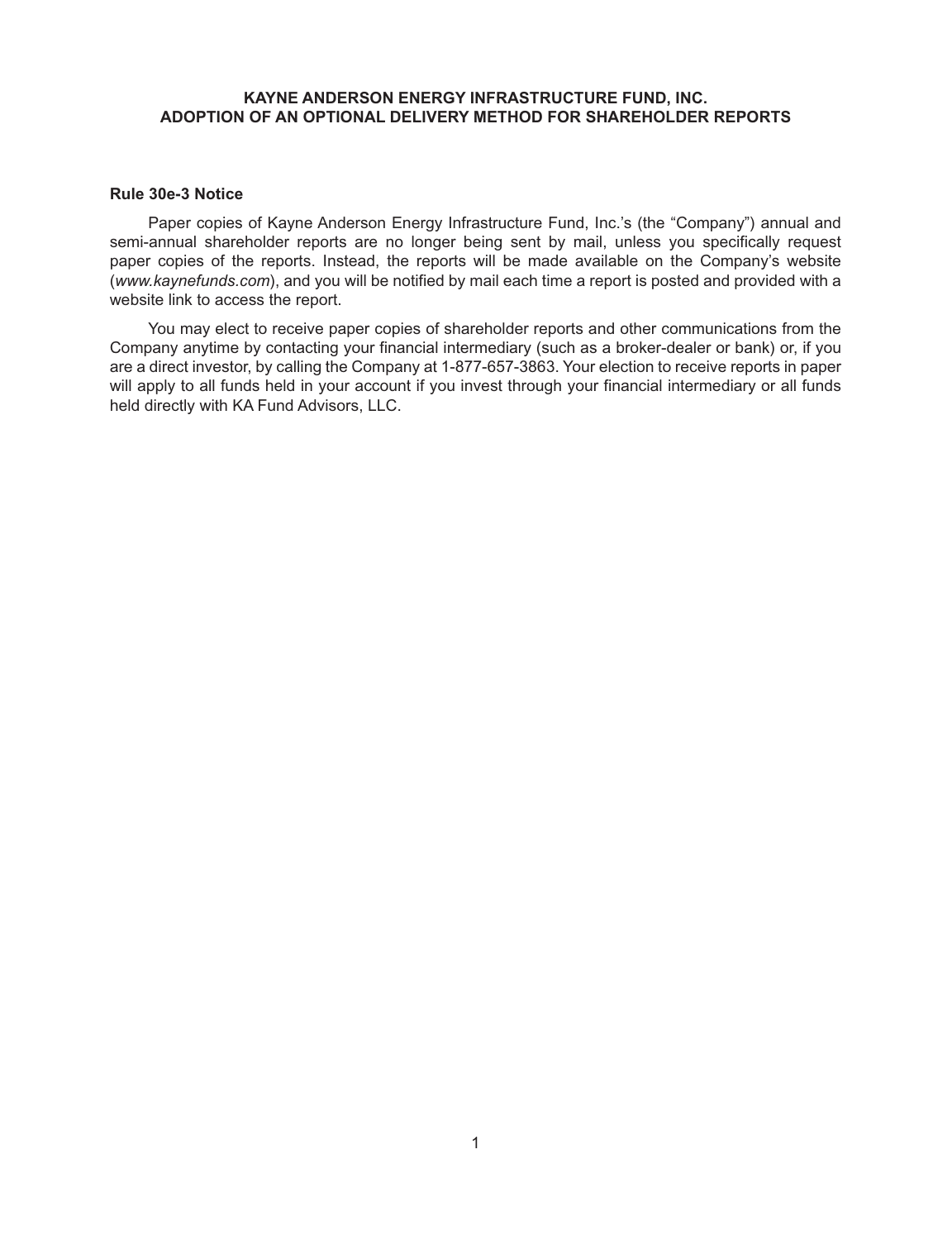# April 7, 2022

Dear Fellow Stockholders:

It has been an eventful start to fiscal 2022. The global equity markets began the year grappling with concerns about inflation, rising interest rates, and the potential for a slower global recovery. Russia's invasion of Ukraine has added further uncertainty and amplified volatility in the financial markets. Energy markets, in particular, are a focal point as Western countries question their dependence on Russian energy-related commodities. The phrase "energy security" has suddenly become a hot topic among governments, business leaders, and investors as the tragedy unfolding in Ukraine highlights the inter-related nature of the global energy market and the importance of abundant, reliable U.S. energy resources and the infrastructure that supports the transportation and export of these resources. Further, while we are big proponents of the energy transition, we have a pragmatic view of how long this transition will take (and how difficult it will be at times). Along those lines, we are also seeing increased recognition of our long-held view that traditional energy sources (like natural gas) are critical long-term complements to the acceleration in wind and solar energy development. We believe the investment case for energy infrastructure is robust, and we believe KYN is ideally suited to give investors exposure to this asset class with its portfolio of high-quality, well-capitalized companies focused primarily on North American midstream, utilities, and renewable infrastructure.

In this letter, we discuss the energy infrastructure markets, KYN's portfolio positioning, and the Company's strong year-to-date performance. In summary:

- KYN had an outstanding quarter generating a Net Asset Return of 16.3%;<sup>(1)</sup>
- We achieved this return while maintaining conservative leverage levels with ample "downside cushion" given the overall equity market volatility;<sup>(2)</sup>
- We closed the previously announced acquisition of the Fiduciary/Claymore Energy Infrastructure Fund; and
- On March 30<sup>th</sup>, KYN announced an increase in its quarterly distribution to \$0.20 per share (14%) increase) that will be paid on April 19<sup>th</sup>.

# **Market Conditions**

The S&P 500 declined 4.0% during KYN's fiscal first quarter (ended February 28<sup>th</sup>). Volatility was very high as the market assessed accelerating inflation, rising interest rates, a COVID-19 resurgence in Asia, and the Russian invasion late in the quarter.<sup>(3)</sup> Bond yields rose during the quarter, with the 10-year U.S. Treasury bond yield up 40 basis points (bps) to 1.8%. Since quarter-end, yields have continued to trend much higher, with the 10-year Treasury bond currently yielding around 2.6% as inflationary pressures mount and markets are bracing for more aggressive Federal Reserve action to rein in inflation expectations. Central banks are now faced with the difficult task of "threading the needle" to navigate out of quantitative easing and raise interest rates to quell inflation while not moving so fast as to kill the economic recovery and risk causing a recession. The impact of the war in Ukraine, including the disruption of commodity markets, only makes this task more difficult. Against this backdrop, uncertainty remains heightened, and we expect continued periods of above-average volatility in equity markets.

Endnotes can be found on page 5.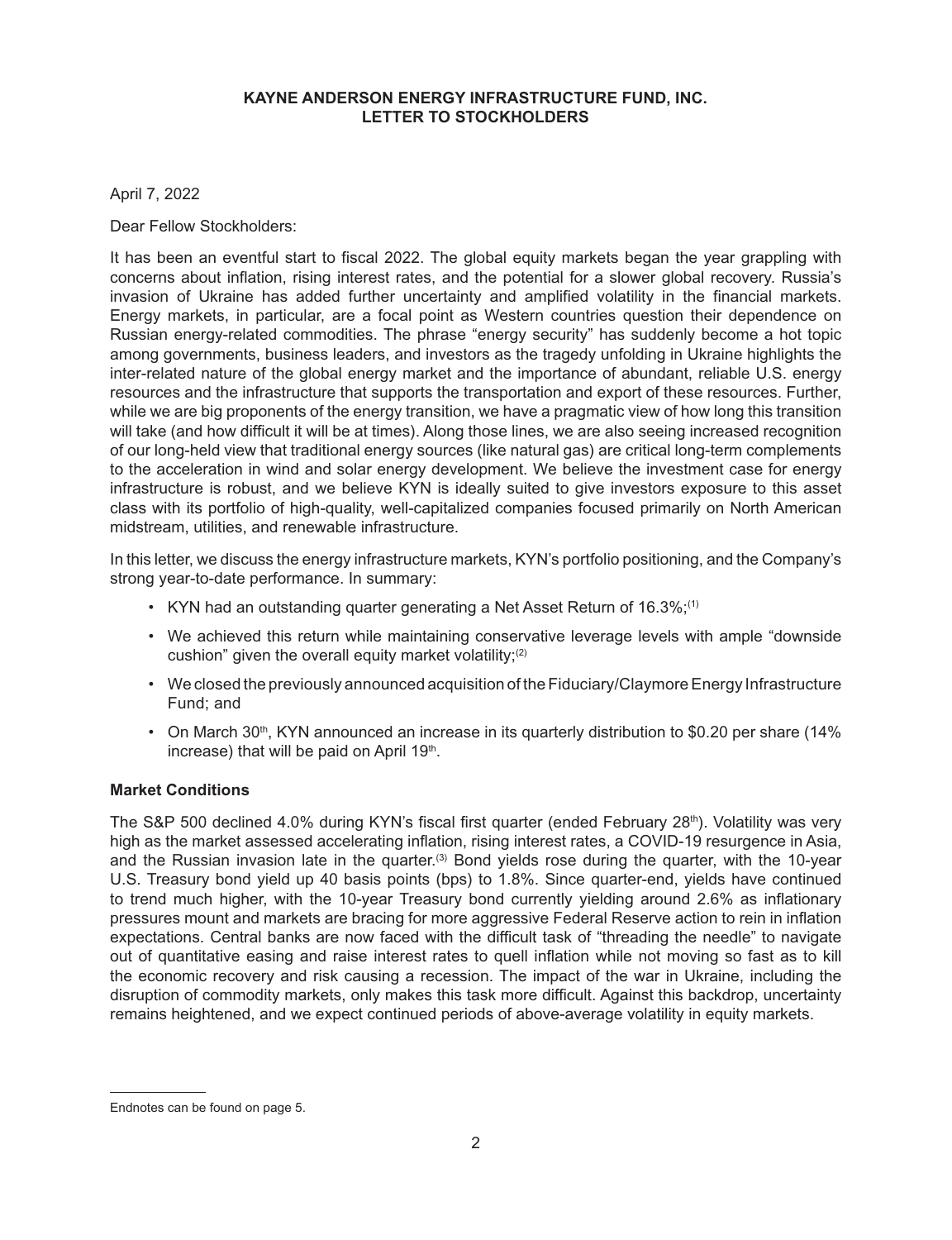Energy commodity prices were strong during the fiscal quarter and traded much higher after the Russian invasion. WTI crude oil prices ended the quarter at an eight-year high of \$96 per barrel (up 45% during the quarter) and traded briefly over \$125 per barrel in early March. Global crude oil inventories were already tight, with minimal spare production capacity as demand continued to rebound. The potential disruption in supplies from Russia has proved to be a tipping point, sending prices much higher and provoking the U.S. and other allies to release record quantities of oil from strategic reserves. We expect extreme volatility in oil prices until there is more clarity around the Ukrainian crisis, the ability of Russian supply to reach global markets, and the outlook for demand given the headwinds of higher prices and slowing economic growth. We do not expect a major supply response from U.S. producers this year despite higher prices, and we continue to forecast U.S. production to grow in the range of 5-8% during 2022. If we can avoid a global recession, we also believe oil prices will remain strong for quite some time due to minimal spare capacity and a higher risk premium reflected in prices.

Natural gas and LNG (liquified natural gas) have also garnered headlines, given that Russia represents roughly 40% of Europe's gas supply. U.S. prices were strong during the quarter, averaging \$4.40 per million British thermal unit (MMBtu), while prices in Europe averaged \$30 per MMBtu. European countries have announced ambitious plans to diversify away from Russian natural gas by accelerating investments in renewables and LNG import infrastructure. The need for additional LNG has highlighted the important role of U.S. supply. This year, the U.S. is expected to surpass Qatar and Australia as the world's largest exporter of LNG — a remarkable statistic considering that the first world scale LNG export facility in the U.S. was completed a mere six years ago.

The strategic importance of reliable U.S. energy supplies to Europe and Asia has never been more apparent. This has given rise to a global focus on the concept of energy security, and this theme is resonating with governments and investors alike. The importance of energy infrastructure in facilitating the transportation and delivery of U.S. oil, natural gas, LNG, and natural gas liquids is an important part of this story, and we expect this to generate positive investor sentiment toward many of our portfolio companies. We also believe that the quest for energy security does not conflict with the energy transition. We have long held that oil, natural gas, LNG and natural gas liquids will be part of the global mix for decades to come, complementing growing renewable energy sources and providing feedstock for plastic products that are fundamental to our modern lives.

While Ukraine and energy security have dominated the headlines since mid-February, there was intense focus earlier in the quarter on the President's Build Back Better ("BBB") proposal. Unfortunately, the failure of BBB to advance in Congress thus far during 2022 dampened investor sentiment a bit for some of our renewable infrastructure and utility holdings during the quarter. However, the long-term fundamentals for those businesses remain strong, and we believe there is broad political support for developing U.S. energy infrastructure across these sectors.

## **Portfolio and Performance**

As has been the case for the last several quarters, returns across KYN's three energy infrastructure sectors — midstream, U.S. utilities, and renewable infrastructure — were mixed during the first fiscal quarter of 2022.

• Midstream energy, our largest sector, had another outstanding quarter, with the Alerian Midstream Energy Total Return Index (AMNAX) up 17.1%, outperforming the S&P 500 by approximately 2,100 bps.

Endnotes can be found on page 5.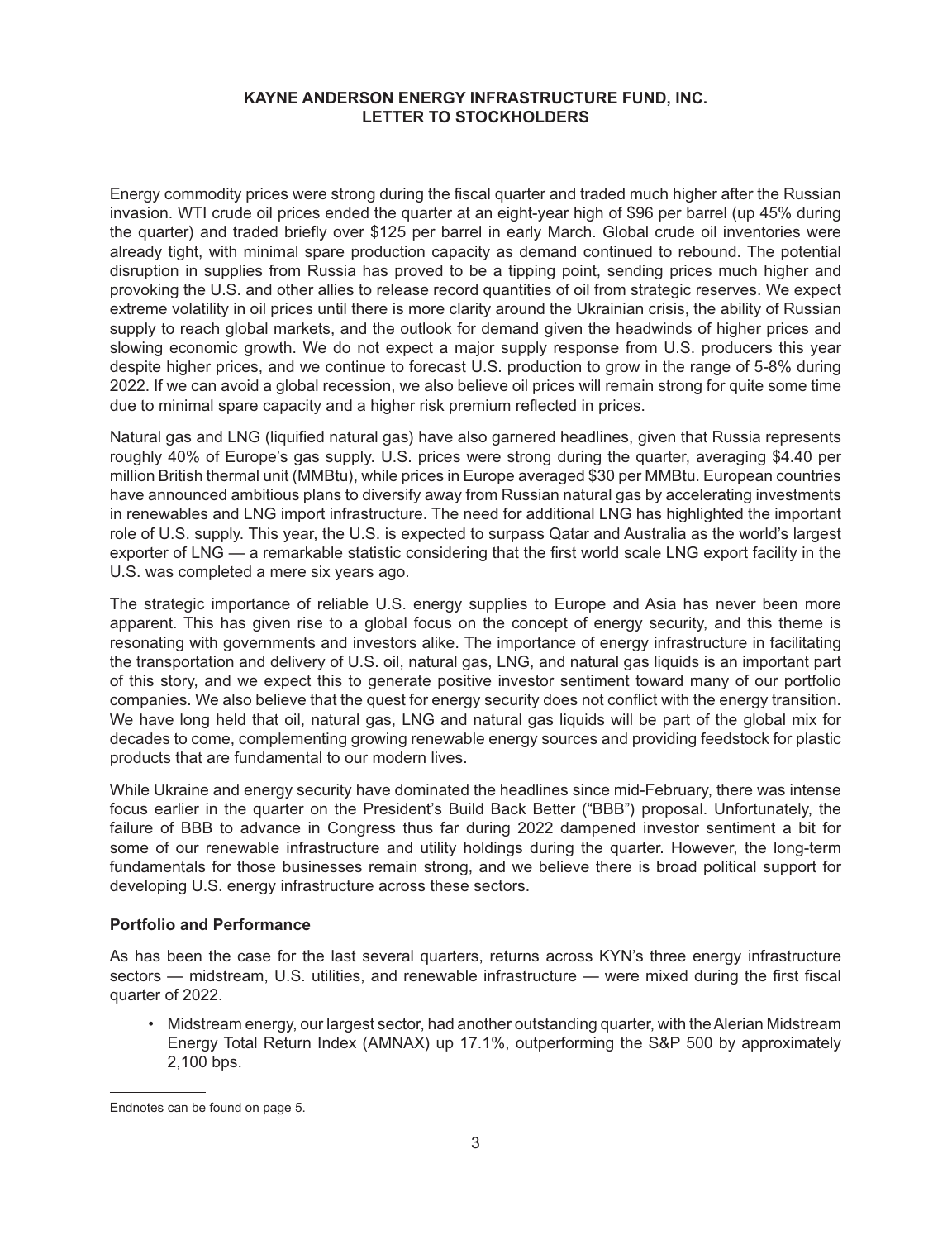- U.S. utilities were up slightly for the quarter, with the Utilities Select Sector SPDR Fund (XLU) returning 4.1%, or approximately 800 bps better than the S&P 500.
- Renewable infrastructure returns were near breakeven, at negative 0.5%.<sup>(4)</sup>

Over the last twelve months, the AMNAX returned 43%, which is approximately 2,700 bps greater than the S&P 500's return over the same time period. U.S. utilities have returned 20% over this period, and renewable infrastructure returns are roughly flat over the last year. While renewable infrastructure has lagged the midstream and utility sectors since mid-January 2021, one must also consider the exceptional returns it generated during fiscal 2019 and 2020. The diversity among these returns is not a surprise, as returns among our three primary sectors are not expected to be highly correlated. This portfolio diversification reduces KYN's overall risk without unduly sacrificing returns. Over the long term, we believe each sector's fundamental prospects are very favorable.

As shown below, KYN's sector allocations remain skewed toward midstream compared to the weightings that make up KYN's Composite Energy Infrastructure Index benchmark. As a reminder, the benchmark index is a blend of midstream, U.S. utilities, and renewable infrastructure sectors, as measured by the AMNAX, XLU, and our renewable infrastructure composite, respectively.<sup>(5)</sup>

|                                | Weightings as of 2/28/22 |                          |  |  |
|--------------------------------|--------------------------|--------------------------|--|--|
| <b>Sector Allocations</b>      | <b>KYN</b>               | Benchmark <sup>(5)</sup> |  |  |
| Midstream                      | 84%                      | 75%                      |  |  |
| Renewable Infrastructure       | 7%                       | 15%                      |  |  |
| U.S. Utilities                 | 8%                       | 10%                      |  |  |
| Other                          | 1%                       |                          |  |  |
| <b>Fiscal Q1 Total Returns</b> | 16.3%                    | $13.2\%$                 |  |  |

KYN's NAV Return of 16.3% was 310 basis points better than the 13.2% benchmark index return, primarily due to KYN's higher allocation to midstream, which outperformed the other sectors during the quarter. KYN's midstream holdings largely consist of larger, diversified midstream companies that have exposure to the most attractive upstream producing basins and own assets that link the oil, natural gas, and natural gas liquids to domestic customers and export markets. We expect continued outperformance for midstream equities and anticipate remaining "overweight" in this subsector for the foreseeable future.

KYN's Market Return was 13.9% for the quarter, or 240 bps less than NAV Return, as KYN's share price traded at a wider discount to NAV over the quarter.<sup>(6)</sup> We are disappointed in the stock price performance relative to NAV performance. While we will continue to assess all options to narrow the stock price to NAV discount, we will continue to focus on providing attractive risk-adjusted returns while maintaining conservative balance sheet leverage and ample liquidity in the portfolio. We expect that our consistent performance, along with a substantial return of cash to shareholders through quarterly distributions, will be recognized by the market over time.

Endnotes can be found on page 5.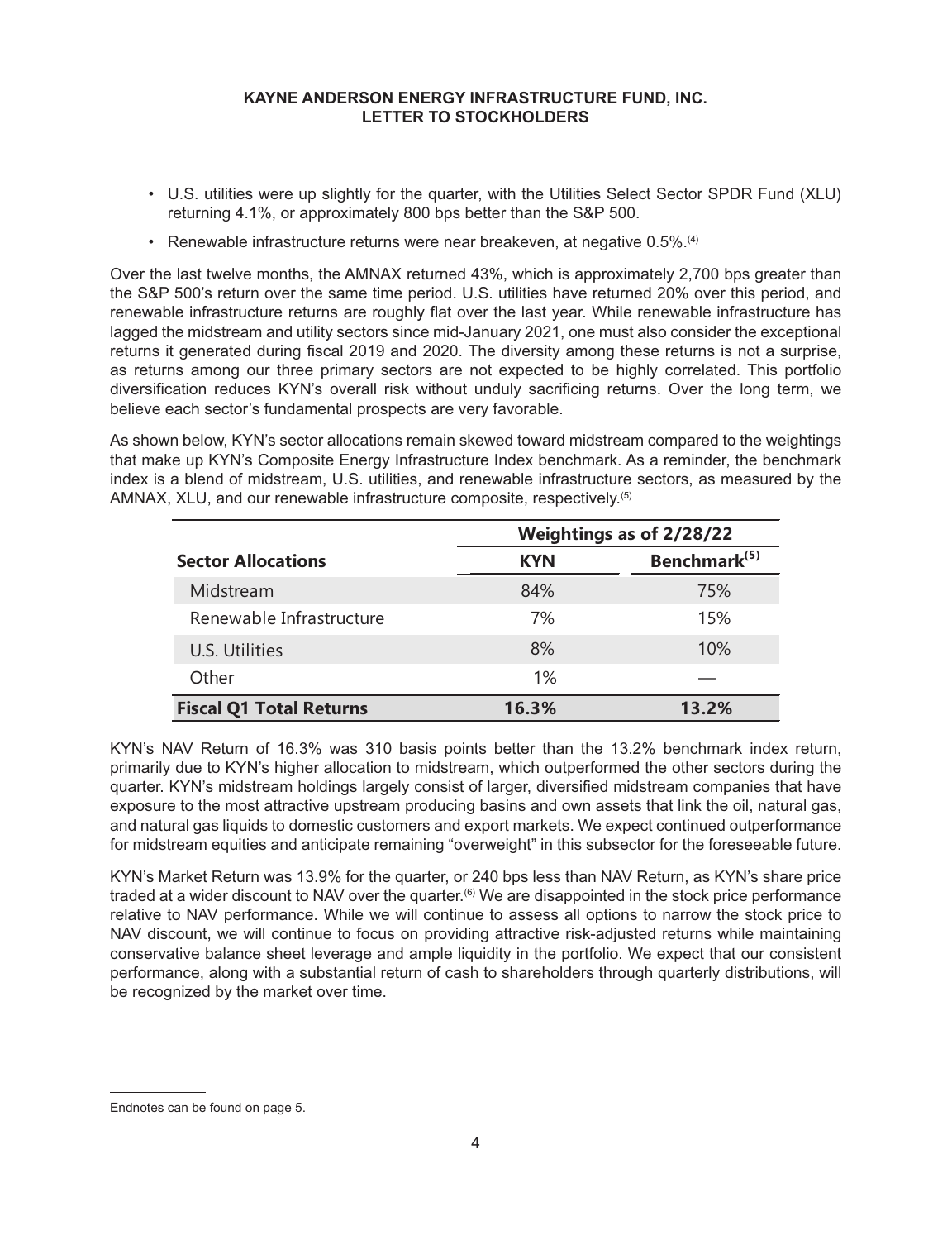## **Distribution**

Given KYN's strong performance over the last seven quarters and our outlook for the next 12 to 18 months, we announced a 14% increase in our quarterly distribution to \$0.20 per share.<sup>(7)</sup> Based on our current outlook, we believe this distribution level is sustainable and consistent with our distribution policy, which considers net distributable income as well as realized and unrealized gains from KYN's portfolio investments. While we are cognizant of the heightened risks in broader markets, we remain optimistic about the long-term outlook for energy infrastructure companies and their role in the energy transition and in facilitating increased energy security for our allies across the globe.

We encourage investors to visit our website at [kaynefunds.com](https://kaynefunds.com/) for more information about the Company, including the podcasts posted on the "Insights" page that discuss performance and key industry trends. For more details on KYN's performance, please refer to the "Quarterly Performance" section of our website at kaynefunds.com/kyn. We appreciate your investment in KYN and look forward to providing future updates.

KA Fund Advisors, LLC

- (3) Performance metrics in this letter represent total returns unless specifically noted otherwise.
- (4) Based on a composite total return for 38 domestic and international renewable infrastructure and utility companies (calculated on a market-cap weighted basis with individual constituents capped at a 10% weighting).
- (5) The sub-sector allocations for KYN's Composite Energy Infrastructure Index were established by Kayne Anderson at the beginning of fiscal 2022 and are expected to change on an annual basis based on the estimated sub-sector allocations of the Company's assets during that year. The benchmark for the midstream sector is the Alerian Midstream Energy Total Return Index (AMNAX). The benchmark for the renewable infrastructure sector is the composite total return defined in footnote (4). The benchmark for the U.S. utilities sector is the Utilities Select Sector SPDR Fund (XLU), which is an ETF linked to the Utilities Select Sector Index (IXU), a sub-set of the S&P 500.
- (6) Market return is defined as the change in share price plus cash distributions paid during the period (assuming reinvestment through our dividend reinvestment plan).
- (7) Distribution payable April 19, 2022.

<sup>(1)</sup> Net Asset Return is defined as the change in net asset value per share plus cash distributions paid during the period (assuming reinvestment through our dividend reinvestment plan).

<sup>(2)</sup> Downside cushion reflects the decrease in total asset value that could be sustained while maintaining compliance with 1940 Act leverage levels and KYN's financial covenants.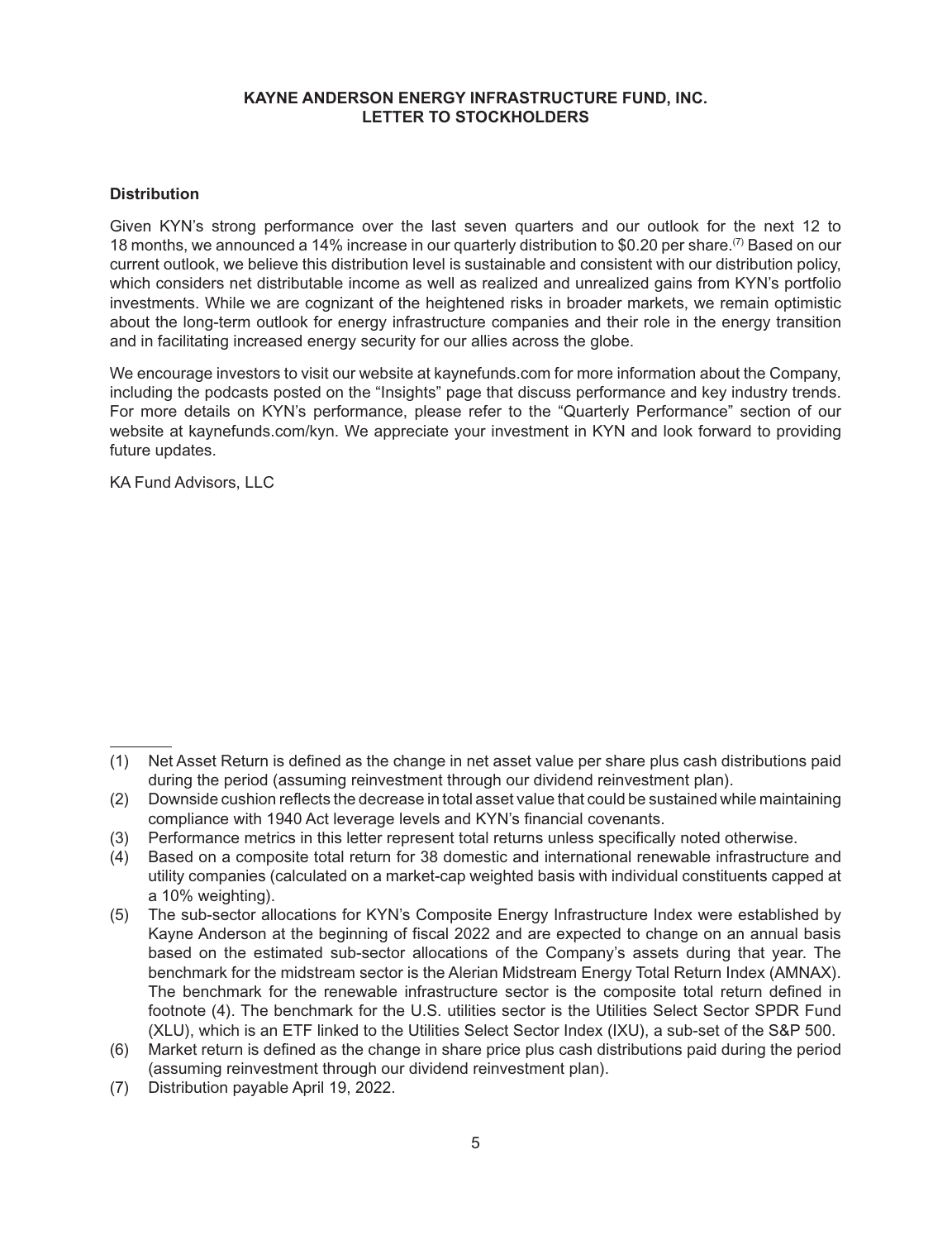## KAYNE ANDERSON ENERGY INFRASTRUCTURE FUND. INC. **MANAGEMENT DISCUSSION** (UNAUDITED)

#### **Company Overview**

Kayne Anderson Energy Infrastructure Fund, Inc. (the "Company" or "KYN") is a non-diversified, closed-end fund that commenced operations in September 2004. Our investment objective is to provide a high after-tax total return with an emphasis on making cash distributions to stockholders. We intend to achieve our investment objective by investing at least 80% of our total assets in the securities of Energy Infrastructure Companies. Please refer to the Glossary of Key Terms for the meaning of capitalized terms not otherwise defined herein.

As of February 28, 2022, we had total assets of \$1.8 billion, net assets applicable to our common stockholders of \$1.3 billion (net asset value of \$10.15 per share), and 126.4 million shares of common stock outstanding.

#### **Recent Events**

On March 4, 2022, we completed the previously announced merger with Fiduciary/Claymore Energy Infrastructure Fund ("FMO"). Pursuant to the terms of the merger agreement approved by FMO shareholders, FMO was merged with and into KYN, and FMO shareholders received newly issued shares of KYN common stock in exchange for their shares of FMO, the aggregate net asset value of which equal the aggregate net asset value of FMO common shares, as determined at the close of business on March 4, 2022. A total of 9.7 million shares of new KYN common stock were issued as a result of the merger. The merger qualified as a tax-free reorganization under Section 368(a) of the Internal Revenue Code. Immediately following the merger, KYN's combined net assets were \$1.4 billion and the Company had 136.1 million shares of common stock outstanding.

#### **Our Top Ten Portfolio Investments**

**Percent of** 

| <b>Holding</b>                                           | Category                 |             | Long-Term<br><b>Investments</b> |
|----------------------------------------------------------|--------------------------|-------------|---------------------------------|
|                                                          | Midstream Energy Company | 221.9<br>\$ | 12.3%                           |
| 2. Enterprise Products Partners L.P. <sup>(1)</sup> .    | Midstream Energy Company | 188.0       | 10.4                            |
|                                                          | Midstream Energy Company | 150.7       | 8.3                             |
|                                                          | Midstream Energy Company | 149.8       | 8.3                             |
| 5. The Williams Companies, Inc                           | Midstream Energy Company | 134.2       | 7.4                             |
| 6. Plains All American Pipeline, $L.P^{(2)} \dots \dots$ | Midstream Energy Company | 94.3        | 5.2                             |
|                                                          | Midstream Energy Company | 88.7        | 4.9                             |
| 8. Western Midstream Partners, LP                        | Midstream Energy Company | 83.9        | 4.6                             |
|                                                          | Midstream Energy Company | 69.1        | 3.8                             |
| 10. Magellan Midstream Partners, L.P.                    | Midstream Energy Company | 59.9        | 3.3                             |
|                                                          |                          | \$1.240.5   | 68.5%                           |

Listed below are our top ten portfolio investments by issuer as of February 28, 2022.

(1) Includes our ownership of common and preferred units.

(2) Includes our ownership of Plains All American Pipeline, L.P. ("PAA") and Plains AAP, L.P. ("PAGP-AAP").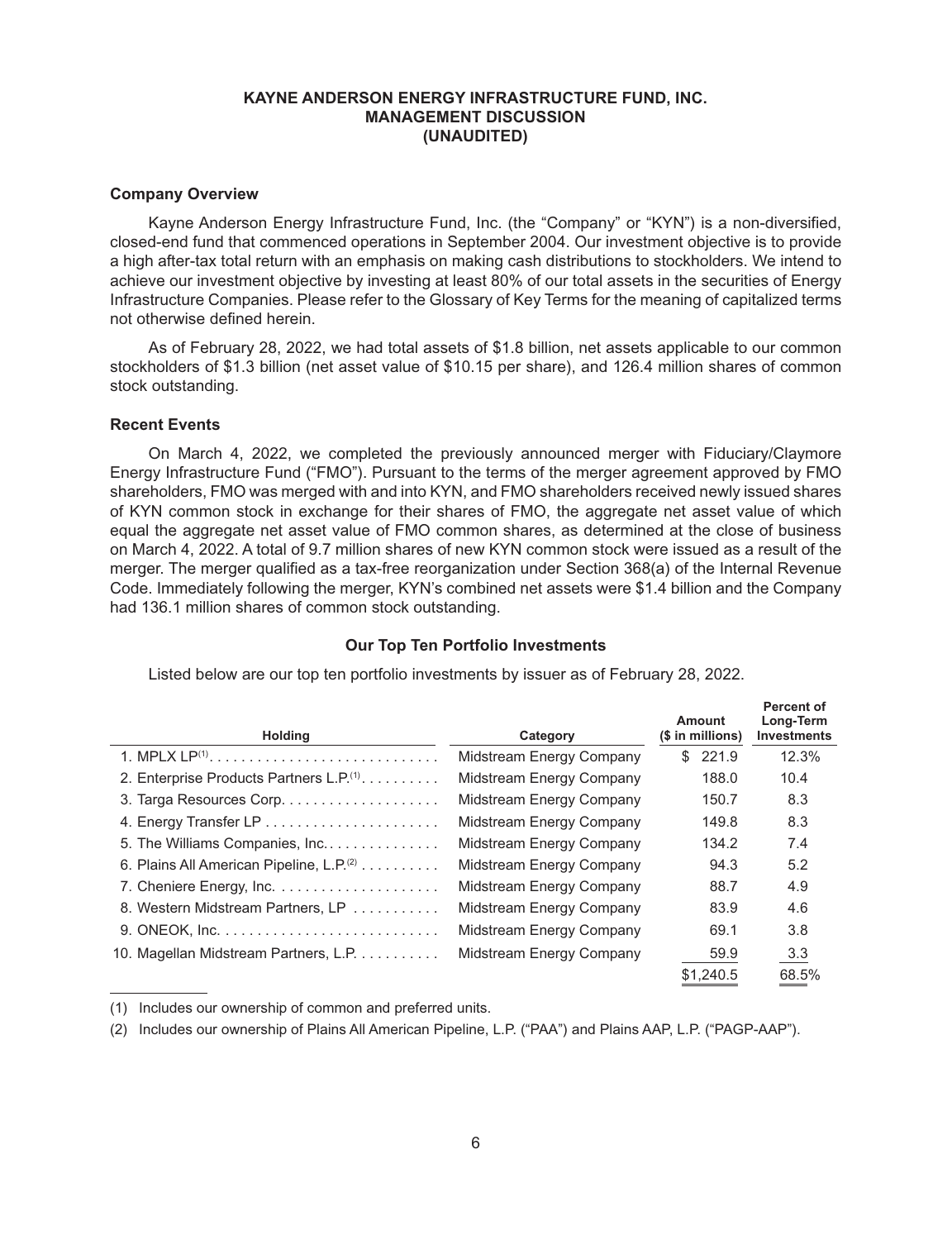## **KAYNE ANDERSON ENERGY INFRASTRUCTURE FUND, INC. MANAGEMENT DISCUSSION (UNAUDITED)**

#### **Results of Operations — For the Three Months Ended February 28, 2022**

*Investment Income.* Investment income totaled \$8.7 million for the quarter. We received \$24.3 million of dividends and distributions, of which \$15.2 million was treated as return of capital and \$0.4 million was treated as distributions in excess of cost basis.

*Operating Expenses.* Operating expenses totaled \$9.7 million, including \$5.8 million of investment management fees, \$2.4 million of interest expense, \$0.9 million of preferred stock distributions and \$0.6 million of other operating expenses.

*Net Investment Loss.* Our net investment loss totaled \$0.7 million and included a current tax expense of \$0.4 million and a deferred tax benefit of \$0.7 million.

*Net Realized Losses.* We had net realized losses from our investments of \$16.0 million, consisting of realized losses from long term investments of \$20.7 million, \$0.1 million of realized gains from option activity, a current income tax expense of \$5.8 million and a deferred tax benefit of \$10.4 million.

*Net Change in Unrealized Gains.* We had a net increase in our unrealized gains of \$195.3 million. The net change consisted of a \$251.2 million increase in unrealized gains on investments and a deferred tax expense of \$55.9 million.

*Net Increase in Net Assets Resulting from Operations.* As a result of the above, we had a net increase in net assets resulting from operations of \$178.6 million.

#### **Distributions to Common Stockholders**

On March 30, 2022, KYN declared a quarterly distribution of \$0.20 per common share for the first quarter, which was paid on April 19, 2022. Payment of future distributions is subject to Board of Directors approval, as well as meeting the covenants on our debt agreements and terms of our preferred stock.

The Board of Directors considers several items in setting our distributions to common stockholders including net distributable income ("NDI"), realized and unrealized gains and expected returns for portfolio investments. For instance, we expect earnings growth and/or excess free cash flows generated by our holdings will enhance shareholder value and, in turn, result in appreciation in our portfolio investments. Taking this into consideration when setting our distribution gives us an effective way to pass along these benefits to our stockholders.

NDI is the amount of income received by us from our portfolio investments less operating expenses, subject to certain adjustments as described below. NDI is not a financial measure under the accounting principles generally accepted in the United States of America ("GAAP"). Refer to the Reconciliation of NDI to GAAP section below for a reconciliation of this measure to our results reported under GAAP.

For the purposes of calculating NDI, income from portfolio investments includes (a) cash dividends and distributions, (b) paid-in-kind dividends received (*i.e.*, stock dividends), (c) interest income from debt securities and commitment fees from private investments in public equity ("PIPE investments") and (d) net premiums received from the sale of covered calls.

For the purposes of calculating NDI, operating expenses include (a) investment management fees paid to our investment adviser, (b) other expenses (mostly comprised of fees paid to other service providers), (c) interest expense and preferred stock distributions and (d) current and deferred income tax expense/benefit on net investment income/loss.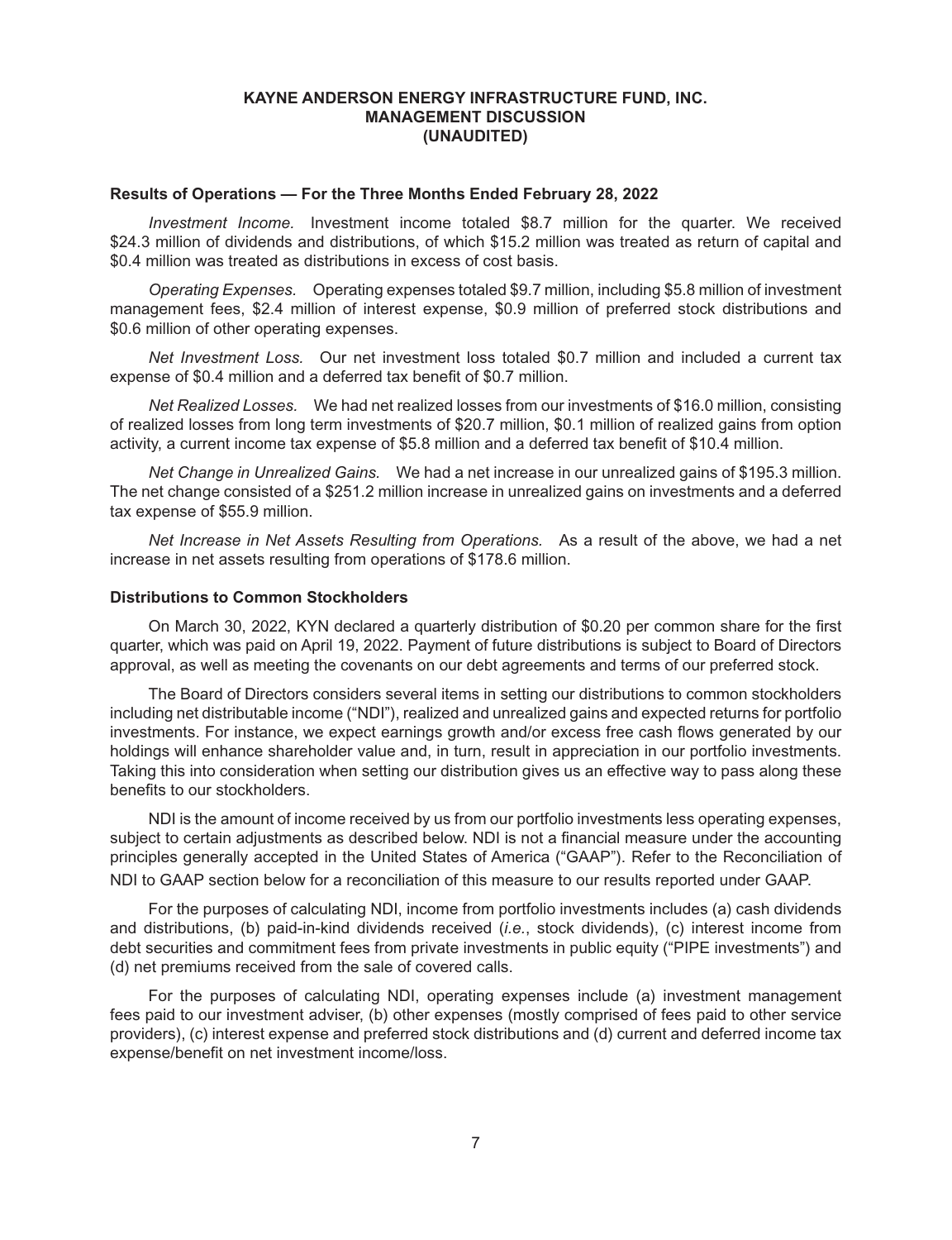## KAYNE ANDERSON ENERGY INFRASTRUCTURE FUND. INC. **MANAGEMENT DISCUSSION** (UNAUDITED)

#### **Net Distributable Income (NDI)**

(amounts in millions, except for per share amounts)

|                                                            | <b>Three Months</b><br><b>Ended</b><br>February 28,<br>2022 |
|------------------------------------------------------------|-------------------------------------------------------------|
| <b>Distributions and Other Income from Investments</b>     |                                                             |
|                                                            | \$24.3                                                      |
| Net Premiums Received from Call Options Written            | 0.1                                                         |
|                                                            | 24.4                                                        |
| <b>Expenses</b>                                            |                                                             |
|                                                            | (5.8)                                                       |
|                                                            | (0.6)                                                       |
|                                                            | (2.4)                                                       |
|                                                            | (0.9)                                                       |
|                                                            | 0.3                                                         |
|                                                            | \$15.0                                                      |
|                                                            | 126.4                                                       |
|                                                            | \$0.119                                                     |
| Adjusted NDI per Weighted Share Outstanding <sup>(1)</sup> | \$0.123                                                     |

(1) Adjusted NDI includes distributions received from Atlantica Sustainable Infrastructure plc and Rattler Midstream LP attributable to the first quarter of fiscal 2022 with ex-dividend dates in March 2022, which were after our quarter end (\$0.6 million).

# **Reconciliation of NDI to GAAP**

The difference between distributions and other income from investments in the NDI calculation and total investment income as reported in our Statement of Operations is reconciled as follows:

- A significant portion of the cash distributions received from our investments is characterized as return of capital. For GAAP purposes, return of capital distributions are excluded from investment income, whereas the NDI calculation includes the return of capital portion of such distributions.
- GAAP recognizes distributions received from our investments that exceed the cost basis of our securities to be realized gains and are therefore excluded from investment income, whereas the NDI calculation includes these distributions.
- NDI includes the value of paid-in-kind dividends and distributions (if any), whereas such amounts are not included as investment income for GAAP purposes, but rather are recorded as unrealized gains upon receipt.
- NDI includes commitment fees from PIPE investments (if any), whereas such amounts are generally not included in investment income for GAAP purposes, but rather are recorded as a reduction to the cost of the investment.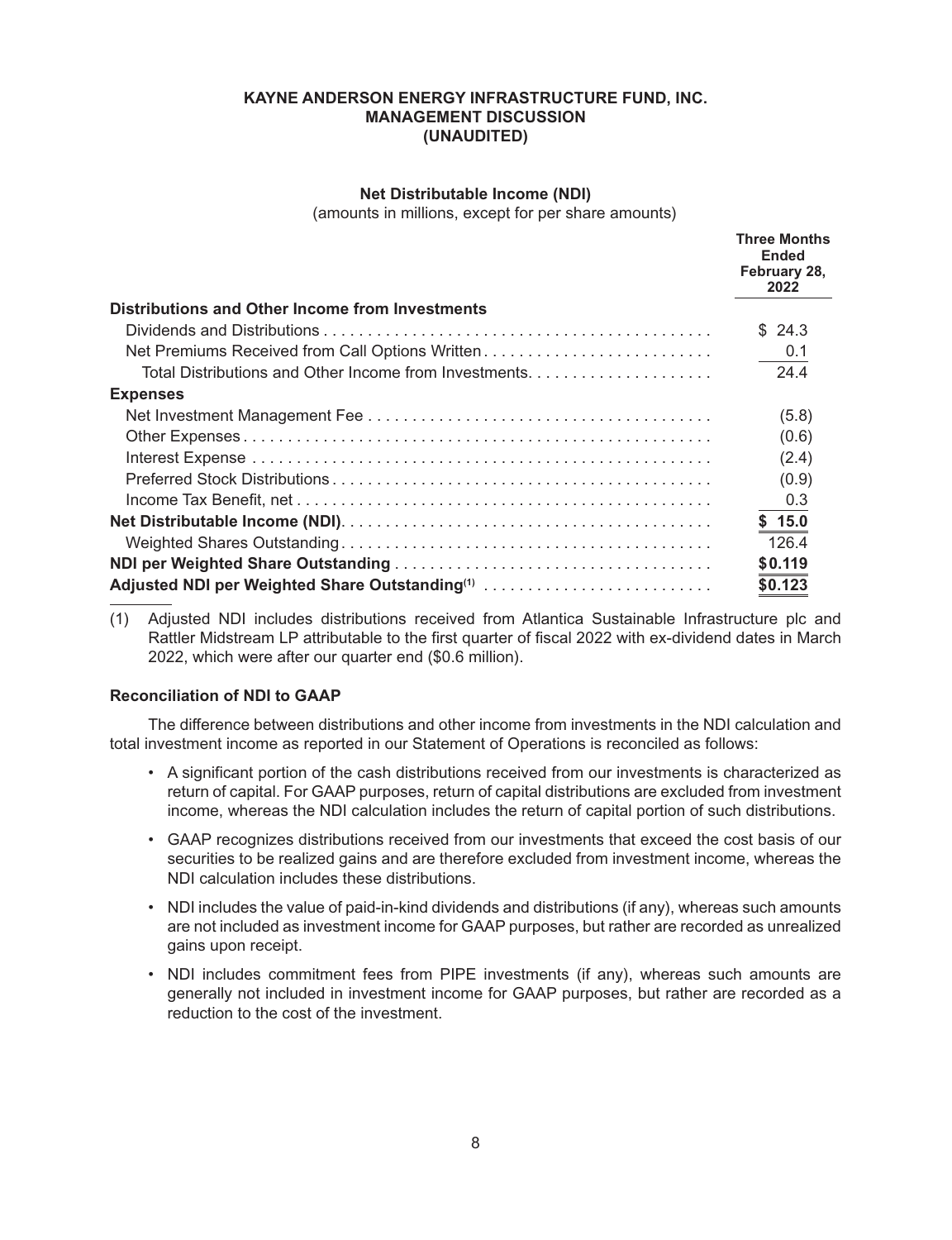## **KAYNE ANDERSON ENERGY INFRASTRUCTURE FUND, INC. MANAGEMENT DISCUSSION (UNAUDITED)**

• We may sell covered call option contracts to generate income or to reduce our ownership of certain securities that we hold. In some cases, we are able to repurchase these call option contracts at a price less than the call premium that we received, thereby generating a profit. The premium we receive from selling call options, less (i) the premium that we pay to repurchase such call option contracts and (ii) the amount by which the market price of an underlying security is above the strike price at the time a new call option is written (if any), is included in NDI. For GAAP purposes, premiums received from call option contracts sold are not included in investment income. See Note 2 — Significant Accounting Policies for the GAAP treatment of option contracts.

#### **Liquidity and Capital Resources**

At February 28, 2022, we had total leverage outstanding of \$426 million, which represented 23% of total assets. Our current policy is to utilize leverage in an amount that represents approximately 25% to 30% of our total assets. Total leverage was comprised of \$210 million of Notes, \$65 million of borrowings outstanding under our unsecured revolving credit facility (the "Credit Facility"), \$50 million outstanding under our unsecured term loan (the "Term Loan") and \$102 million of MRP Shares. At such date we had \$1 million of cash. As of April 22, 2022, we had \$148 million of borrowings outstanding under our Credit Facility, \$50 million outstanding under our Term Loan and we had \$2 million of cash.

On February 25, 2022, we entered into a \$200 million Credit Facility. The Credit Facility matures on February 24, 2023, and replaces our \$170 million unsecured revolving credit facility that was scheduled to mature on February 25, 2022. The interest rate on borrowings under the Credit Facility may vary between the secured overnight financing rate ("SOFR") plus 1.40% and SOFR plus 2.25%, depending on our asset coverage ratios. We pay a fee of 0.20% per annum on any unused amounts of the Credit Facility.

Our \$50 million Term Loan has a three-year term, maturing August 6, 2024. The interest rate on \$25 million of the Term Loan is fixed at a rate of 1.735% and the interest rate on the remaining \$25 million is LIBOR plus 1.30%. Amounts repaid under the Term Loan cannot be reborrowed.

As of February 28, 2022, we had \$210 million of Notes outstanding that mature between 2022 and 2026 and we had \$102 million of MRP Shares outstanding that are subject to mandatory redemption between 2022 and 2030. On April 4, 2022, we redeemed all \$12 million of our Series CC Notes at par (originally scheduled to mature on May 3, 2022). We expect to have sufficient borrowing capacity on our Credit Facility to refinance the remaining \$27 million of Notes and \$10 million of MRP Shares that mature in fiscal 2022. We may consider issuing additional Notes and MRP Shares during fiscal 2022 depending on market conditions and our capital needs.

At February 28, 2022, our asset coverage ratios under the Investment Company Act of 1940, as amended ("1940 Act"), were 526% for debt and 401% for total leverage (debt plus preferred stock). We target asset coverage ratios that give us the ability to withstand declines in the market value of the securities we hold before breaching the financial covenants in our leverage. These targets are dependent on market conditions as well as certain other factors and may vary from time to time. Currently, we are targeting asset coverage ratios that provide approximately 30% to 40% of cushion relative to our financial covenants (i.e., market values could decline by approximately this amount before our asset coverage ratios would be equal to our financial covenants).

As of February 28, 2022, our total leverage consisted 67% of fixed rate obligations and 33% of floating rate obligations. At such date, the weighted average interest/dividend rate on our total leverage was 2.77%.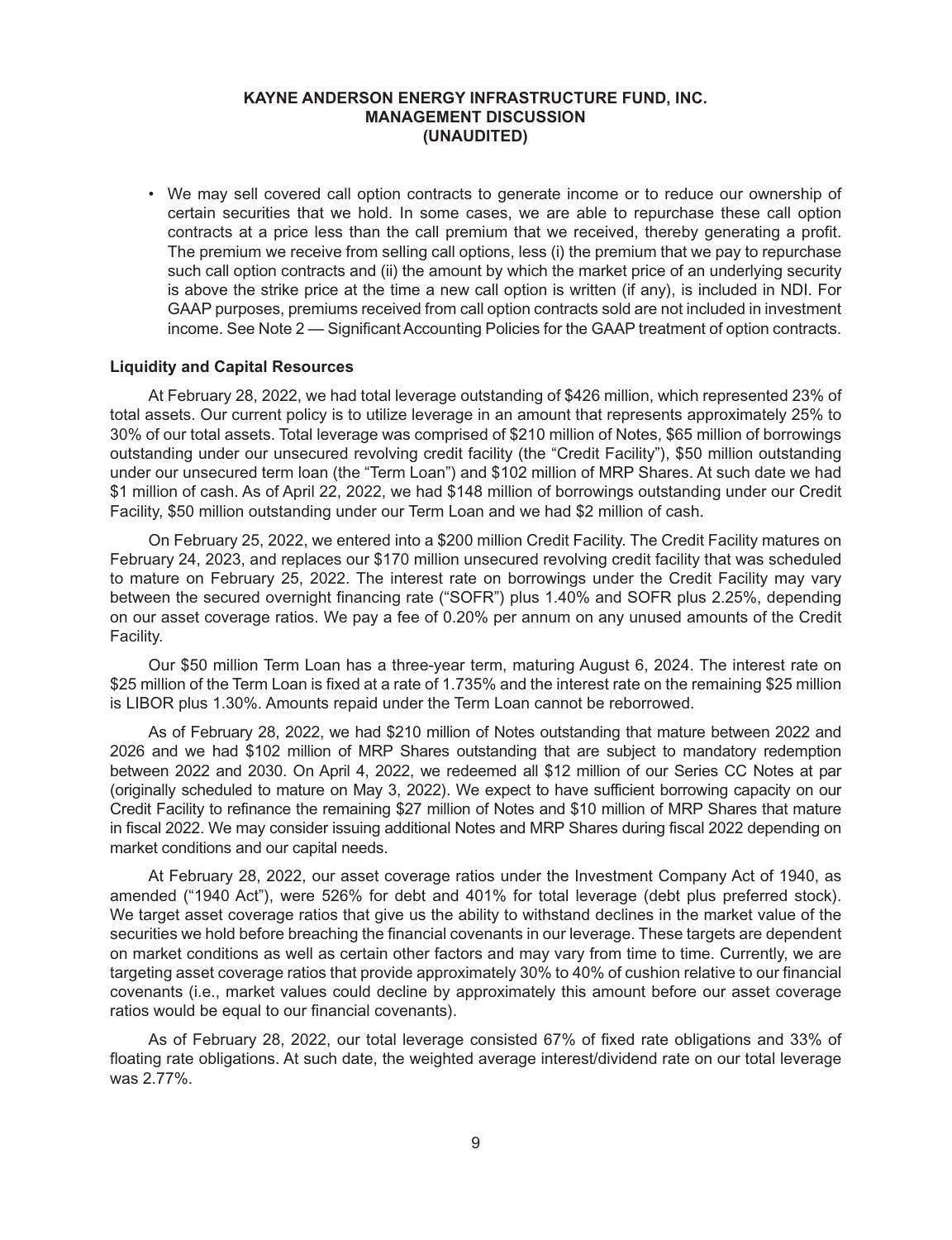# **KAYNE ANDERSON ENERGY INFRASTRUCTURE FUND, INC. SCHEDULE OF INVESTMENTS FEBRUARY 28, 2022 (amounts in 000's) (UNAUDITED)**

|                                                                   | No. of              |             |
|-------------------------------------------------------------------|---------------------|-------------|
| <b>Description</b>                                                | <b>Shares/Units</b> | Value       |
| Long-Term Investments - 140.7%                                    |                     |             |
| Equity Investments <sup>(1)</sup> - 140.7%                        |                     |             |
| Midstream Energy Company <sup>(2)</sup> - 117.5%                  |                     |             |
|                                                                   | 667                 | \$<br>9,745 |
|                                                                   | 667                 | 88,671      |
|                                                                   | 195                 | 10,503      |
|                                                                   | 323                 | 10,685      |
|                                                                   | 870                 | 46,186      |
|                                                                   | 842                 | 36,349      |
|                                                                   | 14,775              | 149,817     |
|                                                                   | 6,686               | 163,272     |
| Enterprise Products Partners L.P. - Convertible Preferred         |                     |             |
|                                                                   | 23                  | 24,737      |
|                                                                   | 334                 | 10,674      |
|                                                                   | 2,019               | 35,122      |
|                                                                   | 1,234               | 59,871      |
|                                                                   | 4,243               | 139,087     |
| MPLX LP - Convertible Preferred Units <sup>(4)(5)(7)</sup>        | 2,255               | 82,773      |
|                                                                   | 1,058               | 69,117      |
|                                                                   | 733                 | 24,899      |
|                                                                   | 335                 | 14,121      |
| Plains All American Pipeline, L.P. <sup>(9)</sup>                 | 7,188               | 75,975      |
| Plains GP Holdings, L.P. - Plains AAP, L.P. <sup>(5)(9)(10)</sup> | 1,622               | 18,348      |
|                                                                   | 756                 | 10,440      |
|                                                                   | 2,305               | 150,692     |
| TC Energy Corporation <sup>(3)</sup>                              | 1,073               | 57,621      |
|                                                                   | 4,291               | 134,223     |
|                                                                   | 3,222               | 83,902      |
|                                                                   |                     | 1,506,830   |
| Utility Company <sup>(2)</sup> - 11.3%                            |                     |             |
|                                                                   | 57                  | 5,167       |
|                                                                   | 437                 | 34,763      |
|                                                                   | 145                 | 14,529      |
|                                                                   | 121                 | 7,564       |
|                                                                   | 108                 | 8,834       |
|                                                                   | 151                 | 11,787      |
|                                                                   | 233                 | 33,574      |
|                                                                   | 1,150               | 11,667      |
|                                                                   | 250                 | 16,853      |
|                                                                   |                     | 144,738     |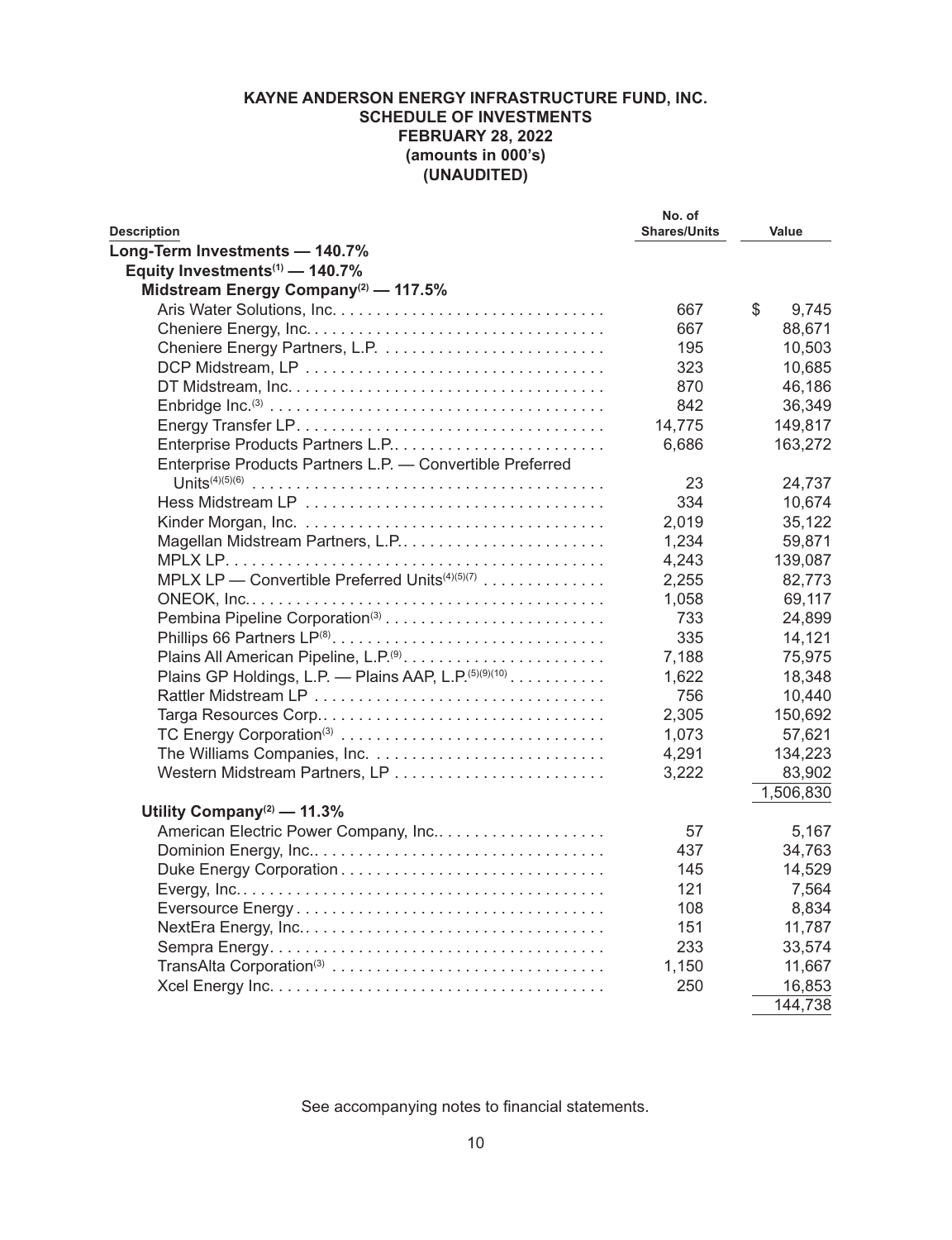# **KAYNE ANDERSON ENERGY INFRASTRUCTURE FUND, INC. SCHEDULE OF INVESTMENTS FEBRUARY 28, 2022 (amounts in 000's) (UNAUDITED)**

| <b>Description</b>                                        | No. of<br><b>Shares/Units</b> | Value        |
|-----------------------------------------------------------|-------------------------------|--------------|
| Renewable Infrastructure Company <sup>(2)</sup> — 10.1%   |                               |              |
| Atlantica Sustainable Infrastructure plc(3)               | 729                           | \$<br>24,603 |
| Brookfield Renewable Partners L.P. <sup>(3)</sup>         | 567                           | 20,378       |
|                                                           | 111                           | 3,406        |
|                                                           | 365                           | 12,191       |
|                                                           | 372                           | 25,957       |
| Innergex Renewable Energy Inc. <sup>(3)</sup>             | 735                           | 10,677       |
|                                                           | 269                           | 20,993       |
|                                                           | 377                           | 11,963       |
|                                                           |                               | 130,168      |
| Energy Company <sup>(2)</sup> — $1.8\%$                   |                               |              |
|                                                           | 186                           | 15,669       |
|                                                           | 140                           | 7,334        |
|                                                           |                               | 23,003       |
| Total Long-Term Investments - 140.7%                      |                               |              |
|                                                           |                               | 1,804,739    |
| Debt                                                      |                               | (324, 686)   |
| Mandatory Redeemable Preferred Stock at Liquidation Value |                               | (101, 670)   |
| Current Income Tax Receivable, net                        |                               | 7,877        |
|                                                           |                               | (104, 916)   |
| Other Assets in Excess of Other Liabilities               |                               | 1,614        |
| Net Assets Applicable to Common Stockholders              |                               | \$1,282,958  |

(1) Unless otherwise noted, equity investments are common units/common shares.

(2) Refer to Glossary of Key Terms for definitions of Energy Company, Midstream Energy Company, Renewable Infrastructure Company and Utility Company.

(3) Foreign security.

(4) Fair valued on a recurring basis using significant unobservable inputs (Level 3). See Notes 2 and 3 in Notes to Financial Statements.

- (5) The Company's ability to sell this security is subject to certain legal or contractual restrictions. As of February 28, 2022, the aggregate value of restricted securities held by the Company was \$125,858 (6.9% of total assets), which included \$18,348 of Level 2 securities and \$107,510 of Level 3 securities. See Note 7 — Restricted Securities.
- (6) Enterprise Products Partners, L.P. ("EPD") Series A Cumulative Convertible Preferred Units ("EPD Convertible Preferred Units") are senior to the common units in terms of liquidation preference and priority of distributions, and pay a distribution of 7.25% per annum. The EPD Convertible Preferred Units are convertible into EPD common units at any time after September 29, 2025 at the liquidation preference amount divided by 92.5% of the 5-day volume weighted average price of EPD's common units at such time.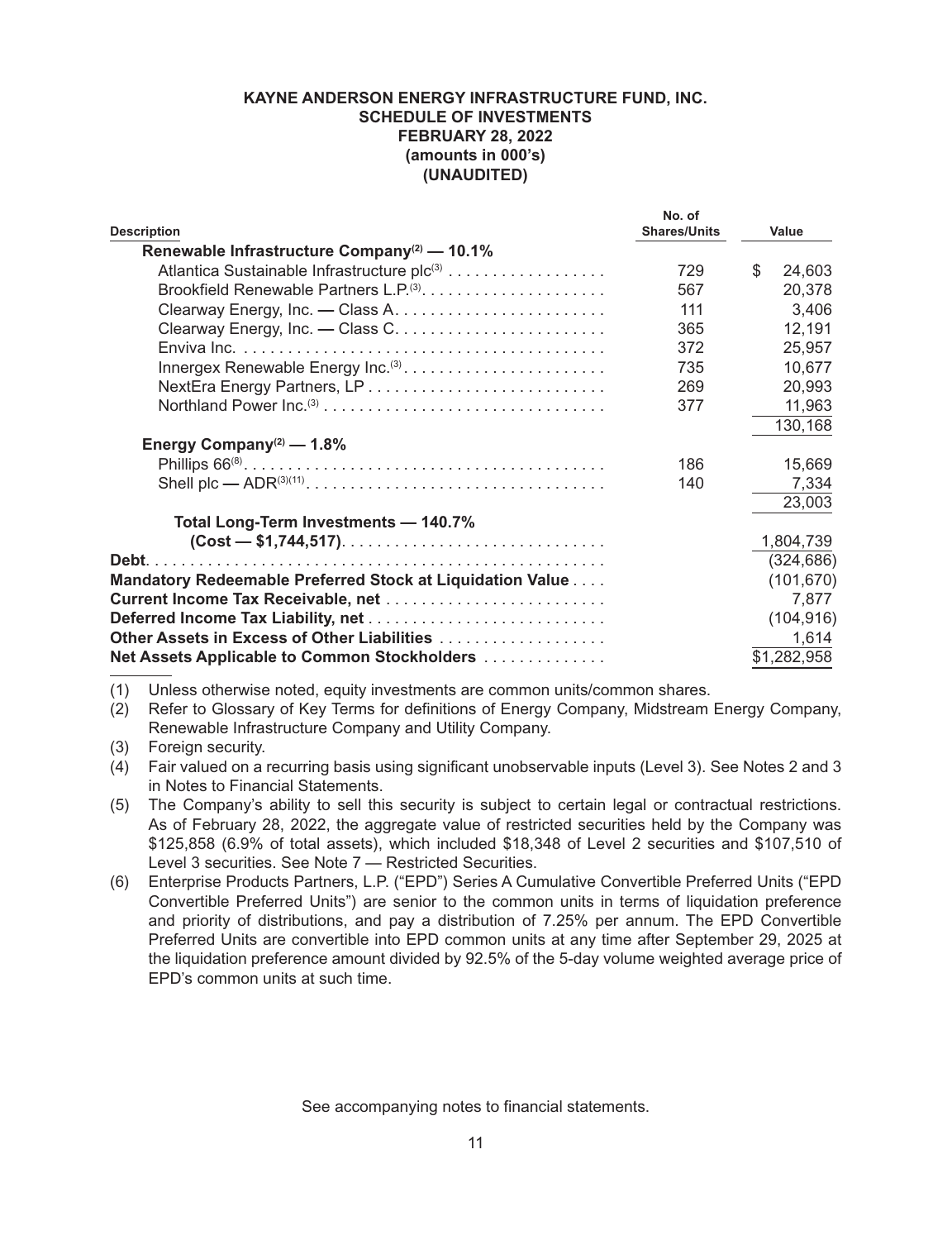# **KAYNE ANDERSON ENERGY INFRASTRUCTURE FUND, INC. SCHEDULE OF INVESTMENTS FEBRUARY 28, 2022 (amounts in 000's) (UNAUDITED)**

- (7) MPLX LP Series A Convertible Preferred Units ("MPLX Convertible Preferred Units") are convertible on a one-for-one basis into common units of MPLX LP and are senior to the common units in terms of liquidation preference and priority of distributions. For the quarter ended February 28, 2022, the Company received a distribution of \$0.705 per MPLX Convertible Preferred Unit.
- (8) On March 9, 2022, Phillips 66 ("PSX") announced the completion of the previously announced merger between PSX and Phillips 66 Partners LP ("PSXP"). The merger resulted in PSX acquiring all of the publicly held common units of PSXP not already owned. As a result, KYN received 0.50 shares of PSX common stock for each PSXP common unit held.
- (9) The Company believes that it is an affiliate of Plains AAP, L.P. ("PAGP-AAP") and Plains All American Pipeline, L.P. ("PAA"). See Note 5 — Agreements and Affiliations.
- (10) The Company's ownership of PAGP-AAP is exchangeable on a one-for-one basis into either Plains GP Holdings, L.P. ("PAGP") shares or PAA units at the Company's option. The Company values its PAGP-AAP investment on an "as exchanged" basis based on the higher public market value of either PAGP or PAA. As of February 28, 2022, the Company's PAGP-AAP investment is valued at PAGP's closing price. See Note 7 — Restricted Securities.
- (11) ADR American Depositary Receipt.

At February 28, 2022, the Company's geographic allocation was as follows:

| <b>Geographic Location</b> | % of Long-Term<br><b>Investments</b> |
|----------------------------|--------------------------------------|
|                            | 88.6%                                |
|                            | 9.6%                                 |
|                            | 1.8%                                 |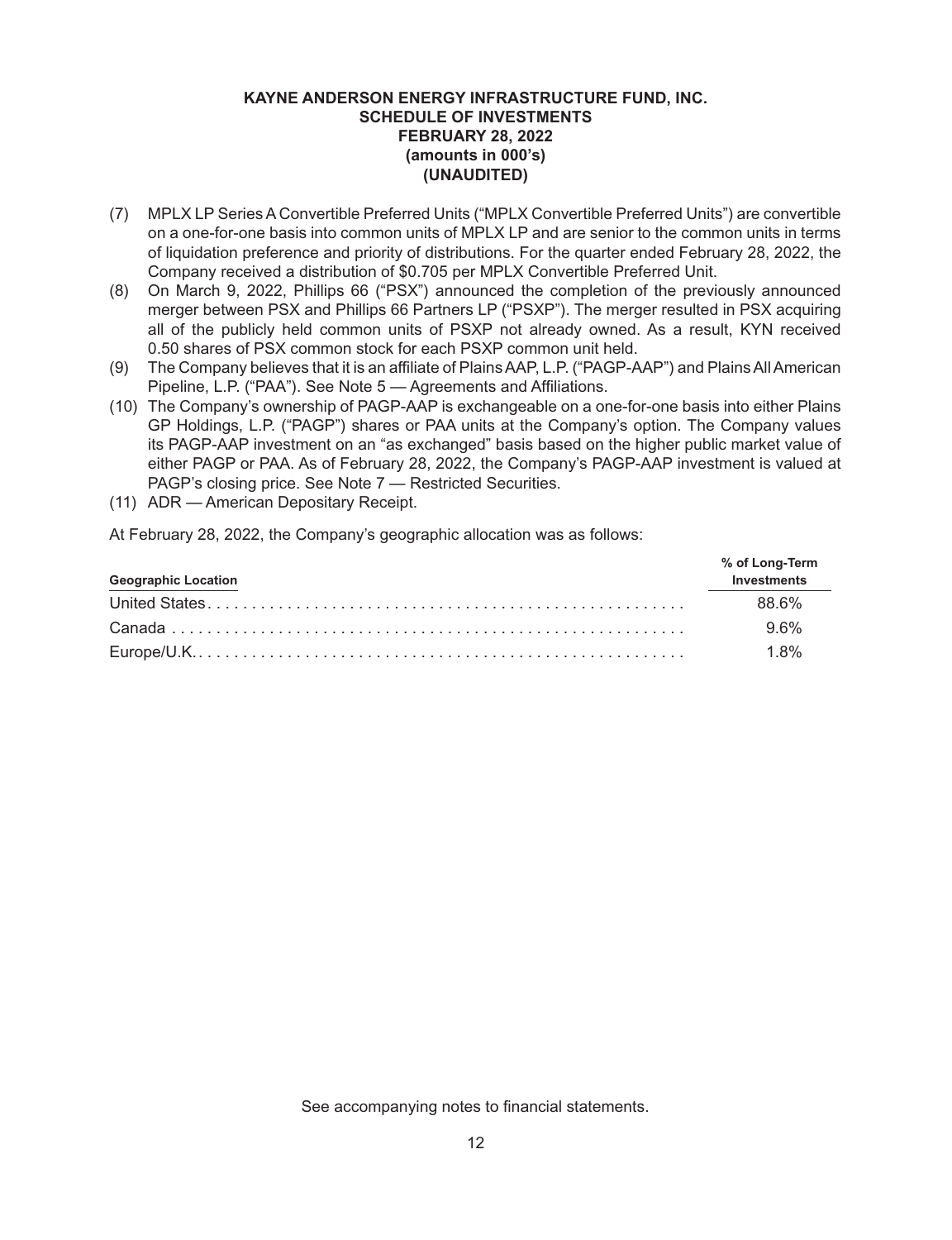# **KAYNE ANDERSON ENERGY INFRASTRUCTURE FUND, INC. STATEMENT OF ASSETS AND LIABILITIES FEBRUARY 28, 2022 (amounts in 000's, except share and per share amounts) (UNAUDITED)**

# **ASSETS**

| Investments at fair value:                                                  |             |
|-----------------------------------------------------------------------------|-------------|
|                                                                             | \$1,710,416 |
|                                                                             | 94,323      |
|                                                                             | 1,278       |
|                                                                             | 759         |
|                                                                             | 3,404       |
|                                                                             | 1,513       |
|                                                                             | 7,877       |
| Deferred credit facility offering costs and other assets                    | 1,200       |
|                                                                             | 1,820,770   |
| <b>LIABILITIES</b>                                                          |             |
|                                                                             | 5,761       |
|                                                                             | 148         |
|                                                                             | 2,777       |
|                                                                             | 104,916     |
|                                                                             | 65,000      |
|                                                                             | 50,000      |
|                                                                             | (134)       |
|                                                                             | 209,686     |
|                                                                             | (825)       |
| Mandatory redeemable preferred stock, \$25.00 liquidation value per share   |             |
|                                                                             | 101,670     |
| Unamortized mandatory redeemable preferred stock issuance costs             | (1, 187)    |
|                                                                             | 537,812     |
| NET ASSETS APPLICABLE TO COMMON STOCKHOLDERS                                | \$1,282,958 |
| NET ASSETS APPLICABLE TO COMMON STOCKHOLDERS CONSIST OF                     |             |
| Common stock, \$0.001 par value (126,447,554 shares issued and outstanding, | 126<br>\$   |
|                                                                             | 1,795,178   |
|                                                                             | (512, 346)  |
| NET ASSETS APPLICABLE TO COMMON STOCKHOLDERS                                | \$1,282,958 |
|                                                                             | 10.15<br>\$ |
|                                                                             |             |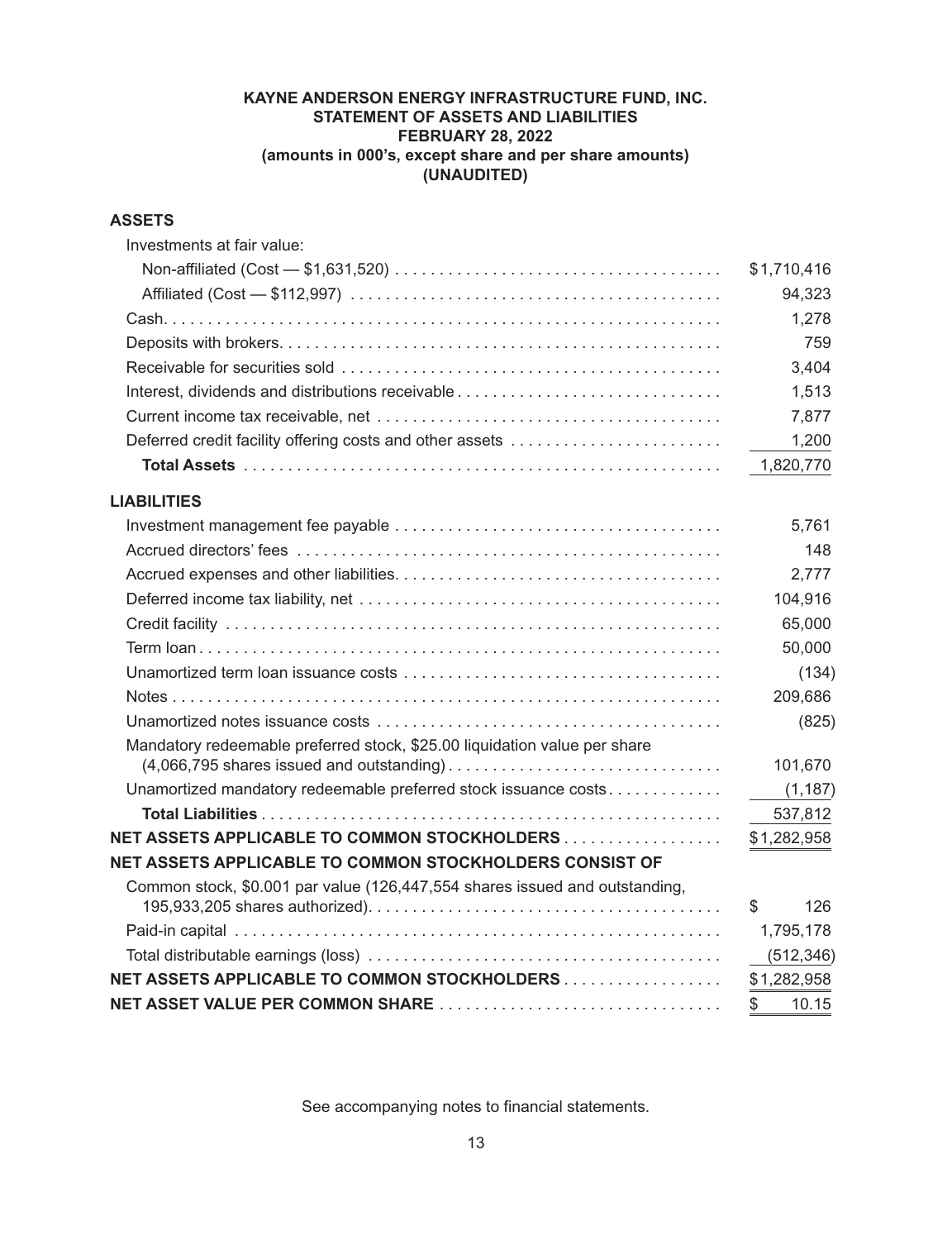# **KAYNE ANDERSON ENERGY INFRASTRUCTURE FUND, INC. STATEMENT OF OPERATIONS FOR THE THREE MONTHS ENDED FEBRUARY 28, 2022 (amounts in 000's) (UNAUDITED)**

# **INVESTMENT INCOME**

| <b>Income</b>                                                                   |           |
|---------------------------------------------------------------------------------|-----------|
| Dividends and distributions:                                                    |           |
|                                                                                 | \$22,711  |
|                                                                                 | 1,586     |
| Total dividends and distributions (after foreign taxes withheld of \$331)       | 24,297    |
|                                                                                 | (15, 175) |
|                                                                                 | (452)     |
|                                                                                 | 8,670     |
| <b>Expenses</b>                                                                 |           |
|                                                                                 | 5,761     |
|                                                                                 | 164       |
|                                                                                 | 152       |
|                                                                                 | 124       |
|                                                                                 | 56        |
|                                                                                 | 52        |
|                                                                                 | 31        |
|                                                                                 | 19        |
|                                                                                 | 44        |
| Total Expenses - before interest expense, preferred distributions and taxes     | 6,403     |
|                                                                                 |           |
|                                                                                 | 2,378     |
| Distributions on mandatory redeemable preferred stock including amortization of |           |
|                                                                                 | 950       |
|                                                                                 | 9,731     |
|                                                                                 | (1,061)   |
|                                                                                 | (419)     |
|                                                                                 | 749       |
|                                                                                 | (731)     |
| REALIZED AND UNREALIZED GAINS (LOSSES)                                          |           |
| <b>Net Realized Gains (Losses)</b>                                              |           |
|                                                                                 | (21, 042) |
|                                                                                 | 452       |
|                                                                                 | (119)     |
|                                                                                 | 126       |
|                                                                                 | (5,816)   |
|                                                                                 | 10,395    |
|                                                                                 | (16,004)  |
| <b>Net Change in Unrealized Gains (Losses)</b>                                  |           |
|                                                                                 | 238,925   |
|                                                                                 | 12,296    |
|                                                                                 | 9         |
|                                                                                 | (55, 888) |
|                                                                                 | 195,342   |
|                                                                                 | 179,338   |
| NET INCREASE IN NET ASSETS APPLICABLE TO COMMON STOCKHOLDERS                    |           |
|                                                                                 | \$178,607 |
|                                                                                 |           |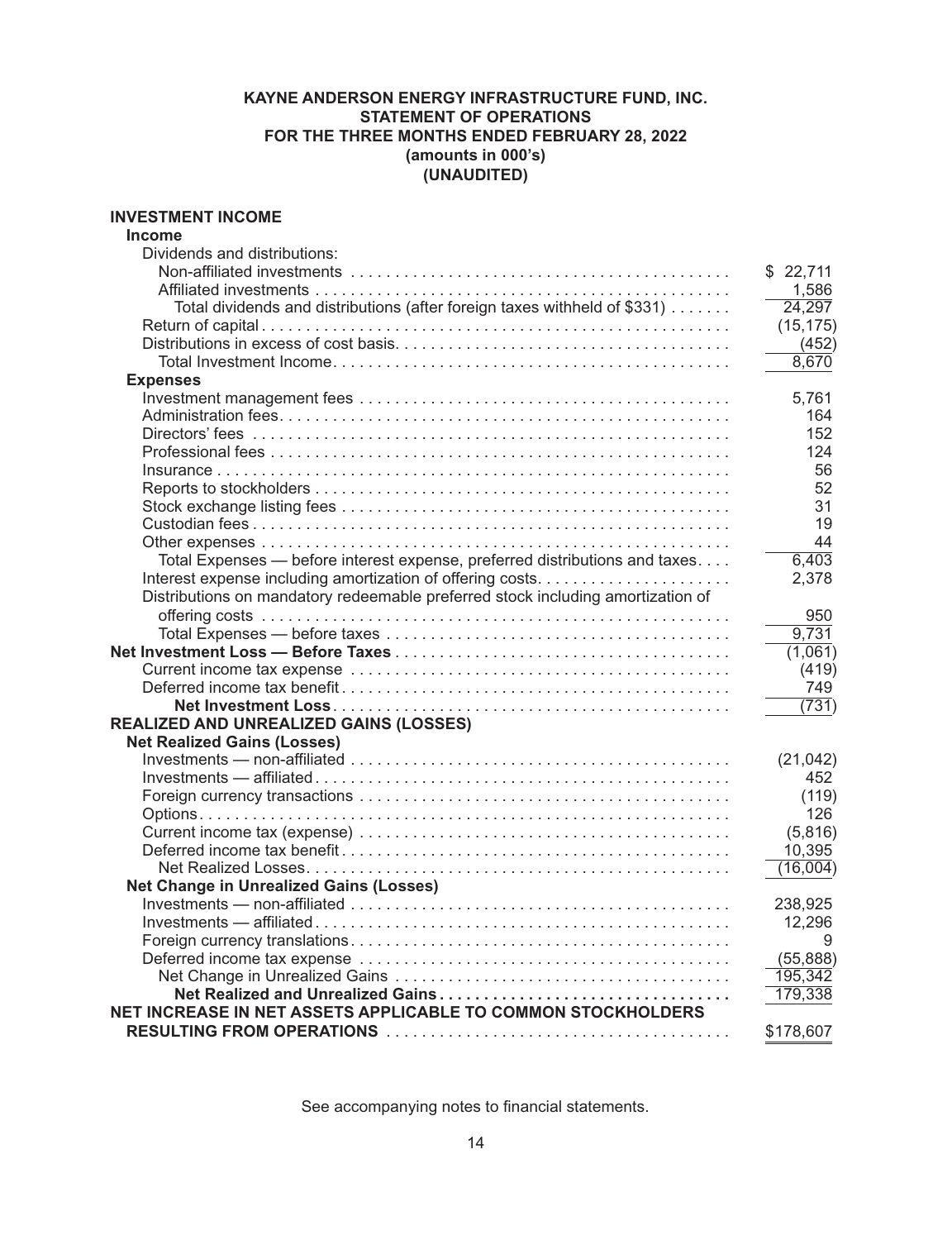## **KAYNE ANDERSON ENERGY INFRASTRUCTURE FUND, INC. STATEMENT OF CHANGES IN NET ASSETS APPLICABLE TO COMMON STOCKHOLDERS (amounts in 000's)**

|                                                                                                                 | For the<br><b>Three Months</b><br><b>Ended</b><br>February 28,<br>2022<br>(Unaudited) |                   | For the<br><b>Fiscal Year</b><br><b>Ended</b><br>November 30,<br>2021 |             |
|-----------------------------------------------------------------------------------------------------------------|---------------------------------------------------------------------------------------|-------------------|-----------------------------------------------------------------------|-------------|
| <b>OPERATIONS</b>                                                                                               |                                                                                       |                   |                                                                       |             |
| Net investment loss, net of tax <sup>(1)</sup> $\ldots \ldots \ldots \ldots \ldots \ldots \ldots \ldots \ldots$ | \$                                                                                    | (731)             | \$                                                                    | (9,857)     |
|                                                                                                                 |                                                                                       | (16,004)          |                                                                       | 142,221     |
|                                                                                                                 |                                                                                       | 195,342           |                                                                       | 203,391     |
| Net Increase in Net Assets Resulting from Operations                                                            |                                                                                       | 178,607           |                                                                       | 335,755     |
| DIVIDENDS AND DISTRIBUTIONS TO COMMON STOCKHOLDERS <sup>(1)</sup>                                               |                                                                                       |                   |                                                                       |             |
|                                                                                                                 |                                                                                       | (2)               |                                                                       |             |
|                                                                                                                 |                                                                                       | $(22, 128)^{(2)}$ |                                                                       | (82, 190)   |
| Dividends and Distributions to Common Stockholders                                                              |                                                                                       | (22, 128)         |                                                                       | (82, 190)   |
| <b>Total Increase in Net Assets Applicable to Common</b>                                                        |                                                                                       | 156,479           |                                                                       | 253,565     |
| <b>NET ASSETS APPLICABLE TO COMMON STOCKHOLDERS</b>                                                             |                                                                                       |                   |                                                                       |             |
|                                                                                                                 |                                                                                       | 1,126,479         |                                                                       | 872,914     |
|                                                                                                                 |                                                                                       | \$1,282,958       |                                                                       | \$1,126,479 |

(1) Distributions on the Company's mandatory redeemable preferred stock ("MRP Shares") are treated as an operating expense under GAAP and are included in the calculation of net investment loss. See Note 2 — Significant Accounting Policies.

(2) The characterization of the distributions paid to common stockholders for the three months ended February 28, 2022, as either dividends (eligible to be treated as qualified dividend income) or distributions (return of capital) is based solely on the Company's operating results during the period and does not reflect the expected results during the remainder of the fiscal year. The actual characterization of the common stock distributions made during the period will not be determinable until after the end of the fiscal year when the Company can determine its earnings and profits. Therefore, the characterization may differ from this preliminary estimate.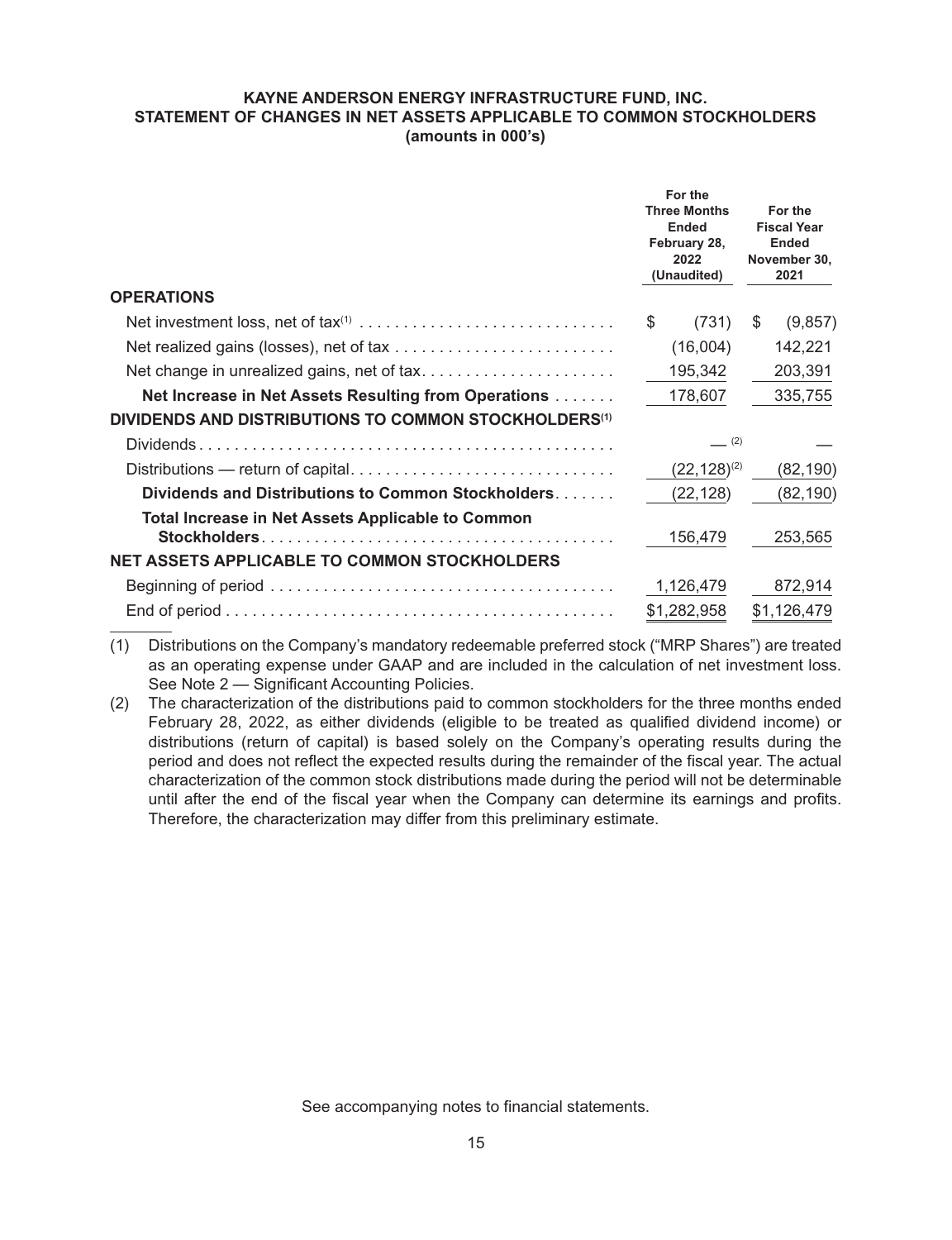# **KAYNE ANDERSON ENERGY INFRASTRUCTURE FUND, INC. STATEMENT OF CASH FLOWS FOR THE THREE MONTHS ENDED FEBRUARY 28, 2022 (amounts in 000's) (UNAUDITED)**

# **CASH FLOWS FROM OPERATING ACTIVITIES**

| Net increase in net assets resulting from operations                                 | \$178,607   |
|--------------------------------------------------------------------------------------|-------------|
| Adjustments to reconcile net increase in net assets resulting from operations to net |             |
| cash provided by operating activities:                                               |             |
|                                                                                      | 15,175      |
|                                                                                      | 452         |
| Net realized losses (excluding foreign currency transactions)                        | 20,464      |
| Net change in unrealized gains (excluding foreign currency translations)             | (251, 221)  |
|                                                                                      | (72, 049)   |
|                                                                                      | 82,898      |
|                                                                                      | 295         |
| Amortization of mandatory redeemable preferred stock offering costs                  | 51          |
|                                                                                      | (468)       |
|                                                                                      | (3, 404)    |
|                                                                                      | 167         |
|                                                                                      | 6,348       |
|                                                                                      | 66          |
|                                                                                      | (20)        |
| Increase in investment management fee payable                                        | 412         |
|                                                                                      | 10          |
| Decrease in accrued expenses and other liabilities                                   | (1, 378)    |
|                                                                                      | 44,743      |
|                                                                                      | 21,148      |
| <b>CASH FLOWS FROM FINANCING ACTIVITIES</b>                                          |             |
| Increase in borrowings under credit facility                                         | 2,000       |
| Costs associated with renewal of credit facility                                     | (895)       |
| Cash distributions paid to common stockholders                                       | (22, 128)   |
|                                                                                      | (21, 023)   |
|                                                                                      | 125         |
|                                                                                      | 1,153       |
|                                                                                      | 1,278<br>\$ |

Supplemental disclosure of cash flow information:

During the three months ended February 28,2022, interest paid related to debt obligations were \$3,481 and income tax refunds received were \$112 (net of payments made).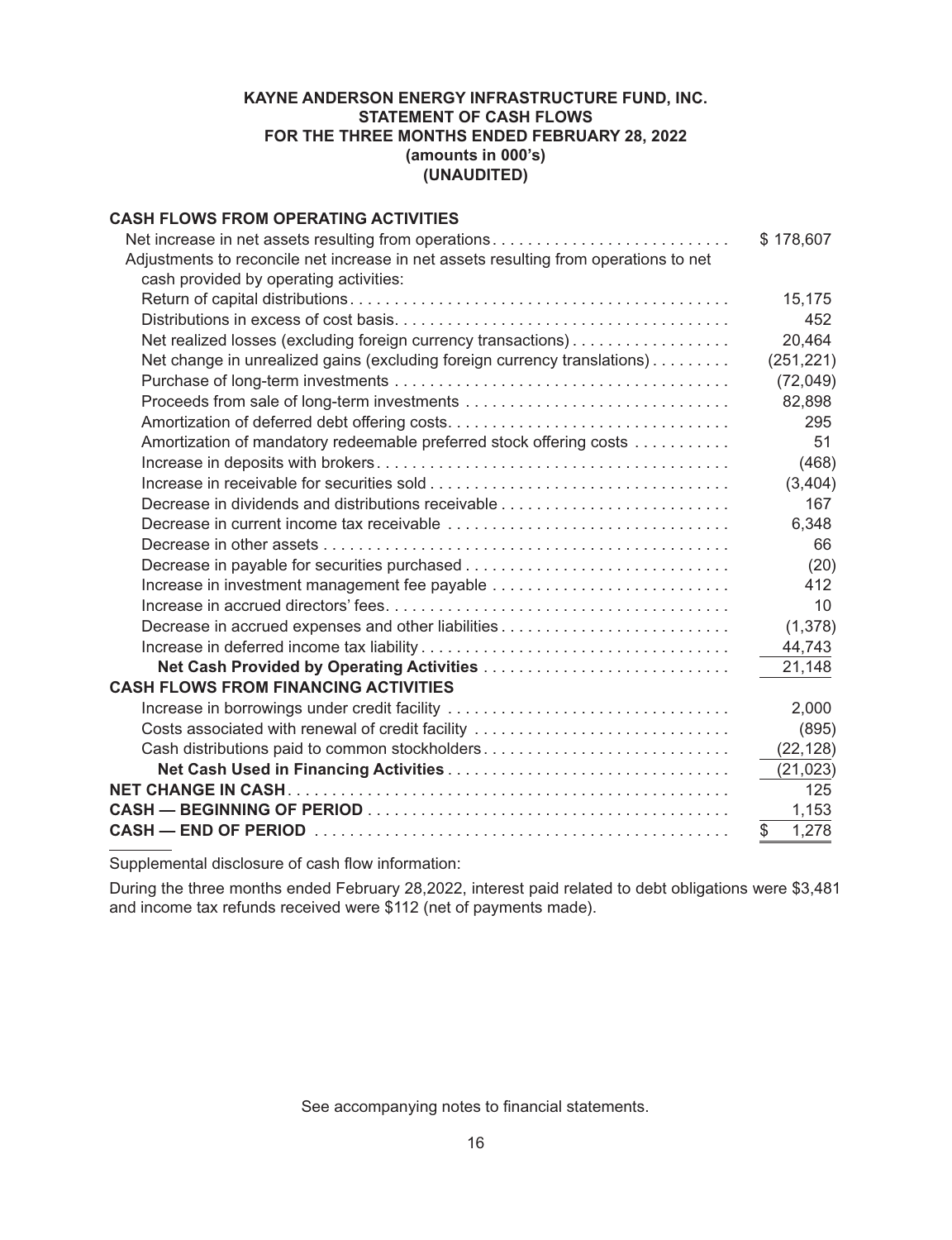|                                                                                                  | For the<br><b>Three Months</b><br><b>Ended</b><br>February 28, |                 |             |                 |                                        |                 |             |
|--------------------------------------------------------------------------------------------------|----------------------------------------------------------------|-----------------|-------------|-----------------|----------------------------------------|-----------------|-------------|
|                                                                                                  | 2022                                                           |                 |             |                 | For the Fiscal Year Ended November 30, |                 |             |
|                                                                                                  | (Unaudited)                                                    |                 | 2021        |                 | 2020                                   |                 | 2019        |
| Per Share of Common Stock <sup>(1)</sup>                                                         |                                                                |                 |             |                 |                                        |                 |             |
| Net asset value, beginning of period                                                             | \$<br>8.91                                                     | \$              | 6.90        | \$              | 13.89                                  | \$              | 16.37       |
| Net investment income (loss) <sup>(2)</sup>                                                      | (0.01)                                                         |                 | (0.08)      |                 | (0.34)                                 |                 | (0.26)      |
| Net realized and unrealized gain (loss)                                                          | 1.43                                                           |                 | 2.74        |                 | (5.87)                                 |                 | (0.75)      |
| Total income (loss) from operations.                                                             | 1.42                                                           |                 | 2.66        |                 | (6.21)                                 |                 | (1.01)      |
| Common distributions - return of capital <sup>(3)</sup> .                                        | (0.18)                                                         |                 | (0.65)      |                 | (0.78)                                 |                 | (1.47)      |
| Total dividends and distributions - common                                                       | (0.18)                                                         |                 | (0.65)      |                 | (0.78)                                 |                 | (1.47)      |
| Offering expenses associated with the issuance of                                                |                                                                |                 |             |                 |                                        |                 |             |
|                                                                                                  |                                                                |                 |             |                 |                                        |                 |             |
| Effect of issuance of common stock                                                               |                                                                |                 |             |                 |                                        |                 |             |
| Effect of shares issued in reinvestment of                                                       |                                                                |                 |             |                 |                                        |                 |             |
|                                                                                                  |                                                                |                 |             |                 |                                        |                 |             |
| Total capital stock transactions                                                                 |                                                                |                 |             |                 |                                        |                 |             |
| Net asset value, end of period.                                                                  | \$<br>10.15                                                    | $\overline{\$}$ | 8.91        | $\overline{\$}$ | 6.90                                   | $\overline{\$}$ | 13.89       |
| Market value per share of common stock, end of                                                   |                                                                |                 |             |                 |                                        |                 |             |
|                                                                                                  | 8.67                                                           |                 | 7.77        | \$              | 5.89                                   | \$              | 12.55       |
| Total investment return based on common stock                                                    |                                                                |                 |             |                 |                                        |                 |             |
|                                                                                                  | $13.9\%$ <sup>(5)</sup>                                        |                 | 44.0%       |                 | $(47.3)\%$                             |                 | $(12.4)\%$  |
| Total investment return based on net asset value <sup>(6)</sup>                                  | $16.3\%$ <sup>(5)</sup>                                        |                 | 41.0%       |                 | $(44.3)\%$                             |                 | (6.1)%      |
| Supplemental Data and Ratios <sup>(7)</sup><br>Net assets applicable to common stockholders, end |                                                                |                 |             |                 |                                        |                 |             |
|                                                                                                  | \$<br>1,282,958                                                | \$              | 1,126,479   | \$              | 872,914                                | \$              | 1,755,216   |
| Ratio of expenses to average net assets                                                          |                                                                |                 |             |                 |                                        |                 |             |
| Management fees (net of fee waiver)                                                              | 2.0%                                                           |                 | 1.8%        |                 | 2.3%                                   |                 | 2.3%        |
|                                                                                                  | 0.2                                                            |                 | 0.3         |                 | 0.3                                    |                 | 0.1         |
| Subtotal                                                                                         | $\overline{2.2}$                                               |                 | 2.1         |                 | 2.6                                    |                 | 2.4         |
| Interest expense and distributions on                                                            |                                                                |                 |             |                 |                                        |                 |             |
| mandatory redeemable preferred stock <sup>(2)</sup>                                              | 1.1                                                            |                 | 1.3         |                 | 3.6                                    |                 | 2.1         |
| Income tax $expense^{(8)}$                                                                       | $4.3^{(5)}$                                                    |                 | 5.1         |                 |                                        |                 |             |
|                                                                                                  | 7.6%                                                           |                 | 8.5%        |                 | 6.2%                                   |                 | 4.5%        |
| Ratio of net investment income (loss) to average net                                             |                                                                |                 |             |                 |                                        |                 |             |
| $assets^{(2)} \ldots \ldots \ldots \ldots \ldots \ldots \ldots \ldots \ldots \ldots \ldots$      | $(0.2)\%$                                                      |                 | (0.9)%      |                 | $(4.0)\%$                              |                 | (1.6)%      |
| Net increase (decrease) in net assets to common                                                  |                                                                |                 |             |                 |                                        |                 |             |
| stockholders resulting from operations to average                                                | 14.9%(5)                                                       |                 | 31.4%       |                 | $(73.8)\%$                             |                 | (6.3)%      |
| Portfolio turnover rate                                                                          | $4.2\%^{(5)}$                                                  |                 | 50.8%       |                 | 22.3%                                  |                 | 22.0%       |
|                                                                                                  | \$<br>1,194,842                                                | \$              | 1,068,396   | \$              | 1,063,404                              | \$              | 2,032,591   |
| Notes outstanding, end of period <sup>(9)</sup>                                                  | \$<br>209.686                                                  | \$              | 209,686     | \$              | 173,260                                | \$              | 596,000     |
| Borrowings under credit facilities, end of period <sup>(9)</sup>                                 | \$<br>65,000                                                   | \$              | 63,000      | \$              | 62,000                                 | \$              | 35,000      |
| Term loan outstanding, end of period $(9)$                                                       | \$<br>50,000                                                   | \$              | 50,000      | \$              |                                        | \$              | 60,000      |
| Mandatory redeemable preferred stock, end of                                                     |                                                                |                 |             |                 |                                        |                 |             |
| $period(9)$                                                                                      | \$<br>101,670                                                  | \$              | 101,670     | \$              | 136,633                                | \$              | 317,000     |
| Average shares of common stock outstanding                                                       | 126,447,554                                                    |                 | 126,447,554 |                 | 126,420,698                            |                 | 126,326,087 |
| Asset coverage of total debt <sup>(10)</sup>                                                     | 526.5%                                                         |                 | 480.6%      |                 | 529.1%                                 |                 | 399.9%      |
| Asset coverage of total leverage (debt and preferred                                             |                                                                |                 |             |                 |                                        |                 |             |
| $stock)^{(11)}$                                                                                  | 400.9%                                                         |                 | 365.5%      |                 | 334.7%                                 |                 | 274.1%      |
| Average amount of borrowings per share of<br>common stock during the period <sup>(1)</sup> .     | \$<br>2.74                                                     | \$              | 2.43        | \$              | 2.88                                   | \$              | 6.09        |
|                                                                                                  |                                                                |                 |             |                 |                                        |                 |             |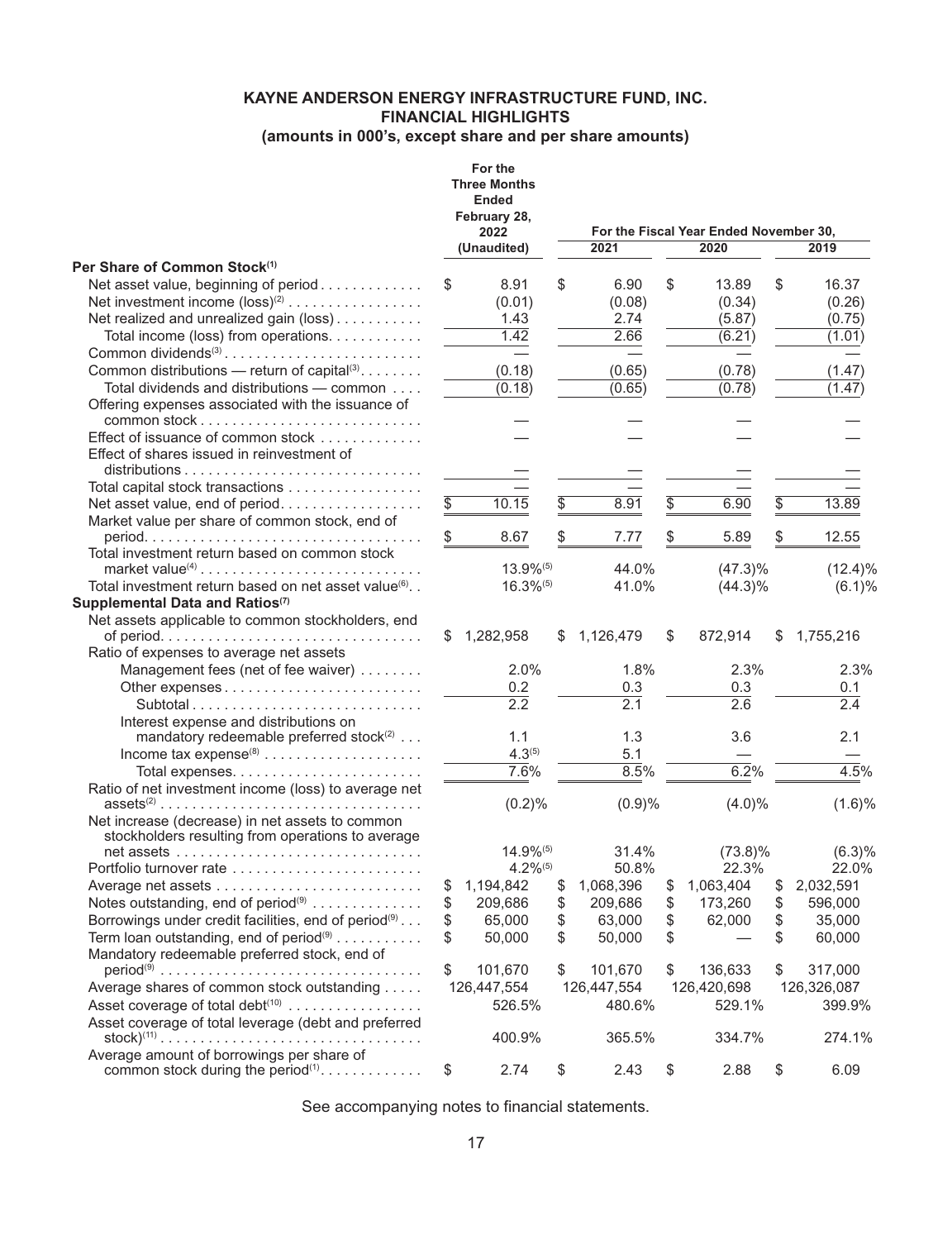|                                                              |                         |                  |                 |                  |                 | For the Fiscal Year Ended November 30, |                 |                    |
|--------------------------------------------------------------|-------------------------|------------------|-----------------|------------------|-----------------|----------------------------------------|-----------------|--------------------|
|                                                              |                         | 2018             |                 | 2017             |                 | 2016                                   |                 | 2015               |
| Per Share of Common Stock(1)                                 |                         |                  |                 |                  |                 |                                        |                 |                    |
| Net asset value, beginning of period                         | \$                      | 15.90            | \$              | 19.18            | \$              | 19.20                                  | \$              | 36.71              |
| Net investment income (loss) <sup>(2)</sup>                  |                         | (0.45)           |                 | (0.45)           |                 | (0.61)                                 |                 | (0.53)             |
| Net realized and unrealized gain (loss)                      |                         | 2.74             |                 | (0.92)           |                 | 2.80                                   |                 | (14.39)            |
| Total income (loss) from operations.                         |                         | 2.29             |                 | (1.37)           |                 | 2.19                                   |                 | (14.92)            |
|                                                              |                         | (1.80)           |                 | (0.53)           |                 |                                        |                 | (2.15)             |
| Common distributions - return of capital <sup>(3)</sup> . .  |                         |                  |                 | (1.37)           |                 | (2.20)                                 |                 | (0.48)             |
| Total dividends and distributions -                          |                         |                  |                 |                  |                 |                                        |                 |                    |
|                                                              |                         | (1.80)           |                 | (1.90)           |                 | (2.20)                                 |                 | (2.63)             |
| Offering expenses associated with the                        |                         |                  |                 |                  |                 |                                        |                 |                    |
| issuance of common stock                                     |                         | $(0.01)^{(12)}$  |                 |                  |                 |                                        |                 |                    |
| Effect of issuance of common stock                           |                         |                  |                 |                  |                 |                                        |                 | 0.03               |
| Effect of shares issued in reinvestment of                   |                         |                  |                 |                  |                 |                                        |                 |                    |
|                                                              |                         | (0.01)           |                 | (0.01)           |                 | (0.01)                                 |                 | 0.01               |
| Total capital stock transactions                             |                         | (0.02)           |                 | (0.01)           |                 | (0.01)                                 |                 | 0.04               |
| Net asset value, end of period.                              | $\overline{\mathbb{S}}$ | 16.37            | $\overline{\$}$ | 15.90            | $\overline{\$}$ | 19.18                                  | $\overline{\$}$ | 19.20              |
| Market value per share of common stock,                      |                         |                  |                 |                  |                 |                                        |                 |                    |
|                                                              | \$                      | 15.85            | \$              | 15.32            | \$              | 19.72                                  | \$              | 18.23              |
| Total investment return based on common                      |                         |                  |                 |                  |                 |                                        |                 |                    |
| stock market value <sup>(4)</sup>                            |                         | 14.8%            |                 | $(13.8)\%$       |                 | 24.1%                                  |                 | (47.7)%            |
| Total investment return based on net                         |                         |                  |                 |                  |                 |                                        |                 |                    |
|                                                              |                         | 14.2%            |                 | $(8.0)\%$        |                 | 14.6%                                  |                 | $(42.8)\%$         |
| Supplemental Data and Ratios <sup>(7)</sup>                  |                         |                  |                 |                  |                 |                                        |                 |                    |
| Net assets applicable to common                              |                         |                  |                 |                  |                 |                                        |                 |                    |
| stockholders, end of period                                  |                         | \$2,066,269      | \$              | 1,826,173        | \$              | 2,180,781                              | \$              | 2,141,602          |
| Ratio of expenses to average net assets                      |                         |                  |                 |                  |                 |                                        |                 |                    |
| Management fees (net of fee waiver)                          |                         | 2.3%             |                 | 2.5%             |                 | 2.5%                                   |                 | 2.6%               |
|                                                              |                         | 0.2              |                 | 0.1              |                 | 0.2                                    |                 | 0.1                |
|                                                              |                         | $\overline{2.5}$ |                 | $\overline{2.6}$ |                 | $\overline{2.7}$                       |                 | $\overline{2.7}$   |
| Interest expense and distributions                           |                         |                  |                 |                  |                 |                                        |                 |                    |
| on mandatory redeemable                                      |                         |                  |                 |                  |                 |                                        |                 |                    |
| preferred stock <sup>(2)</sup>                               |                         | 1.9              |                 | 2.0              |                 | 2.8                                    |                 | 2.4                |
| Income tax $expense^{(8)}$                                   |                         |                  |                 |                  |                 | 7.9                                    |                 |                    |
| Total expenses.                                              |                         | 4.4%             |                 | 4.6%             |                 | 13.4%                                  |                 | $\overline{5.1}\%$ |
| Ratio of net investment income (loss) to                     |                         |                  |                 |                  |                 |                                        |                 |                    |
| average net assets <sup>(2)</sup>                            |                         | $(2.5)\%$        |                 | $(2.4)\%$        |                 | $(3.4)\%$                              |                 | (1.8)%             |
| Net increase (decrease) in net assets to                     |                         |                  |                 |                  |                 |                                        |                 |                    |
| common stockholders resulting from                           |                         | 10.8%            |                 | $(7.5)\%$        |                 | 12.5%                                  |                 | $(51.7)\%$         |
| operations to average net assets<br>Portfolio turnover rate  |                         | 25.8%            |                 | 17.6%            |                 | 14.5%                                  |                 | 17.1%              |
|                                                              |                         |                  |                 |                  |                 |                                        |                 |                    |
|                                                              | \$                      | 2,127,407        | \$              | 2,128,965        | \$              | 2,031,206                              |                 | \$3,195,445        |
| Notes outstanding, end of period <sup>(9)</sup>              | \$                      | 716,000          | \$              | 747,000          | \$              | 767,000                                | \$              | 1,031,000          |
| Borrowings under credit facilities, end of<br>$period^{(9)}$ | \$                      | 39,000           | \$              |                  |                 | 43,000                                 |                 |                    |
| Term loan outstanding, end of period $(9)$                   | \$                      | 60,000           | \$              |                  | \$<br>\$        |                                        | \$<br>\$        |                    |
| Mandatory redeemable preferred stock,                        |                         |                  |                 |                  |                 |                                        |                 |                    |
|                                                              | \$                      | 317,000          | \$              | 292,000          | \$              | 300,000                                | \$              | 464,000            |
| Average shares of common stock                               |                         |                  |                 |                  |                 |                                        |                 |                    |
|                                                              |                         | 118,725,060      |                 | 114,292,056      |                 | 112,967,480                            |                 | 110,809,350        |
| Asset coverage of total debt <sup>(10)</sup>                 |                         | 392.4%           |                 | 383.6%           |                 | 406.3%                                 |                 | 352.7%             |
| Asset coverage of total leverage (debt and                   |                         |                  |                 |                  |                 |                                        |                 |                    |
|                                                              |                         | 282.5%           |                 | 275.8%           |                 | 296.5%                                 |                 | 243.3%             |
| Average amount of borrowings per share                       |                         |                  |                 |                  |                 |                                        |                 |                    |
| of common stock during the period(1).                        | \$                      | 6.52             | \$              | 7.03             | \$              | 7.06                                   | \$              | 11.95              |
|                                                              |                         |                  |                 |                  |                 |                                        |                 |                    |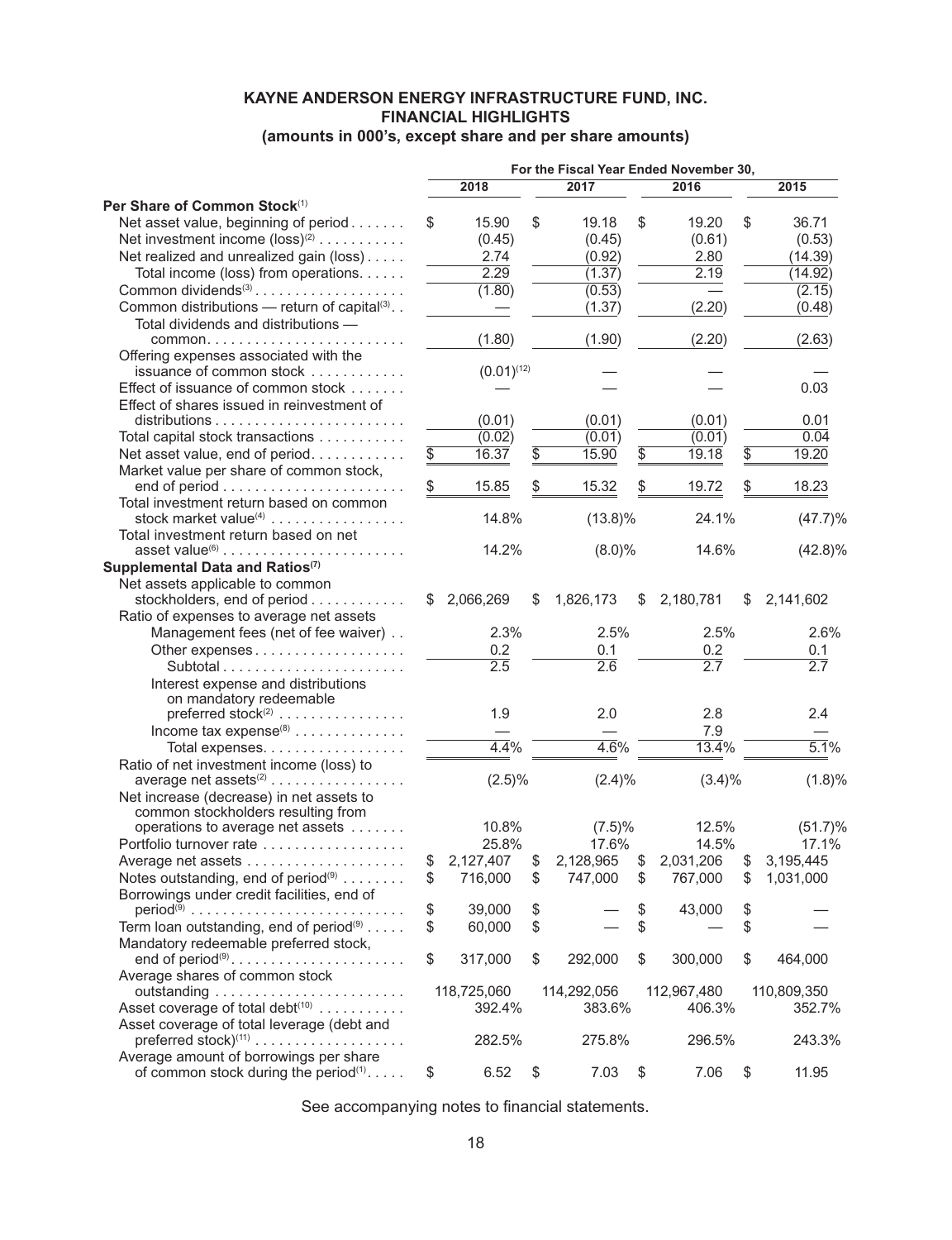|                                                                                                          | For the Fiscal Year Ended November 30, |             |                      |             |                    |             |
|----------------------------------------------------------------------------------------------------------|----------------------------------------|-------------|----------------------|-------------|--------------------|-------------|
|                                                                                                          |                                        | 2014        |                      | 2013        |                    | 2012        |
| Per Share of Common Stock <sup>(1)</sup>                                                                 |                                        |             |                      |             |                    |             |
|                                                                                                          | \$                                     | 34.30       | \$                   | 28.51       | \$                 | 27.01       |
|                                                                                                          |                                        | (0.76)      |                      | (0.73)      |                    | (0.71)      |
| Net realized and unrealized gain (loss)                                                                  |                                        | 5.64        |                      | 8.72        |                    | 4.27        |
| Total income (loss) from operations.                                                                     |                                        | 4.88        |                      | 7.99        |                    | 3.56        |
|                                                                                                          |                                        | (2.28)      |                      | (1.54)      |                    | (1.54)      |
| Common distributions — return of capital <sup>(3)</sup> .                                                |                                        | (0.25)      |                      | (0.75)      |                    | (0.55)      |
| Total dividends and distributions - common                                                               |                                        | (2.53)      |                      | (2.29)      |                    | (2.09)      |
| Offering expenses associated with the issuance of                                                        |                                        |             |                      |             |                    |             |
|                                                                                                          |                                        | 0.06        |                      | 0.09        |                    | 0.02        |
| Effect of shares issued in reinvestment of distributions.                                                |                                        |             |                      |             |                    | 0.01        |
|                                                                                                          |                                        | 0.06        |                      | 0.09        |                    | 0.03        |
| Net asset value, end of period                                                                           | \$                                     | 36.71       | \$                   | 34.30       | \$                 | 28.51       |
| Market value per share of common stock, end of period.                                                   |                                        | 38.14       | $\bar{\mathfrak{s}}$ | 37.23       | $\bar{\mathbb{s}}$ | 31.13       |
| Total investment return based on common stock market                                                     |                                        | 9.9%        |                      | 28.2%       |                    | 19.3%       |
| Total investment return based on net asset value <sup>(6)</sup> .                                        |                                        | 14.8%       |                      | 29.0%       |                    | 13.4%       |
| Supplemental Data and Ratios(7)                                                                          |                                        |             |                      |             |                    |             |
| Net assets applicable to common stockholders, end of                                                     |                                        |             |                      |             |                    |             |
|                                                                                                          | \$                                     | 4,026,822   |                      | \$3,443,916 |                    | \$2,520,821 |
| Ratio of expenses to average net assets                                                                  |                                        |             |                      |             |                    |             |
| Management fees (net of fee waiver)                                                                      |                                        | 2.4%        |                      | 2.4%        |                    | 2.4%        |
| Other expenses                                                                                           |                                        | 0.1         |                      | 0.1         |                    | 0.2         |
|                                                                                                          |                                        | 2.5         |                      | 2.5         |                    | 2.6         |
| Interest expense and distributions on mandatory<br>redeemable preferred stock <sup>(2)</sup>             |                                        | 1.8         |                      | 2.1         |                    | 2.4         |
|                                                                                                          |                                        | 8.3         |                      | 14.4        |                    | 7.2         |
|                                                                                                          |                                        | 12.6%       |                      | 19.0%       |                    | 12.2%       |
| Ratio of net investment income (loss) to average net                                                     |                                        |             |                      |             |                    |             |
| $assets^{(2)} \ldots \ldots \ldots \ldots \ldots \ldots \ldots \ldots \ldots \ldots \ldots \ldots$       |                                        | $(2.0)\%$   |                      | $(2.3)\%$   |                    | $(2.5)\%$   |
| Net increase (decrease) in net assets to common<br>stockholders resulting from operations to average net |                                        |             |                      |             |                    |             |
|                                                                                                          |                                        | 13.2%       |                      | 24.3%       |                    | 11.6%       |
|                                                                                                          |                                        | 17.6%       |                      | 21.2%       |                    | 20.4%       |
|                                                                                                          | \$                                     | 3,967,458   |                      | \$3,027,563 |                    | \$2,346,249 |
|                                                                                                          |                                        | 1,435,000   |                      | \$1,175,000 |                    | \$890,000   |
| Borrowings under credit facilities, end of period <sup>(9)</sup>                                         | \$                                     | 51,000      | \$                   | 69,000      | \$                 | 19,000      |
| Term loan outstanding, end of period <sup>(9)</sup>                                                      | \$                                     |             | \$                   |             | \$                 |             |
| Mandatory redeemable preferred stock, end of period <sup>(9)</sup>                                       | \$                                     | 524,000     | \$                   | 449,000     | \$                 | 374,000     |
| Average shares of common stock outstanding                                                               |                                        | 107,305,514 |                      | 94,658,194  |                    | 82,809,687  |
| Asset coverage of total debt <sup>(10)</sup>                                                             |                                        | 406.2%      |                      | 412.9%      |                    | 418.5%      |
| Asset coverage of total leverage (debt and preferred                                                     |                                        | 300.3%      |                      | 303.4%      |                    | 296.5%      |
| Average amount of borrowings per share of common                                                         | \$                                     | 13.23       | \$                   | 11.70       | \$                 | 10.80       |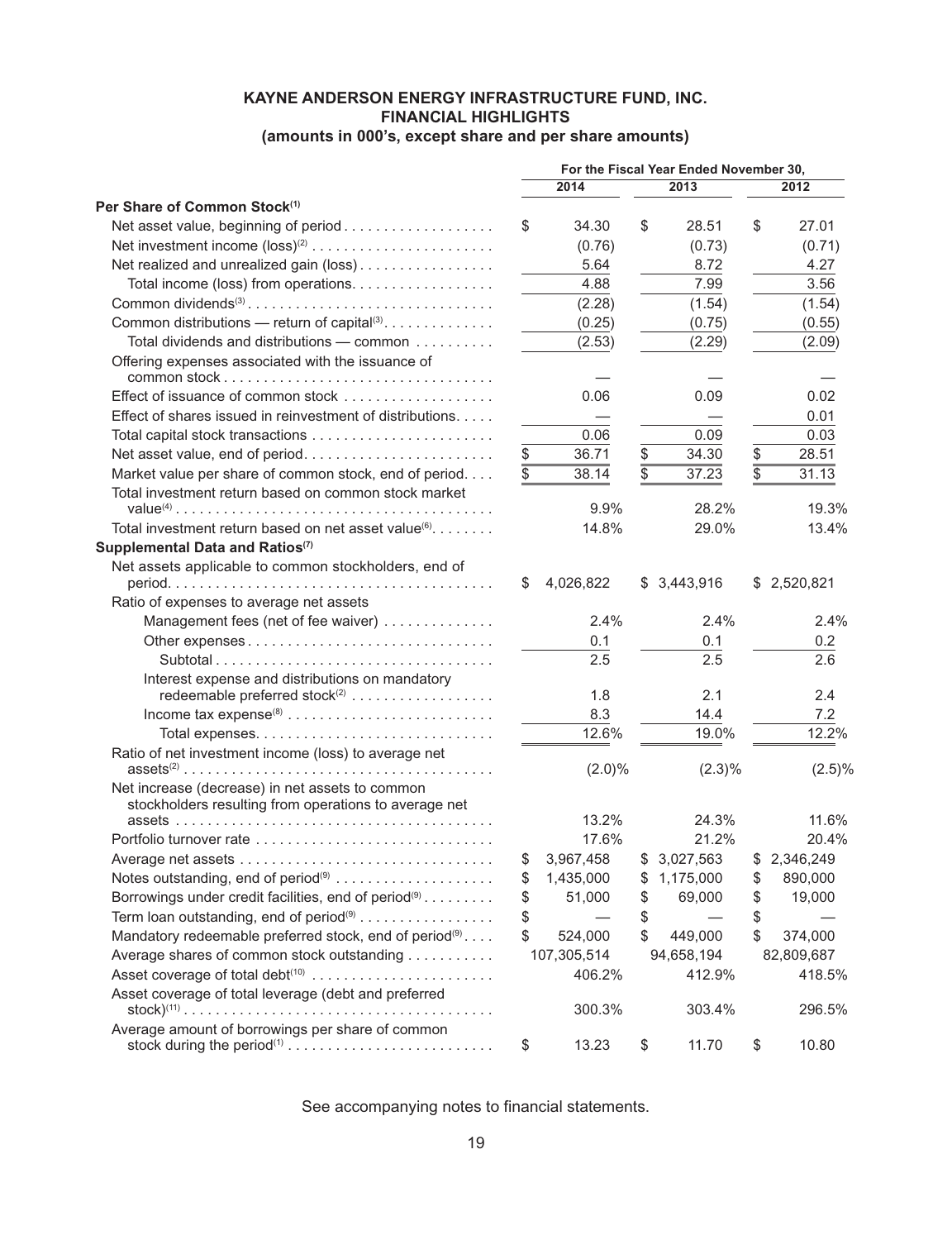- (1) Based on average shares of common stock outstanding.
- (2) Distributions on the Company's MRP Shares are treated as an operating expense under GAAP and are included in the calculation of net investment income (loss). See Note 2 — Significant Accounting Policies.
- (3) The characterization of the distributions paid for the three months ended February 28, 2022, is based solely on the Company's operating results during the period and does not reflect the expected results during the remainder of the fiscal year. The actual characterization of the distributions made during the period will not be determinable until after the end of the fiscal year when the Company can determine its earnings and profits. Therefore, the characterization may differ from this preliminary estimate. The information presented for each of the other periods is a characterization of the total distributions paid to common stockholders as either a dividend (eligible to be treated as qualified dividend income) or a distribution (return of capital) and is based on the Company's earnings and profits.
- (4) Total investment return based on market value is calculated assuming a purchase of common stock at the market price on the first day and a sale at the current market price on the last day of the period reported. The calculation also assumes reinvestment of distributions at actual prices pursuant to the Company's dividend reinvestment plan.
- (5) Not annualized.
- (6) Total investment return based on net asset value is calculated assuming a purchase of common stock at the net asset value on the first day and a sale at the net asset value on the last day of the period reported. The calculation also assumes reinvestment of distributions at actual prices pursuant to the Company's dividend reinvestment plan.
- (7) Unless otherwise noted, ratios are annualized.
- (8) For the fiscal years ended November 30, 2020, 2019, 2018, 2017 and 2015, the Company reported an income tax benefit of \$190,326 (17.9% of average net assets), \$43,357 (2.1% of average net assets), \$175,827 (8.3% of average net assets), \$86,746 (4.1% of average net assets) and \$980,647 (30.7% of average net assets), respectively. The income tax expense is assumed to be 0% because the Company reported a net deferred income tax benefit during the period.
- (9) Principal/liquidation value.
- (10) Calculated pursuant to section 18(a)(1)(A) of the 1940 Act. Represents the value of total assets less all liabilities not represented by Notes (principal value) or any other senior securities representing indebtedness and MRP Shares (liquidation value) divided by the aggregate amount of Notes and any other senior securities representing indebtedness. Under the 1940 Act, the Company may not declare or make any distribution on its common stock nor can it incur additional indebtedness if, at the time of such declaration or incurrence, its asset coverage with respect to senior securities representing indebtedness would be less than 300%.
- (11) Calculated pursuant to section 18(a)(2)(A) of the 1940 Act. Represents the value of total assets less all liabilities not represented by Notes (principal value), any other senior securities representing indebtedness and MRP Shares (liquidation value) divided by the aggregate amount of Notes, any other senior securities representing indebtedness and MRP Shares. Under the 1940 Act, the Company may not declare or make any distribution on its common stock nor can it issue additional preferred stock if at the time of such declaration or issuance, its asset coverage with respect to all senior securities would be less than 200%. In addition to the limitations under the 1940 Act, the Company, under the terms of its MRP Shares, would not be able to declare or pay any distributions on its common stock if such declaration would cause its asset coverage with respect to all senior securities to be less than 225%.
- (12) Represents offering costs incurred in connection with the merger of Kayne Anderson Energy Development Company.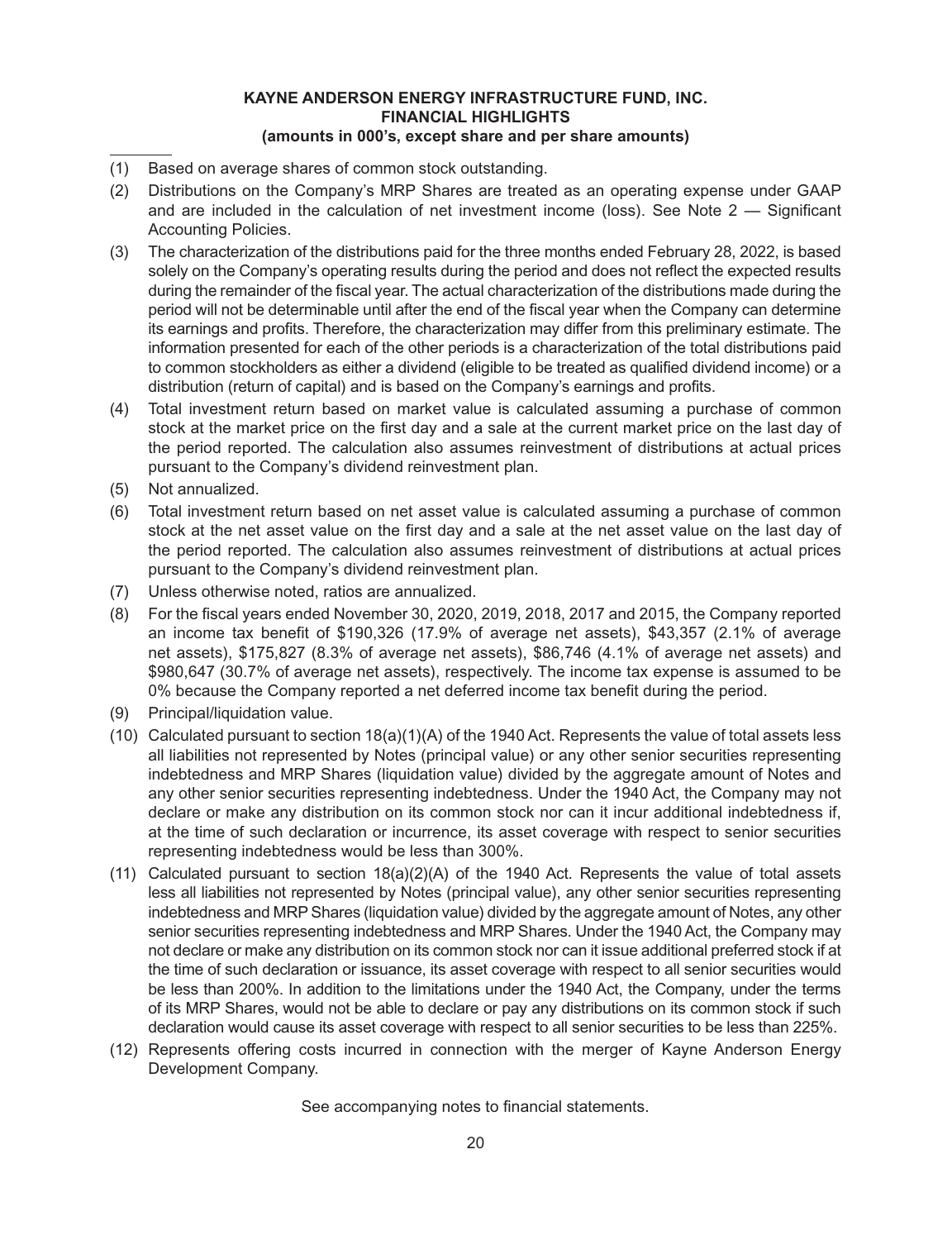#### **1. Organization**

Kayne Anderson Energy Infrastructure Fund, Inc. (the "Company" or "KYN") was organized as a Maryland corporation on June 4, 2004, and is a non-diversified, closed-end management investment company registered under the Investment Company Act of 1940, as amended (the "1940 Act"). The Company's investment objective is to obtain a high after-tax total return with an emphasis on making cash distributions to shareholders. The Company intends to achieve this objective by investing at least 80% of its total assets in the securities of Energy Infrastructure Companies. The Company commenced operations on September 28, 2004. The Company's shares of common stock are listed on the New York Stock Exchange, Inc. ("NYSE") under the symbol "KYN." For more information about the Company's investment objective, policies and principal risks, see Investment Objective, Policies and Risks in the Company's most recently filed annual report.

On February 4, 2022, the Company announced that the proposal to merge Fiduciary/Claymore Energy Infrastructure Fund ("FMO") with and into KYN was approved by FMO shareholders. See Note 14 – Subsequent Events.

#### **2. Significant Accounting Policies**

The following is a summary of the significant accounting policies that the Company uses to prepare its financial statements in accordance with accounting principles generally accepted in the United States of America ("GAAP"). The Company is an investment company and follows accounting and reporting guidance of the Financial Accounting Standards Board (FASB) Accounting Standards Codification (ASC) Topic 946 — "Financial Services — Investment Companies."

A. *Use of Estimates* — The preparation of financial statements in conformity with GAAP requires management to make estimates and assumptions that affect the reported amount of assets and liabilities and disclosure of contingent assets and liabilities as of the date of the financial statements and the reported amounts of income and expenses during the period. Actual results could differ materially from those estimates.

B. *Cash and Cash Equivalents* — Cash and cash equivalents include short-term, liquid investments with an original maturity of three months or less and include money market fund accounts.

C. *Calculation of Net Asset Value* — The Company determines its net asset value on a daily basis and reports its net asset value on its website. Net asset value is computed by dividing the value of the Company's assets (including accrued interest and distributions and current and deferred income tax assets), less all of its liabilities (including accrued expenses, distributions payable, current and deferred accrued income taxes, and any borrowings) and the liquidation value of any outstanding preferred stock, by the total number of common shares outstanding.

D. *Investment Valuation* — Readily marketable portfolio securities listed on any exchange (including a foreign exchange) other than the NASDAQ Stock Market, Inc. ("NASDAQ") are valued, except as indicated below, at the last sale price on the business day as of which such value is being determined. If there has been no sale on such day, the securities are valued at the mean of the most recent bid and ask prices on such day. Securities admitted to trade on the NASDAQ are valued at the NASDAQ official closing price. Portfolio securities traded on more than one securities exchange are valued at the last sale price on the business day as of which such value is being determined at the close of the exchange representing the principal market for such securities. The value of foreign securities traded outside of the Americas may be adjusted to reflect events occurring after a foreign exchange closes that may affect the value of the foreign security. In such cases, these foreign securities are valued by an independent pricing service and are categorized as a Level 2 security for purposes of the fair value hierarchy. See Note 3 — Fair Value.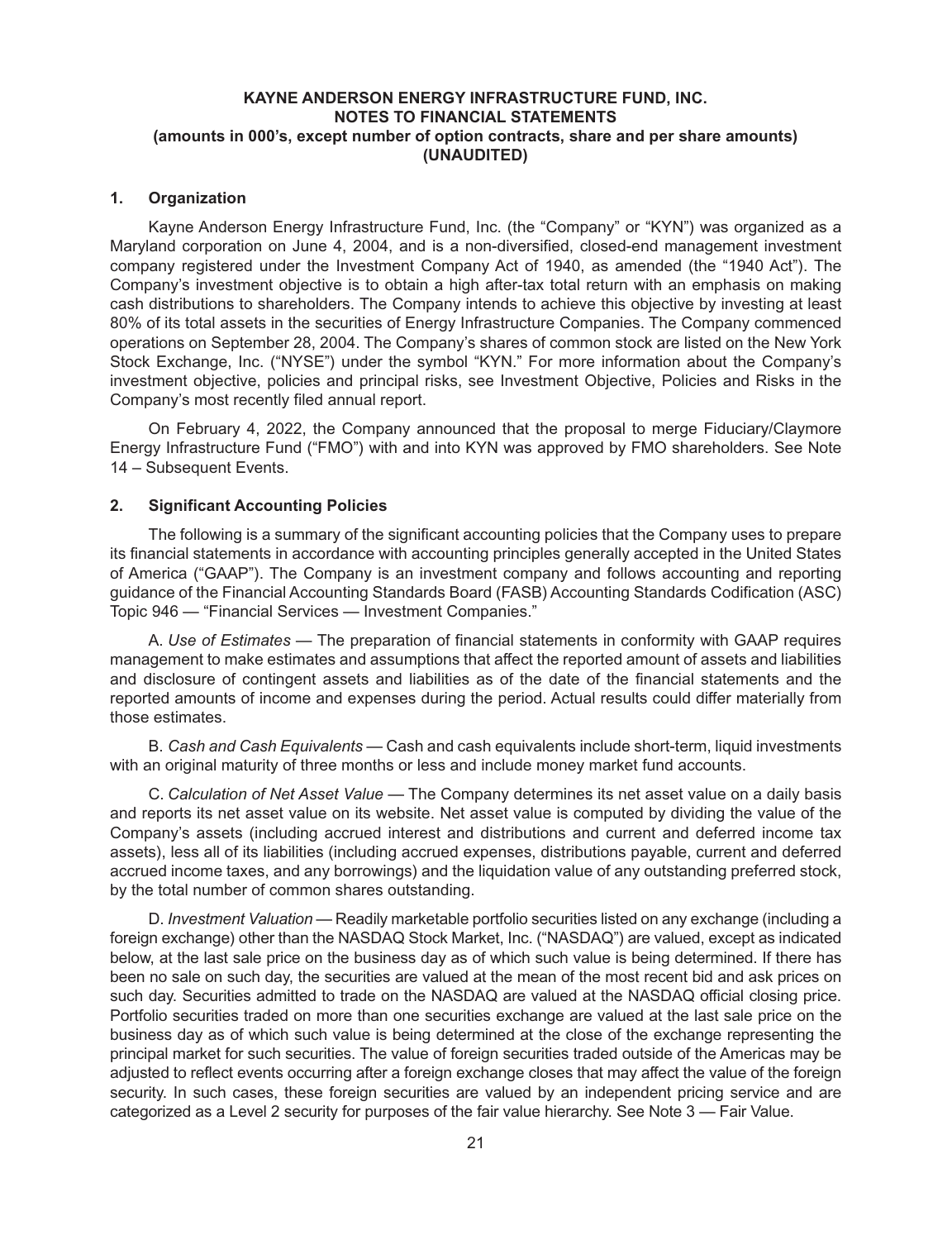Equity securities traded in the over-the-counter market, but excluding securities admitted to trading on the NASDAQ, are valued at the closing bid prices. Debt securities that are considered bonds are valued by using the bid price provided by an independent pricing service or, if such prices are not available or in the judgment of KA Fund Advisors, LLC ("KAFA") such prices are stale or do not represent fair value, by an independent broker. For debt securities that are considered bank loans, the fair market value is determined by using the bid price provided by the agent or syndicate bank or principal market maker. When price quotes for securities are not available, or such prices are stale or do not represent fair value in the judgment of KAFA, fair market value will be determined using the Company's valuation process for securities that are privately issued or otherwise restricted as to resale.

Exchange-traded options and futures contracts are valued at the last sales price at the close of trading in the market where such contracts are principally traded or, if there was no sale on the applicable exchange on such day, at the mean between the quoted bid and ask price as of the close of such exchange.

The Company may hold securities that are privately issued or otherwise restricted as to resale. For these securities, as well as any security for which (a) reliable market quotations are not available in the judgment of KAFA, or (b) the independent pricing service or independent broker does not provide prices or provides a price that in the judgment of KAFA is stale or does not represent fair value, each shall be valued in a manner that most fairly reflects fair value of the security on the valuation date. Unless otherwise determined by the Board of Directors, the following valuation process is used for such securities:

- *• Investment Team Valuation.* The applicable investments are valued by senior professionals of KAFA who are responsible for the portfolio investments. The investments will be valued monthly with new investments valued at the time such investment was made.
- *• Investment Team Valuation Documentation.* Preliminary valuation conclusions will be determined by senior management of KAFA. Such valuations and supporting documentation are submitted to the Valuation Committee (a committee of the Company's Board of Directors) and the Board of Directors on a quarterly basis.
- *• Valuation Committee.* The Valuation Committee meets to consider the valuations submitted by KAFA at the end of each quarter. Between meetings of the Valuation Committee, a senior officer of KAFA is authorized to make valuation determinations. All valuation determinations of the Valuation Committee are subject to ratification by the Board of Directors at its next regular meeting.
- *• Valuation Firm.* Quarterly, a third-party valuation firm engaged by the Board of Directors reviews the valuation methodologies and calculations employed for these securities, unless the aggregate fair value of such security is less than 0.1% of total assets.
- *• Board of Directors Determination.* The Board of Directors meets quarterly to consider the valuations provided by KAFA and the Valuation Committee and ratify valuations for the applicable securities. The Board of Directors considers the report provided by the third-party valuation firm in reviewing and determining in good faith the fair value of the applicable portfolio securities.

At February 28, 2022, the Company held 8.4% of its net assets applicable to common stockholders (5.9% of total assets) in securities that were fair valued pursuant to procedures adopted by the Board of Directors (Level 3 securities). The aggregate fair value of these securities at February 28, 2022, was \$107,510. See Note 3 — Fair Value and Note 7 — Restricted Securities.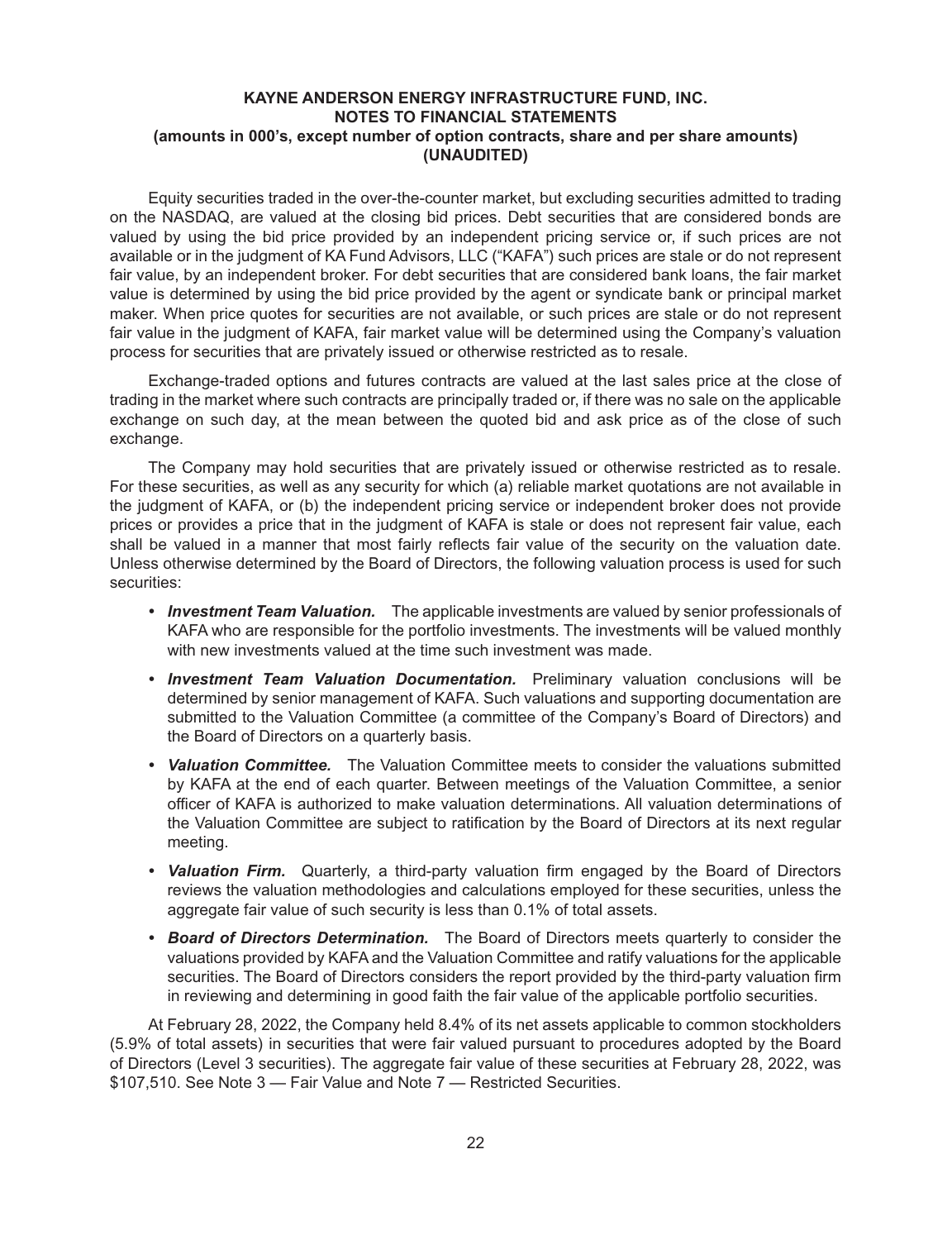E. *Security Transactions* — Security transactions are accounted for on the date these securities are purchased or sold (trade date). Realized gains and losses are calculated using the specific identification cost basis method for GAAP purposes. For tax purposes, the Company utilizes the average cost method to compute the adjusted tax cost basis of its MLP securities.

F. *Return of Capital Estimates*  — Dividends and distributions received from the Company's investments generally are comprised of income and return of capital. At the time such dividends and distributions are received, the Company estimates the amount of such payments that is considered investment income and the amount that is considered a return of capital. The Company estimates the return of capital portion of dividends and distributions received from investments based on historical information available and other information provided by certain investments. Return of capital estimates are adjusted to actual in the subsequent fiscal year when final tax reporting information related to the Company's investments is received.

The return of capital portion of the distributions is a reduction to investment income that results in an equivalent reduction in the cost basis of the associated investments and increases net realized gains (losses) and net change in unrealized gains (losses). If the distributions received by the Company exceed its cost basis (*i.e*. its cost basis has been reduced to zero), the distributions are treated as realized gains.

The Company includes all distributions received on its Statement of Operations and reduces its investment income by (i) the estimated return of capital and (ii) the distributions in excess of cost basis, if any. Distributions received that were in excess of cost basis were treated as realized gains.

In accordance with GAAP, the return of capital cost basis reductions for the Company's investments are limited to the total amount of the cash distributions received from such investments.

The following table sets forth the Company's estimated return of capital portion of the dividends and distributions received from its investments that were not treated as distributions in excess of cost basis.

|                                                                                   | For the<br><b>Three Months</b><br><b>Ended</b><br>February 28,<br>2022 |
|-----------------------------------------------------------------------------------|------------------------------------------------------------------------|
| Dividends and distributions (before foreign taxes withheld of \$331 and excluding | \$24,176                                                               |
| Dividends and distributions — % return of capital                                 | 63%                                                                    |
| Return of capital — attributable to net realized gains (losses)                   | 438<br>S                                                               |
| Return of capital — attributable to net change in unrealized gains (losses)       | 14,737                                                                 |
|                                                                                   | \$15,175                                                               |

G. *Investment Income* — The Company records dividends and distributions on the ex-dividend date. Interest income is recognized on the accrual basis, including amortization of premiums and accretion of discounts. When investing in securities with paid-in-kind interest, the Company will accrue interest income during the life of the security even though it will not be receiving cash as the interest is accrued. To the extent that interest income to be received is not expected to be realized, a reserve against income is established.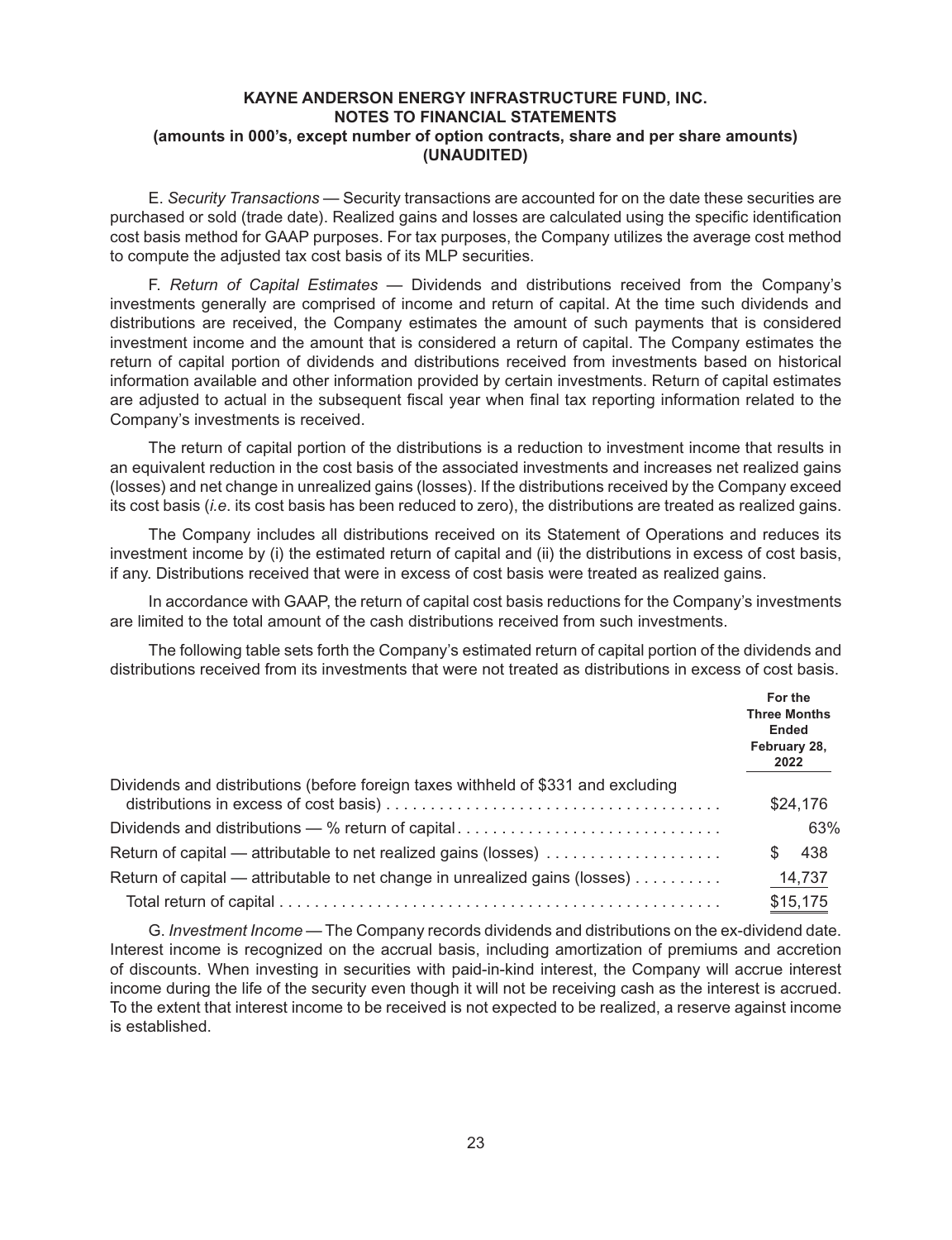The Company may receive paid-in-kind and non-cash dividends and distributions in the form of additional units or shares from its investments. For paid-in-kind dividends, the additional units are not reflected in investment income during the period received, but are recorded as unrealized gains upon receipt. Non-cash distributions are reflected in investment income because the Company has the option to receive its distributions in cash or in additional units of the security. During the three months ended February 28, 2022, the Company did not receive any paid-in-kind dividends or non-cash distributions.

H. *Distributions to Stockholders* — Distributions to common stockholders are recorded on the exdividend date. Distributions to holders of MRP Shares are accrued on a daily basis. As required by the Distinguishing Liabilities from Equity topic of the FASB Accounting Standards Codification (ASC 480), the Company includes the accrued distributions on its MRP Shares as an operating expense due to the fixed term of this obligation. For tax purposes, payments made to the holders of the Company's MRP Shares are treated as dividends or distributions.

The characterization of the distributions paid to holders of MRP Shares and common stock as either a dividend (eligible to be treated as qualified dividend income) or a distribution (return of capital) is determined after the end of the fiscal year based on the Company's actual earnings and profits and may differ substantially from preliminary estimates.

I. *Partnership Accounting Policy* — The Company records its pro-rata share of the income (loss), to the extent of distributions it has received, allocated from the underlying partnerships and adjusts the cost basis of the underlying partnerships accordingly. These amounts are included in the Company's Statement of Operations.

J. *Taxes* — The Company, as a corporation, is obligated to pay federal and state income tax on its taxable income. The Company invests in MLPs, which generally are treated as partnerships for federal income tax purposes. As a limited partner in the MLPs, the Company includes its allocable share of the MLP's taxable income or loss in computing its own taxable income. Deferred income taxes reflect (i) taxes on unrealized gains (losses), which are attributable to the difference between fair value and tax cost basis, (ii) the net tax effects of temporary differences between the carrying amounts of assets and liabilities for financial reporting purposes and the amounts used for income tax purposes and (iii) the net tax benefit of accumulated net operating and capital losses. To the extent the Company has a deferred tax asset, consideration is given as to whether or not a valuation allowance is required. The need to establish a valuation allowance for deferred tax assets is assessed periodically by the Company based on the Income Tax Topic of the FASB Accounting Standards Codification (ASC 740), that it is more likely than not that some portion or all of the deferred tax asset will not be realized. In the assessment for a valuation allowance, consideration is given to all positive and negative evidence related to the realization of the deferred tax asset. This assessment considers, among other matters, the nature, frequency and severity of current and cumulative losses, forecasts of future profitability (which are highly dependent on future cash distributions from the Company's holdings), the duration of statutory carryforward periods and the associated risk that certain loss carryforwards may expire unused.

The Company may rely to some extent on information provided by portfolio investments, which may not necessarily be timely, to estimate taxable income allocable to the units/shares of such companies held in the portfolio and to estimate the associated current and/or deferred tax liability. Such estimates are made in good faith. From time to time, as new information becomes available, the Company modifies its estimates or assumptions regarding the deferred tax liability. See Note 6 — Income Taxes.

The Company may be subject to withholding taxes on foreign-sourced income and accrues such taxes when the related income is earned.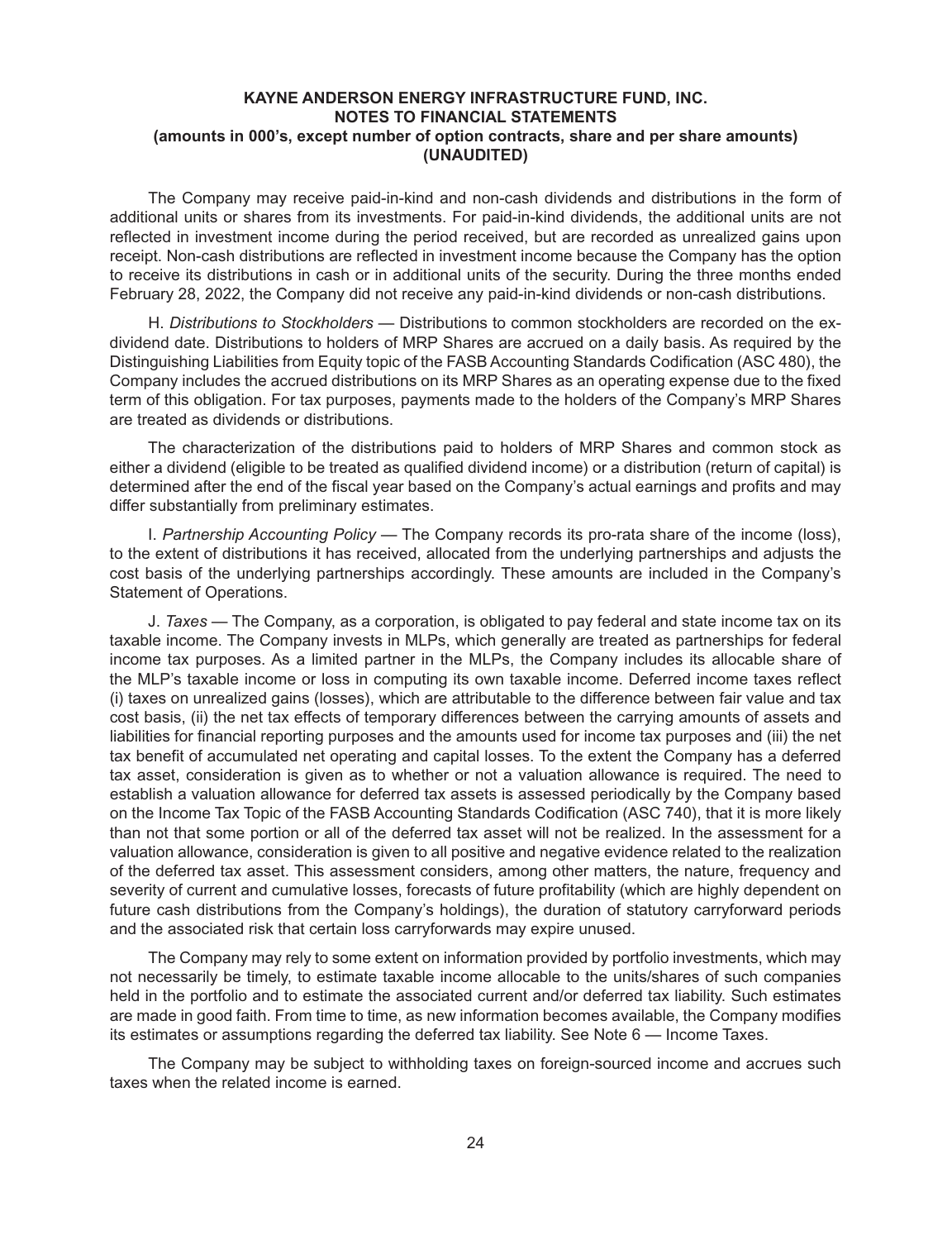The Company utilizes the average cost method to compute the adjusted tax cost basis of its MLP securities.

The Company's policy is to classify interest and penalties associated with underpayment of federal and state income taxes, if any, as income tax expense on its Statement of Operations. Tax years subsequent to fiscal year 2016 remain open and subject to examination by the federal and state tax authorities.

K. *Derivative Financial Instruments* — The Company may utilize derivative financial instruments in its operations.

*Interest rate swap contracts.* The Company may use hedging techniques such as interest rate swaps to mitigate potential interest rate risk on a portion of the Company's leverage. Such interest rate swaps would principally be used to protect the Company against higher costs on its leverage resulting from increases in interest rates. The Company does not hedge any interest rate risk associated with portfolio holdings. Interest rate transactions the Company may use for hedging purposes may expose it to certain risks that differ from the risks associated with its portfolio holdings. A decline in interest rates may result in a decline in the value of the swap contracts, which, everything else being held constant, would result in a decline in the net assets of the Company. In addition, if the counterparty to an interest rate swap defaults, the Company would not be able to use the anticipated net receipts under the interest rate swap to offset its cost of financial leverage.

Interest rate swap contracts are recorded at fair value with changes in value during the reporting period, and amounts accrued under the agreements, included as unrealized gains or losses in the Statement of Operations. Monthly cash settlements under the terms of the interest rate swap agreements or termination payments are recorded as realized gains or losses in the Statement of Operations. The Company generally values its interest rate swap contracts based on dealer quotations, if available, or by discounting the future cash flows from the stated terms of the interest rate swap agreement by using interest rates currently available in the market. See Note 8 — Derivative Financial Instruments.

**Option contracts.** The Company is also exposed to financial market risks including changes in the valuations of its investment portfolio. The Company may purchase or write (sell) call options. A call option on a security is a contract that gives the holder of the option, in return for a premium, the right to buy from the writer of the option the security underlying the option at a specified exercise price at any time during the term of the option.

The Company would realize a gain on a purchased call option if, during the option period, the value of such securities exceeded the sum of the exercise price, the premium paid and transaction costs; otherwise the Company would realize either no gain or a loss on the purchased call option. The Company may also purchase put option contracts. If a purchased put option is exercised, the premium paid increases the cost basis of the securities sold by the Company.

The Company may also write (sell) call options with the purpose of generating realized gains or reducing its ownership of certain securities. If the Company writes a call option on a security, the Company has the obligation upon exercise of the option to deliver the underlying security upon payment of the exercise price. The Company will only write call options on securities that the Company holds in its portfolio (*i.e*., covered calls).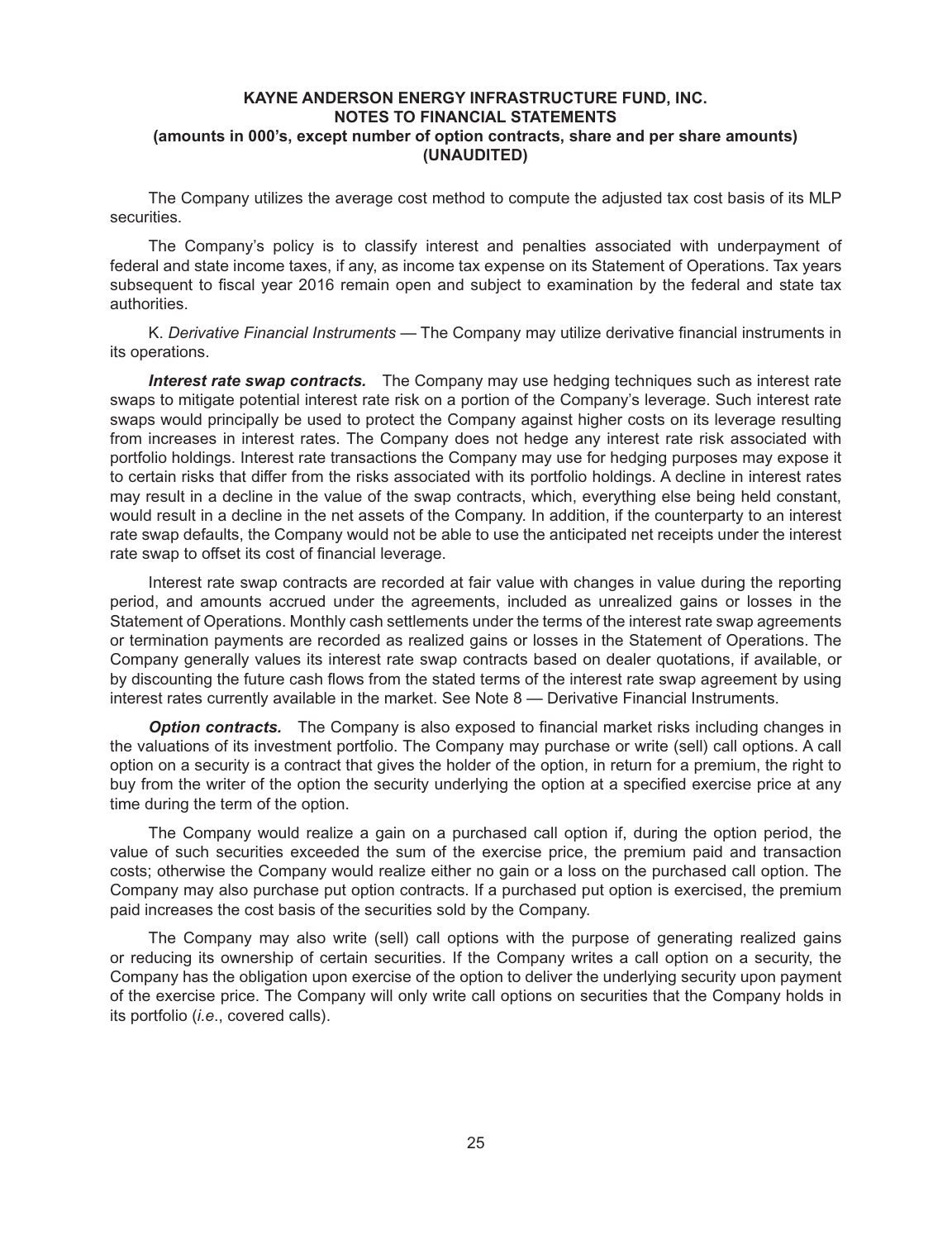When the Company writes a call option, an amount equal to the premium received by the Company is recorded as a liability and is subsequently adjusted to the current fair value of the option written. Premiums received from writing options that expire unexercised are treated by the Company on the expiration date as realized gains from investments. If the Company repurchases a written call option prior to its exercise, the difference between the premium received and the amount paid to repurchase the option is treated as a realized gain or loss. If a call option is exercised, the premium is added to the proceeds from the sale of the underlying security in determining whether the Company has realized a gain or loss. The Company, as the writer of an option, bears the market risk of an unfavorable change in the price of the security underlying the written option. See Note 8 — Derivative Financial Instruments.

L. *Short Sales* — A short sale is a transaction in which the Company sells securities it does not own (but has borrowed) in anticipation of or to hedge against a decline in the market price of the securities. To complete a short sale, the Company may arrange through a broker to borrow the securities to be delivered to the buyer. The proceeds received by the Company for the short sale are retained by the broker until the Company replaces the borrowed securities. In borrowing the securities to be delivered to the buyer, the Company becomes obligated to replace the securities borrowed at their market price at the time of replacement, whatever the price may be.

The Company's short sales, if any, are fully collateralized. The Company is required to maintain assets consisting of cash or liquid securities equal in amount to the liability created by the short sale. These assets are adjusted daily to reflect changes in the value of the securities sold short. The Company is liable for any interest, dividends or distributions paid on securities sold short.

The Company may also sell short "against the box" (i.e., the Company enters into a short sale as described above while holding an offsetting long position in the security which it sold short). If the Company enters into a short sale "against the box," the Company would segregate an equivalent amount of securities owned as collateral while the short sale is outstanding.

M. *Foreign Currency Translations* — The books and records of the Company are maintained in U.S. dollars. Foreign currency amounts are translated into U.S. dollars on the following basis: (i) market value of investment securities, assets and liabilities at the rate of exchange as of the valuation date; and (ii) purchases and sales of investment securities, income and expenses at the relevant rates of exchange prevailing on the respective dates of such transactions.

The Company does not isolate that portion of gains and losses on investments in equity and debt securities which is due to changes in the foreign exchange rates from that which is due to changes in market prices of equity and debt securities. Accordingly, realized and unrealized foreign currency gains and losses with respect to such securities are included in the reported net realized and unrealized gains and losses on investment transactions balances.

Net realized foreign exchange gains or losses represent gains and losses from transactions in foreign currencies and foreign currency contracts, foreign exchange gains or losses realized between the trade date and settlement date on security transactions, and the difference between the amounts of interest and dividends recorded on the Company's books and the U.S. dollar equivalent of such amounts on the payment date.

Net unrealized foreign exchange gains or losses represent the difference between the cost of assets and liabilities (other than investments) recorded on the Company's books from the value of the assets and liabilities (other than investments) on the valuation date.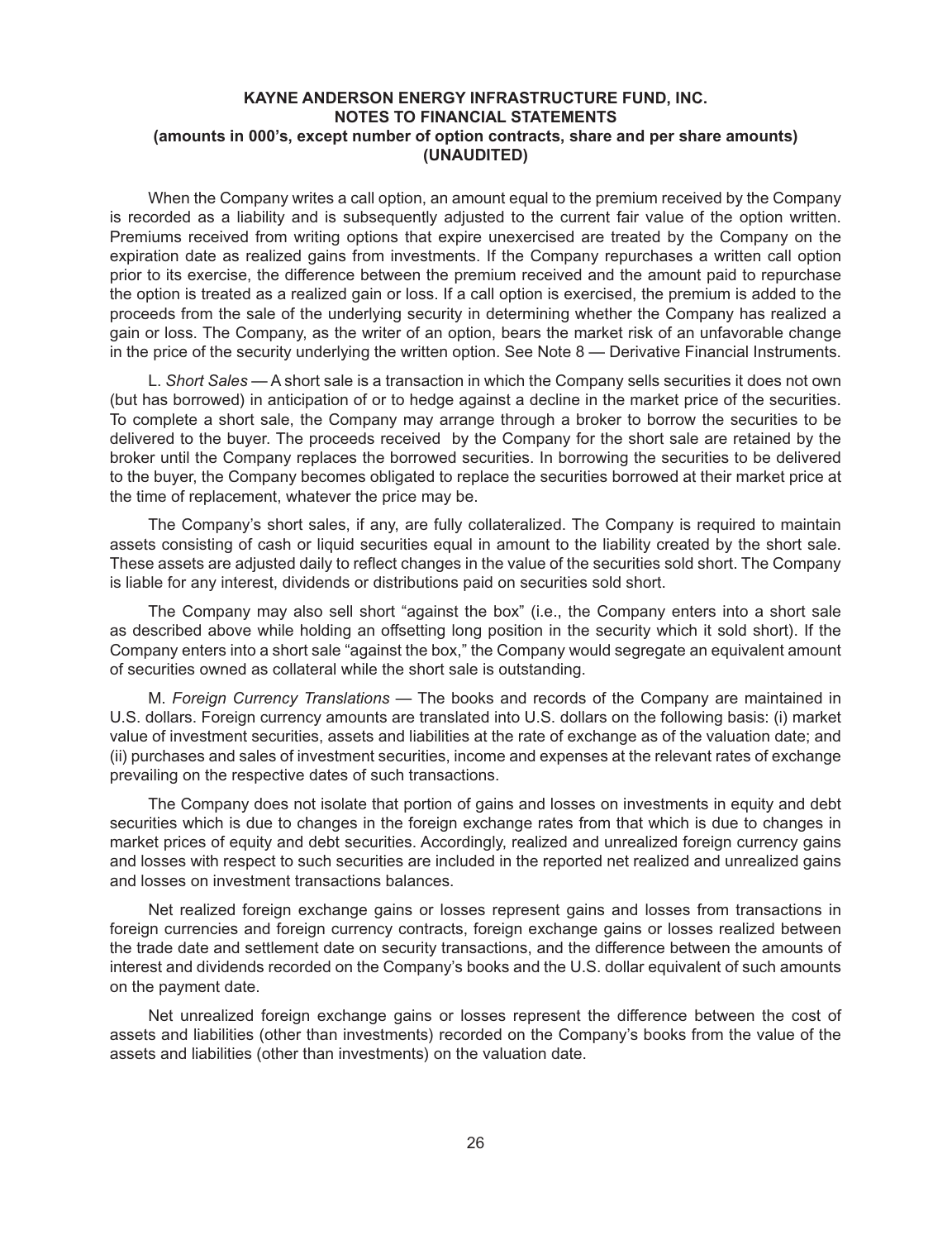N. *Indemnifications* — Under the Company's organizational documents, its officers and directors are indemnified against certain liabilities arising out of the performance of their duties to the Company. In addition, in the normal course of business, the Company enters into contracts that provide general indemnification to other parties. The Company's maximum exposure under these arrangements is unknown, as this would involve future claims that may be made against the Company that have not yet occurred, and may not occur. However, the Company has not had prior claims or losses pursuant to these contracts and expects the risk of loss to be remote.

O. *Offering and Debt Issuance Costs* — Offering costs incurred by the Company related to the issuance of its common stock reduce additional paid-in capital when the stock is issued. Costs incurred by the Company related to the issuance of its debt (credit facility, term loan or notes) or its preferred stock are capitalized and amortized over the period the debt or preferred stock is outstanding.

The Company has classified the costs incurred to issue its term loan, notes and preferred stock as a deduction from the carrying value on the Statement of Assets and Liabilities. For the purpose of calculating the Company's asset coverage ratios pursuant to the 1940 Act, deferred issuance costs are not deducted from the carrying value of debt or preferred stock.

#### **3. Fair Value**

The Fair Value Measurement Topic of the FASB Accounting Standards Codification (ASC 820) defines fair value as the price at which an orderly transaction to sell an asset or to transfer a liability would take place between market participants under current market conditions at the measurement date. As required by ASC 820, the Company has performed an analysis of all assets and liabilities (other than deferred taxes) measured at fair value to determine the significance and character of all inputs to their fair value determination. Inputs are the assumptions, along with considerations of risk, that a market participant would use to value an asset or a liability. In general, observable inputs are based on market data that is readily available, regularly distributed and verifiable that the Company obtains from independent, third-party sources. Unobservable inputs are developed by the Company based on its own assumptions of how market participants would value an asset or a liability.

The fair value hierarchy prioritizes the inputs to valuation techniques used to measure fair value into the following three broad categories.

- Level 1 Valuations based on quoted unadjusted prices for identical instruments in active markets traded on a national exchange to which the Company has access at the date of measurement.
- *Level 2*  Valuations based on quoted prices for similar instruments in active markets; quoted prices for identical or similar instruments in markets that are not active; and model-derived valuations in which all significant inputs and significant value drivers are observable in active markets. Level 2 inputs are those in markets for which there are few transactions, the prices are not current, little public information exists or instances where prices vary substantially over time or among brokered market makers.
- *Level 3*  Model derived valuations in which one or more significant inputs or significant value drivers are unobservable. Unobservable inputs are those inputs that reflect the Company's own assumptions that market participants would use to price the asset or liability based on the best available information.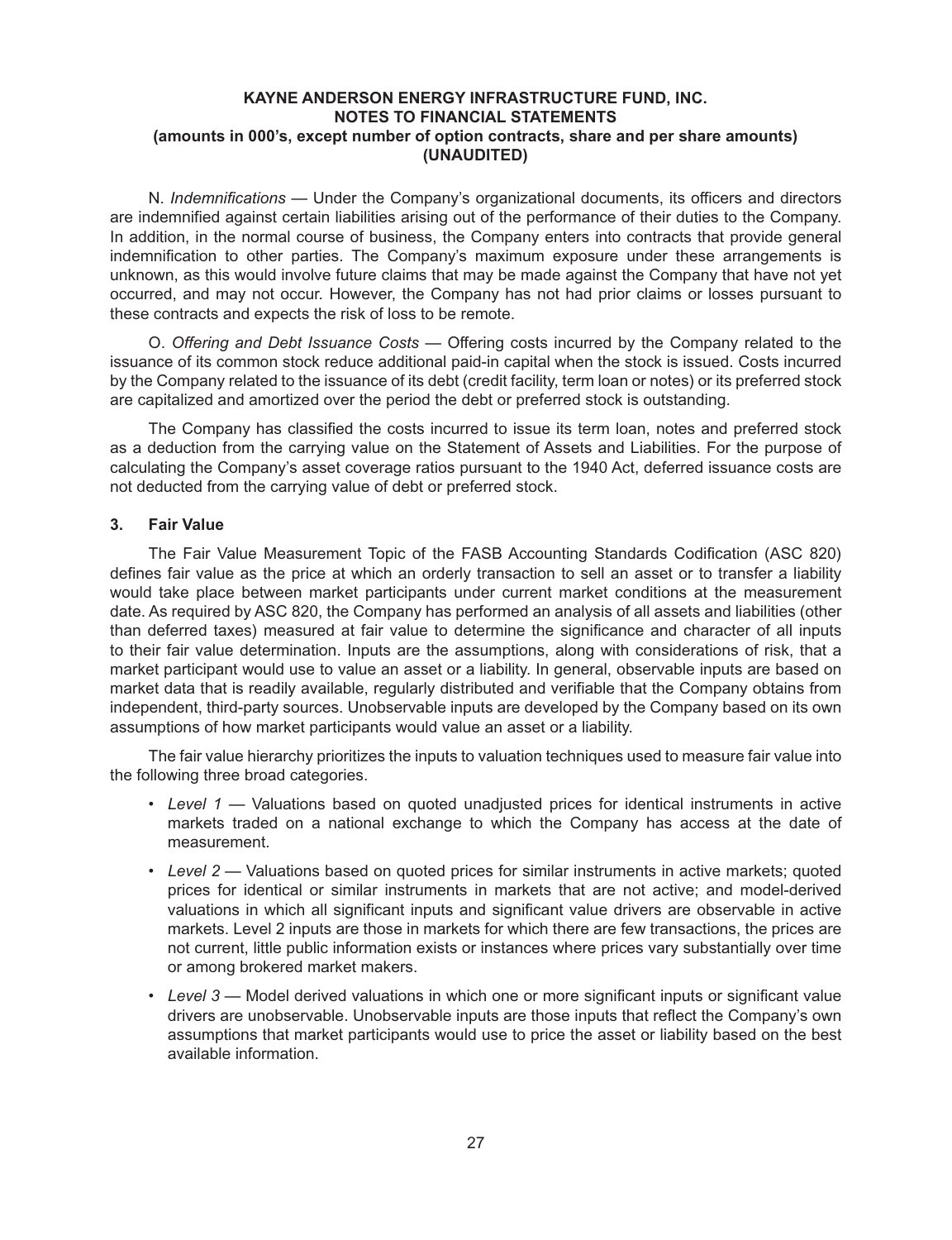The following table presents the Company's assets measured at fair value on a recurring basis at February 28, 2022, and the Company presents these assets by security type and description on its Schedule of Investments. Note that the valuation levels below are not necessarily an indication of the risk or liquidity associated with the underlying investment.

|                             | Total       | <b>Quoted Prices in</b><br><b>Active Markets</b><br>(Level 1) | <b>Prices with Other</b><br><b>Observable Inputs</b><br>(Level 2) | Unobservable<br>Inputs<br>(Level 3) |
|-----------------------------|-------------|---------------------------------------------------------------|-------------------------------------------------------------------|-------------------------------------|
| <b>Assets at Fair Value</b> |             |                                                               |                                                                   |                                     |
| Equity investments          | \$1.804.739 | \$1,678,881                                                   | $$18,348^{(1)}$                                                   | \$107.510                           |

(1) As of February 28, 2022, this amount represents the value of the Company's investment in Plains AAP, L.P. ("PAGP-AAP").

The Company did not have any liabilities that were measured at fair value on a recurring basis using significant unobservable inputs (Level 3) at February 28, 2022.

As of February 28, 2022, the Company had Notes outstanding with aggregate principal amount of \$209,686 and 4,066,795 of MRP Shares outstanding with a total liquidation value of \$101,670. See Note 11 — Notes and Note 12 — Preferred Stock.

All of the Notes and MRP Shares were issued in private placements to institutional investors and are not listed on any exchange or automated quotation system. As such, the Company categorizes all of the Notes (\$209,686 aggregate principal amount) and all of the MRP Shares (\$101,670 aggregate liquidation value) as Level 3 and determines the fair value of these instruments based on estimated market yields and credit spreads for comparable instruments with similar maturity, terms and structure.

The Company records these Notes and MRP Shares on its Statement of Assets and Liabilities at principal amount or liquidation value. As of February 28, 2022, the estimated fair values of these leverage instruments are as follows.

|                                              | <b>Principal Amount/</b> |                   |
|----------------------------------------------|--------------------------|-------------------|
| <b>Instrument</b>                            | <b>Liquidation Value</b> | <b>Fair Value</b> |
| Notes (Series CC, FF, GG, KK, MM through QQ) | \$209.686                | \$211,400         |
|                                              | \$101.670                | \$100.200         |

The following table presents the Company's assets measured at fair value on a recurring basis using significant unobservable inputs (Level 3) for the three months ended February 28, 2022.

|                                                                                     | Eauity<br><b>Investments</b> |
|-------------------------------------------------------------------------------------|------------------------------|
|                                                                                     | \$106,563                    |
|                                                                                     |                              |
|                                                                                     |                              |
|                                                                                     |                              |
|                                                                                     |                              |
|                                                                                     | 947                          |
|                                                                                     | \$107,510                    |
| Net change in unrealized gain (loss) of investments still held at February 28, 2022 | \$947                        |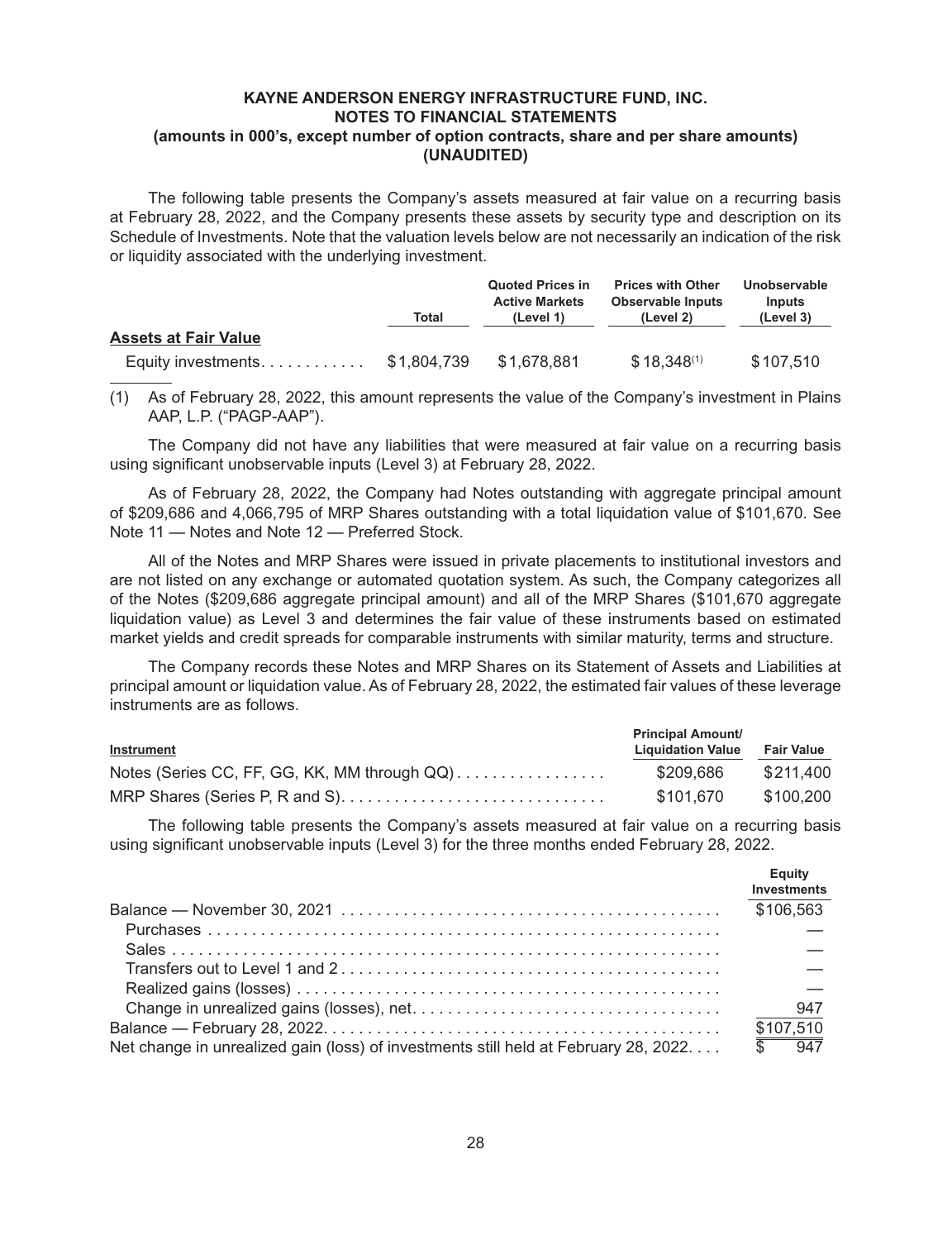The \$947 of unrealized gains (net) relates to investments that were held during the period. The Company includes these unrealized gains and losses on the Statement of Operations — Net Change in Unrealized Gains (Losses).

#### **Valuation Techniques and Unobservable Inputs**

Unless otherwise determined by the Board of Directors, the Company values its private investments in public equity ("PIPE") investments that will become publicly tradeable (*e.g.,* through subsequent registration or expiration of a restriction on trading) based on the market value of the publicly-traded security less a discount. This discount is initially equal to the discount negotiated at the time the Company agrees to a purchase price. To the extent that such securities become publicly traded within a time frame that may be reasonably determined, this discount will be amortized on a straight line basis over such estimated time frame.

The Company owns cumulative convertible preferred units of Enterprise Products Partners L.P. ("EPD"). The convertible preferred units will be convertible by the holders into common units at any time after September 29, 2025 at a conversion rate calculated as the Liquidation Preference divided by 92.5% of the 5-day volume weighted average price of EPD's common units at the time of conversion. The convertible preferred units are redeemable at any time by EPD, at Redemption Prices ranging from 100% to 110% of Liquidation Preference based on the date of redemption. The convertible preferred units are senior to the underlying common units in terms of liquidation preference and priority of distributions. The Company's Board of Directors has determined that it is appropriate to value these convertible preferred units using a discounted cash flow analysis under two different scenarios and calculate a probability weighted valuation based on these scenarios. Under the first scenario, the valuation assumes that the Company holds the security until the fifth anniversary of the original issuance date (September 30, 2025) and assigns a 95% probability to this outcome. Under the second scenario, the valuation assumes the security is redeemed by EPD upon the next step-down in Redemption Price (September 30, 2022) and assigns a 5% probability to this outcome. To determine the appropriate discount rate for this analysis, the Company estimates the credit spread for the convertible preferred units, which is based on (a) the credit spread of EPD's unsecured notes with a focus on its notes maturing February 2026 and (b) the credit spread of publicly traded preferred securities of similar investment grade issuers in the energy industry over their publicly traded notes. The Company's ability to sell the preferred units prior to redemption is subject to certain restrictions. As such, the Company applies a 5% illiquidity discount to be amortized over an assumed five-year holding period to September 30, 2025. If the resulting valuation implies a price higher than the current redemption price, the valuation is limited to the current redemption price plus unpaid distributions.

The Company owns convertible preferred units of MPLX LP ("MPLX"). The convertible preferred units are convertible on a one-for-one basis into common units at the Company's option and are senior to the underlying common units in terms of liquidation preference and priority of distributions. The Company's Board of Directors has determined that it is appropriate to value this convertible preferred units using a two-step process. The first step in this valuation process is to use a convertible pricing model to value the security. The convertible pricing model takes into account the attributes of the convertible preferred units, including the preferred dividend, conversion ratio and call features, to determine the estimated value of such units. In using this model, the Company estimates (i) the credit spread for the convertible preferred units, which is based on (a) the credit spread of the partnership's unsecured notes,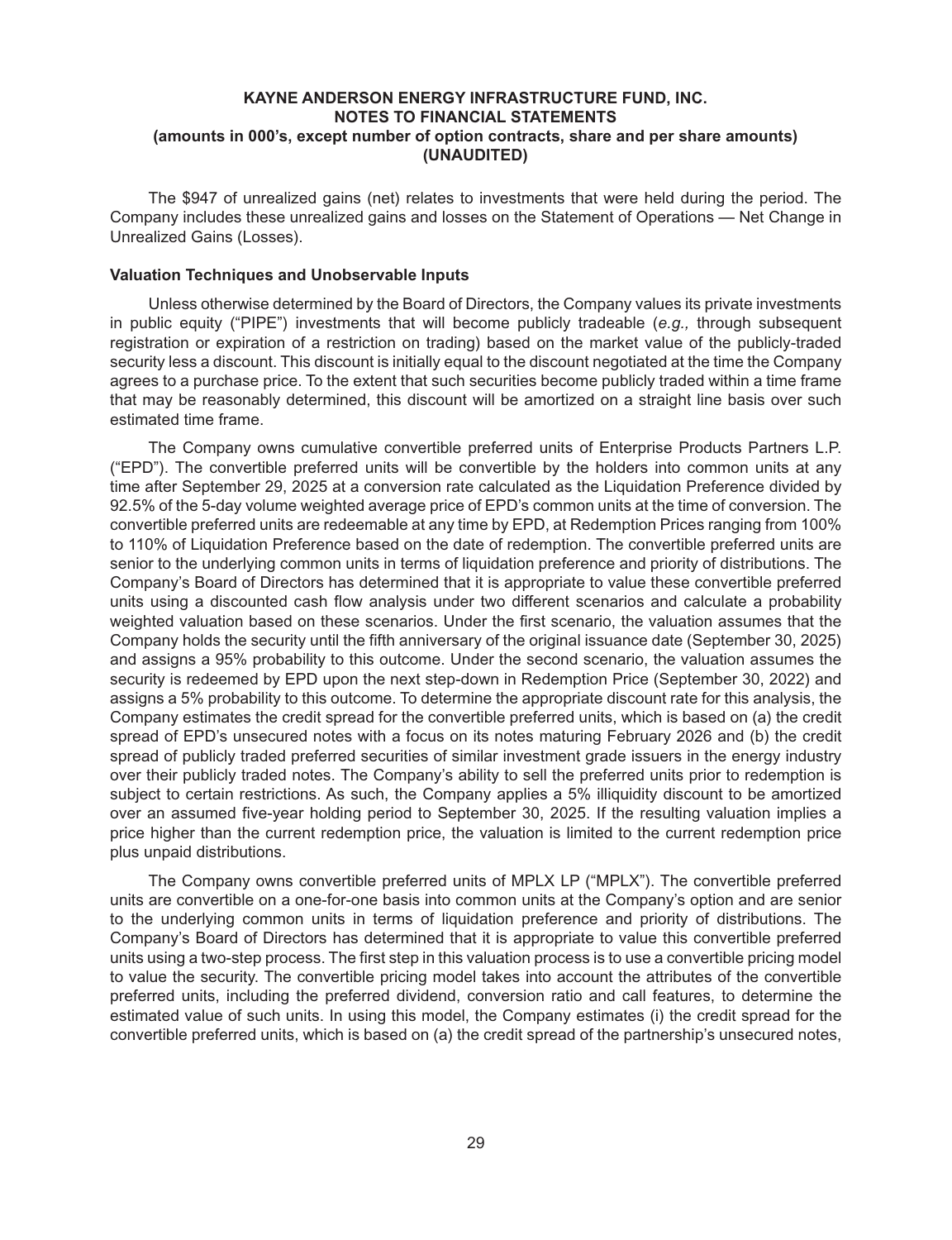(b) the credit spread of the partnership's publicly traded preferred securities to their unsecured notes, and (c) the credit spreads of similar publicly traded preferred securities over bonds with similar maturities, and (ii) the expected volatility for the underlying common units. The second step in this valuation process is to assess the additional yield that a buyer of this security would require to hold this security (relative to the yield implied by the convertible pricing model) due to the illiquid nature of the security. The range of additional yield required is informed by publicly reported trades in the security, if any, as well as the judgment of KAFA. For this security, if the resulting price for the convertible preferred units is less than the public market price for the underlying common units at such time, the public market price for the common units will be used to value the convertible preferred units.

Due to the inherent uncertainty of determining the fair value of investments that do not have a readily available market value, the fair value of the Company's investments may fluctuate from period to period. Additionally, the fair value of the Company's investments may differ from the values that would have been used had a ready market existed for such investments and may differ materially from the values that the Company may ultimately realize.

The following table summarizes the significant unobservable inputs that the Company used to value its portfolio investments categorized as Level 3 as of February 28, 2022:

**Range Weighted**

|                                                   |                   |                                    |                                                   | Range                    | Weighted                 |                       |
|---------------------------------------------------|-------------------|------------------------------------|---------------------------------------------------|--------------------------|--------------------------|-----------------------|
| <b>Assets at Fair Value</b>                       | <b>Fair Value</b> | <b>Valuation Technique</b>         | Unobservable Inputs                               | Low                      | High                     | Average               |
| <b>EPD Convertible</b><br><b>Preferred Units</b>  | \$24.737          | - Discounted cash flow<br>analysis | - Discount rate<br>- Illiquidity discount         | $3.1\%$<br>3.6%          | 4.2%<br>3.6%             | 3.7%<br>3.6%          |
| <b>MPLX Convertible</b><br><b>Preferred Units</b> | 82.773            | - Convertible pricing<br>model     | - Credit spread<br>- Volatility<br>- Yield spread | $4.4\%$<br>20.0%<br>0.5% | 4.9%<br>30.0%<br>$1.0\%$ | 4.6%<br>25.0%<br>0.8% |
| Total                                             | \$107,510         |                                    |                                                   |                          |                          |                       |

#### **Quantitative Table for Valuation Techniques**

#### **4. Risk Considerations**

The Company's investments are concentrated in the energy sector. A downturn in one or more industries within the energy sector, material declines in energy-related commodity prices, adverse political, legislative or regulatory developments or environmental, catastrophic or other events could have a larger impact on the Company than on an investment company that does not concentrate in the energy sector. The performance of companies in the energy sector may lag the performance of other sectors or the broader market as a whole. The Company also invests in securities of foreign issuers, predominantly those located in Canada and, to a lesser extent, Europe. The value of those investments will fluctuate with market conditions, currency exchange rates and the economic and political climates of the foreign countries in which the issuers operate or are domiciled. Additionally, to the extent that the Company invests a relatively high percentage of its assets in the securities of a limited number of issuers, the Company may be more susceptible than a more widely diversified investment company to any single economic, political or regulatory occurrence.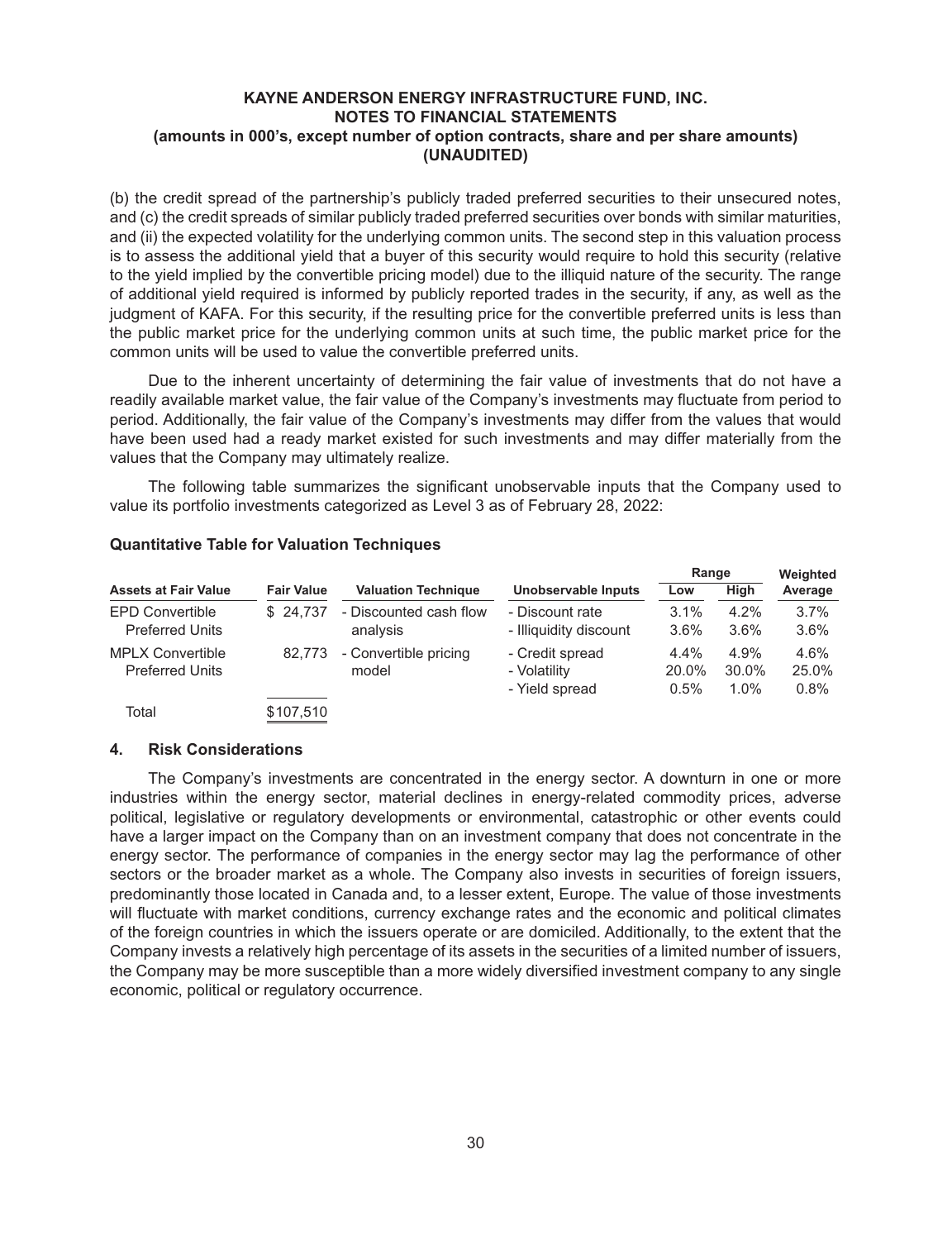At February 28, 2022, the Company had the following investment concentrations:

| Category | Percent of<br>Long-Term<br>Investments |
|----------|----------------------------------------|
|          | 100.0%                                 |
|          | 100.0%                                 |
|          | 98.7%                                  |
|          | 12.3%                                  |
|          | 7.0%                                   |

For more information about the principal risks of investing in the Company, see Investment Objective, Policies and Risks in the Company's most recently filed annual report.

#### **5. Agreements and Affiliations**

A. *Administration Agreement* — On February 1, 2022, the Company entered into an amended administration and accounting agreement with Ultimus Fund Solutions, LLC ("Ultimus"). Pursuant to the agreement, Ultimus will continue to provide certain administrative and accounting services for the Company. The agreement has an initial term of three years and automatic one-year renewals unless earlier terminated by either party as provided under the terms of the agreement.

B. *Investment Management Agreement*  — The Company has entered into an investment management agreement with KA Fund Advisors, LLC ("KAFA") under which KAFA, subject to the overall supervision of the Company's Board of Directors, manages the day-to-day operations of, and provides investment advisory services to, the Company. For providing these services, KAFA receives an investment management fee from the Company.

KAFA has also entered into a fee waiver agreement with the Company that provides for a management fee of 1.375% on average total assets up to \$4,000,000; 1.25% on average total assets between \$4,000,000 and \$6,000,000; 1.125% on average total assets between \$6,000,000 and \$8,000,000; and 1.0% on average total assets over \$8,000,000. These tiered fee waivers will result in a reduction to the effective management fee rate payable to KAFA as the Company's assets under management increase. Any amount waived by KAFA pursuant to the fee waiver agreement may not be recouped.

The investment management and fee waiver agreements have a current term through April 30, 2023 and may be renewed annually thereafter upon approval of KAFA and the Company's Board of Directors (including a majority of the Company's directors who are not "interested persons" of the Company, as such term is defined in the 1940 Act). For the three months ended February 28, 2022, the Company paid management fees at an annual rate of 1.375% of the Company's average quarterly total assets (as defined in the investment management agreement).

For purposes of calculating the management fee the average total assets for each quarterly period are determined by averaging the total assets at the last day of that quarter with the total assets at the last day of the prior quarter. The Company's total assets are equal to the Company's gross asset value (which includes assets attributable to the Company's use of preferred stock, commercial paper or notes and other borrowings and excludes any net deferred tax asset), minus the sum of the Company's accrued and unpaid dividends and distributions on any outstanding common stock and accrued and unpaid dividends and distributions on any outstanding preferred stock and accrued liabilities (other than liabilities associated with borrowing or leverage by the Company and any accrued taxes, including, a deferred tax liability). Liabilities associated with borrowing or leverage by the Company include the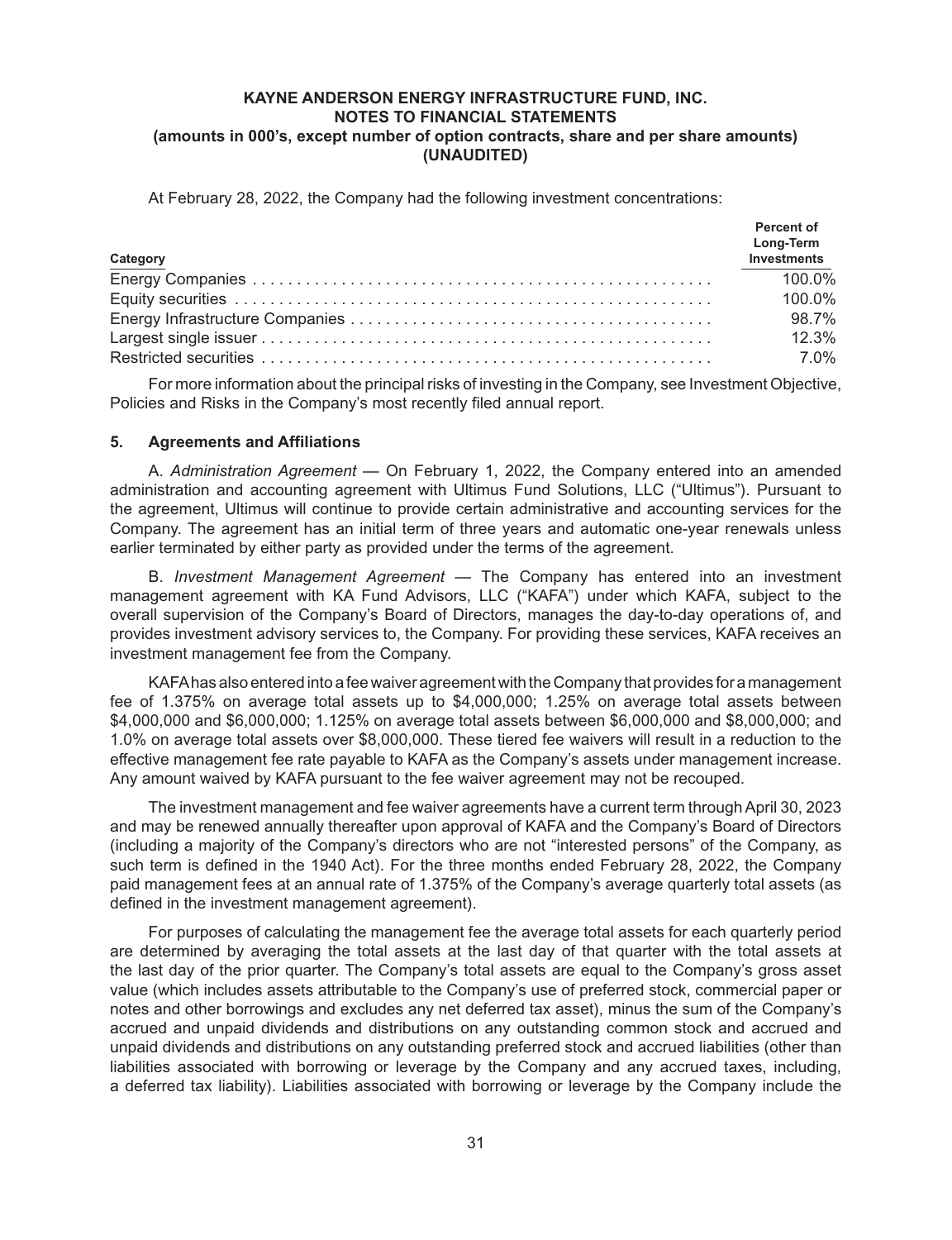principal amount of any borrowings, commercial paper or notes issued by the Company, the liquidation preference of any outstanding preferred stock, and other liabilities from other forms of borrowing or leverage such as short positions and put or call options held or written by the Company.

C. *Portfolio Companies* — From time to time, the Company may "control" or may be an "affiliate" of one or more of its portfolio companies, as each of these terms is defined in the 1940 Act. In general, under the 1940 Act, the Company would be presumed to "control" a portfolio company if the Company and its affiliates owned 25% or more of its outstanding voting securities and would be an "affiliate" of a portfolio company if the Company and its affiliates owned 5% or more of its outstanding voting securities. The 1940 Act contains prohibitions and restrictions relating to transactions between investment companies and their affiliates (including the Company's investment adviser), principal underwriters and affiliates of those affiliates or underwriters.

The Company believes that there are several factors that determine whether or not a security should be considered a "voting security" in complex structures such as limited partnerships of the kind in which the Company invests. The Company also notes that the Securities and Exchange Commission (the "SEC") staff has issued guidance on the circumstances under which it would consider a limited partnership interest to constitute a voting security. Under most partnership agreements, the management of the partnership is vested in the general partner, and the limited partners, individually or collectively, have no rights to manage or influence management of the partnership through such activities as participating in the selection of the managers or the board of the limited partnership or the general partner. As a result, the Company believes that many of the limited partnership interests in which it invests should not be considered voting securities. However, it is possible that the SEC staff may consider the limited partner interests the Company holds in certain limited partnerships to be voting securities. If such a determination were made, the Company may be regarded as a person affiliated with and controlling the issuer(s) of those securities for purposes of Section 17 of the 1940 Act.

In making such a determination as to whether to treat any class of limited partnership interests the Company holds as a voting security, the Company considers, among other factors, whether or not the holders of such limited partnership interests have the right to elect the board of directors of the limited partnership or the general partner. If the holders of such limited partnership interests do not have the right to elect the board of directors, the Company generally has not treated such security as a voting security. In other circumstances, based on the facts and circumstances of those partnership agreements, including the right to elect the directors of the general partner, the Company has treated those securities as voting securities. If the Company does not consider the security to be a voting security, it will not consider such partnership to be an "affiliate" unless the Company and its affiliates own more than 25% of the outstanding securities of such partnership. Additionally, certain partnership agreements give common unitholders the right to elect the partnership's board of directors, but limit the amount of voting securities any limited partner can hold to no more than 4.9% of the partnership's outstanding voting securities *(i.e.*, any amounts held in excess of such limit by a limited partner do not have voting rights). In such instances, the Company does not consider itself to be an affiliate if it owns more than 5% of such partnership's common units.

There is no assurance that the SEC staff will not consider that other limited partnership securities that the Company owns and does not treat as voting securities are, in fact, voting securities for the purposes of Section 17 of the 1940 Act. If such determination were made, the Company will be required to abide by the restrictions on "control" or "affiliate" transactions as proscribed in the 1940 Act. The Company or any portfolio company that it controls, and its affiliates, may from time to time engage in certain of such joint transactions, purchases, sales and loans in reliance upon and in compliance with the conditions of certain exemptive rules promulgated by the SEC. The Company cannot make assurances,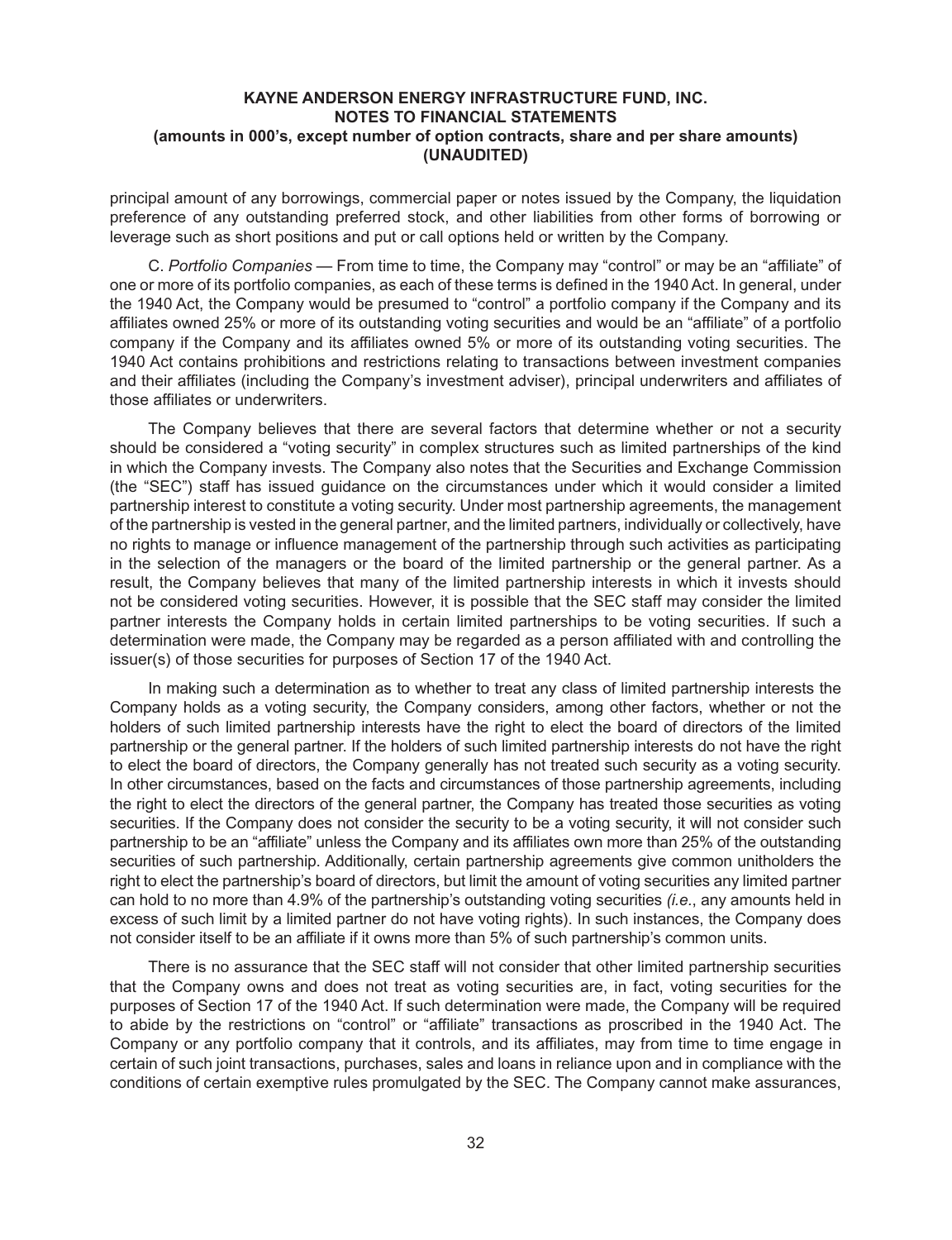however, that it would be able to satisfy the conditions of these rules with respect to any particular eligible transaction, or even if the Company were allowed to engage in such a transaction, that the terms would be more or as favorable to the Company or any company that it controls as those that could be obtained in an arm's length transaction. As a result of these prohibitions, restrictions may be imposed on the size of positions that may be taken for the Company or on the type of investments that it could make.

Plains GP Holdings, L.P., Plains AAP, L.P. and Plains All American Pipeline, L.P. — Kayne Anderson Capital Advisors, L.P. ("KACALP") is the managing member of KAFA. Members of senior management of KACALP and KAFA and various affiliated funds managed by KACALP own Plains GP Holdings L.P. ("PAGP") shares, Plains All American Pipeline, L.P. ("PAA") units and interests in Plains AAP, L.P. ("PAGP-AAP"). The Company believes that it is an affiliate of PAA, PAGP and PAGP-AAP under the 1940 Act by virtue of the Company's and other affiliated Kayne Anderson funds' ownership interest in PAA, PAGP and PAGP-AAP.

The following table summarizes the Company's investments in affiliates as of and for the three months ended February 28, 2022:

|                           | No. of<br>Shares/Units <sup>(2)</sup> |          | Dividends/<br><b>Distributions</b> | <b>Net Realized</b>           | <b>Net Change</b><br>in Unrealized |
|---------------------------|---------------------------------------|----------|------------------------------------|-------------------------------|------------------------------------|
| Investment <sup>(1)</sup> | (in 000's)                            | Value    | <b>Received</b>                    | Gains (Losses) <sup>(3)</sup> | Gains (Losses)                     |
| $PAA$                     | 7.188                                 | \$75,975 | \$1.294                            | \$452                         | \$9,903                            |
| $PAGP-MAP$                | 1.622                                 | 18,348   | 292                                |                               | 2,393                              |
| <b>Total</b>              |                                       | \$94,323 | \$1,586                            | \$452                         | \$12,296                           |

(1) See Schedule of Investments for investment classifications.

- (2) During the three months ended February 28, 2022, there were no purchases or sales of any affiliates.
- (3) Net realized gains for the period relate to distributions received in excess of cost basis.

#### **6. Income Taxes**

The Company's taxes include current and deferred income taxes. Current income taxes reflect the estimated income tax liability or asset of the Company as of a measurement date. Deferred income taxes reflect (i) taxes on net unrealized gains (losses), which are attributable to the difference between fair market value and tax cost basis, (ii) the net tax effects of temporary differences between the carrying amounts of assets and liabilities for financial reporting purposes and the amounts used for income tax purposes and (iii) the net tax benefit of accumulated net operating losses and capital losses, if any.

As of February 28, 2022, the components of the Company's current and deferred tax assets and liabilities are as follows:

| Deferred tax assets:      |       |
|---------------------------|-------|
|                           |       |
|                           | 3,903 |
|                           | 372   |
| Deferred tax liabilities: |       |
|                           |       |
|                           |       |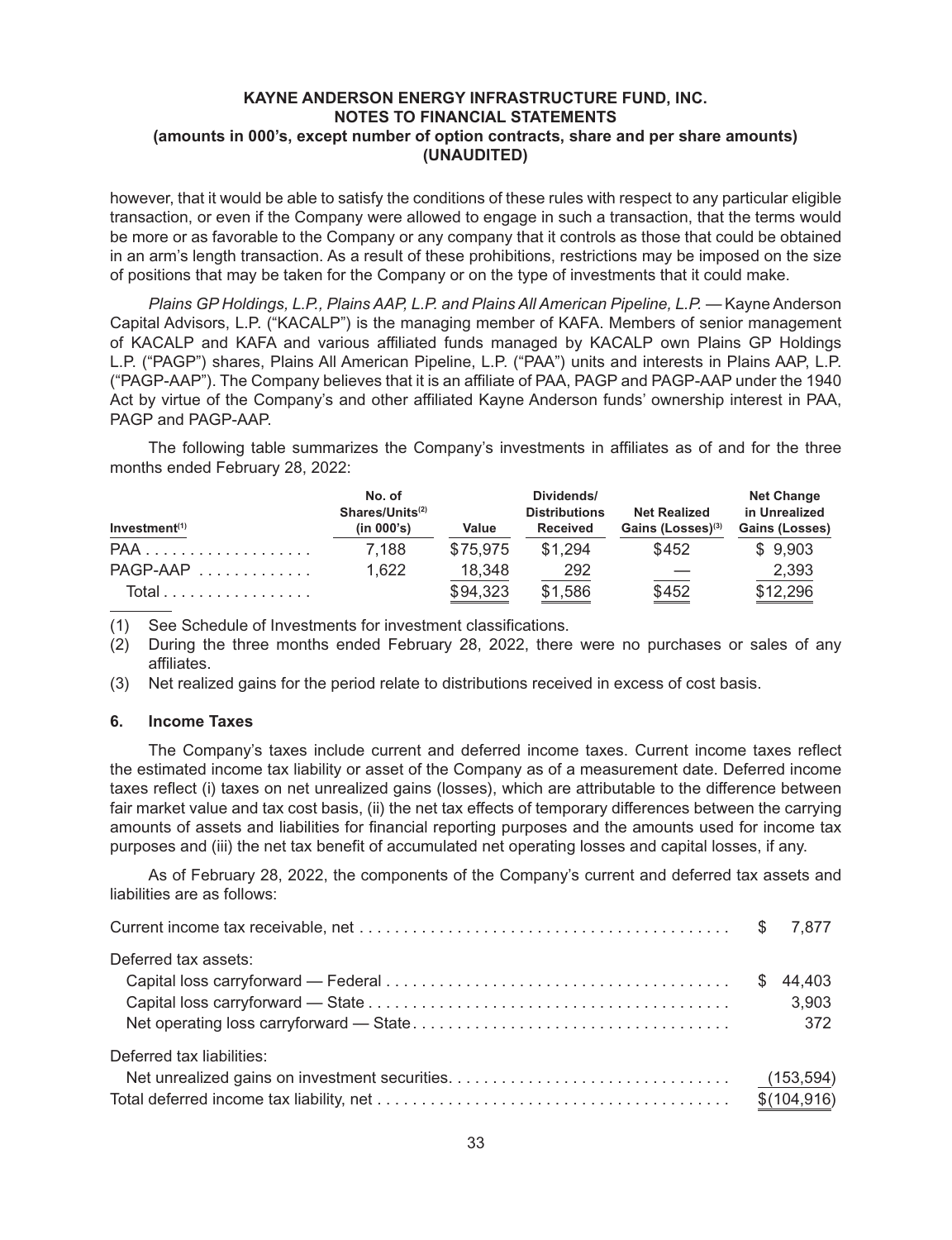During the three months ended February 28, 2022, the Company received \$112 of tax refunds (net of \$1 of state tax payments) primarily related to state capital loss carryback claims.

As of February 28, 2022, the Company had a net current income tax receivable of \$7,877 which was comprised of a net state tax receivable of \$4,052 and a net federal tax receivable of \$3,825.

As of February 28, 2022, the Company had capital loss carryforwards of \$215,026 (state and federal deferred tax asset of \$3,903 and \$44,403, respectively). Realization of capital loss carryforwards is dependent on generating sufficient capital gains prior to their expiration. The majority of these capital loss carryforwards will expire if not used by fiscal 2025.

The Company periodically reviews the recoverability of its deferred tax assets based on the weight of available evidence. When assessing the recoverability of its deferred tax assets, significant weight is given to the effects of potential future realized and unrealized gains on investments and the period over which these deferred tax assets can be realized.

Based on the Company's assessment at February 28, 2022, it has determined that it is more likely than not that its deferred tax assets would be realized through future taxable income of the appropriate character. Accordingly, there is no valuation allowance related to the Company's deferred tax assets.

The Company will continue to review and assess the need for a valuation allowance in the future. Significant variability in the fair value of its portfolio of investments may change the Company's assessment regarding the recoverability of its deferred tax assets. If a further valuation allowance is required to reduce any deferred tax asset in the future, or if a change in a valuation allowance is necessary, it could have a material impact on the Company's net asset value and results of operations in the period of adjustment.

Total income taxes were different from the amount computed by applying the federal statutory income tax rate of 21% to the net investment loss and realized and unrealized gains (losses) on investments before taxes as follows:

|                                                                             | For the<br><b>Three Months</b><br><b>Ended</b><br>February 28,<br>2022 |
|-----------------------------------------------------------------------------|------------------------------------------------------------------------|
|                                                                             | \$48,213                                                               |
|                                                                             | 3,186                                                                  |
|                                                                             | (331)                                                                  |
| Dividend received deduction, non-deductible distributions on MRP Shares and |                                                                        |
|                                                                             | (89)                                                                   |
|                                                                             | \$50.979                                                               |

As a limited partner of MLPs, the Company includes its allocable share of such MLP's income or loss in computing its own taxable income or loss. Additionally, for income tax purposes, the Company reduces the cost basis of its MLP investments by the cash distributions received, and increases or decreases the cost basis of its MLP investments by its allocable share of the MLP's income or loss. During the three months ended February 28, 2022, the Company increased its tax cost basis by approximately \$10,246 due to its 2021 net allocated income from its MLP investments.

The Company utilizes the average cost method to compute the adjusted tax cost basis of its MLP securities.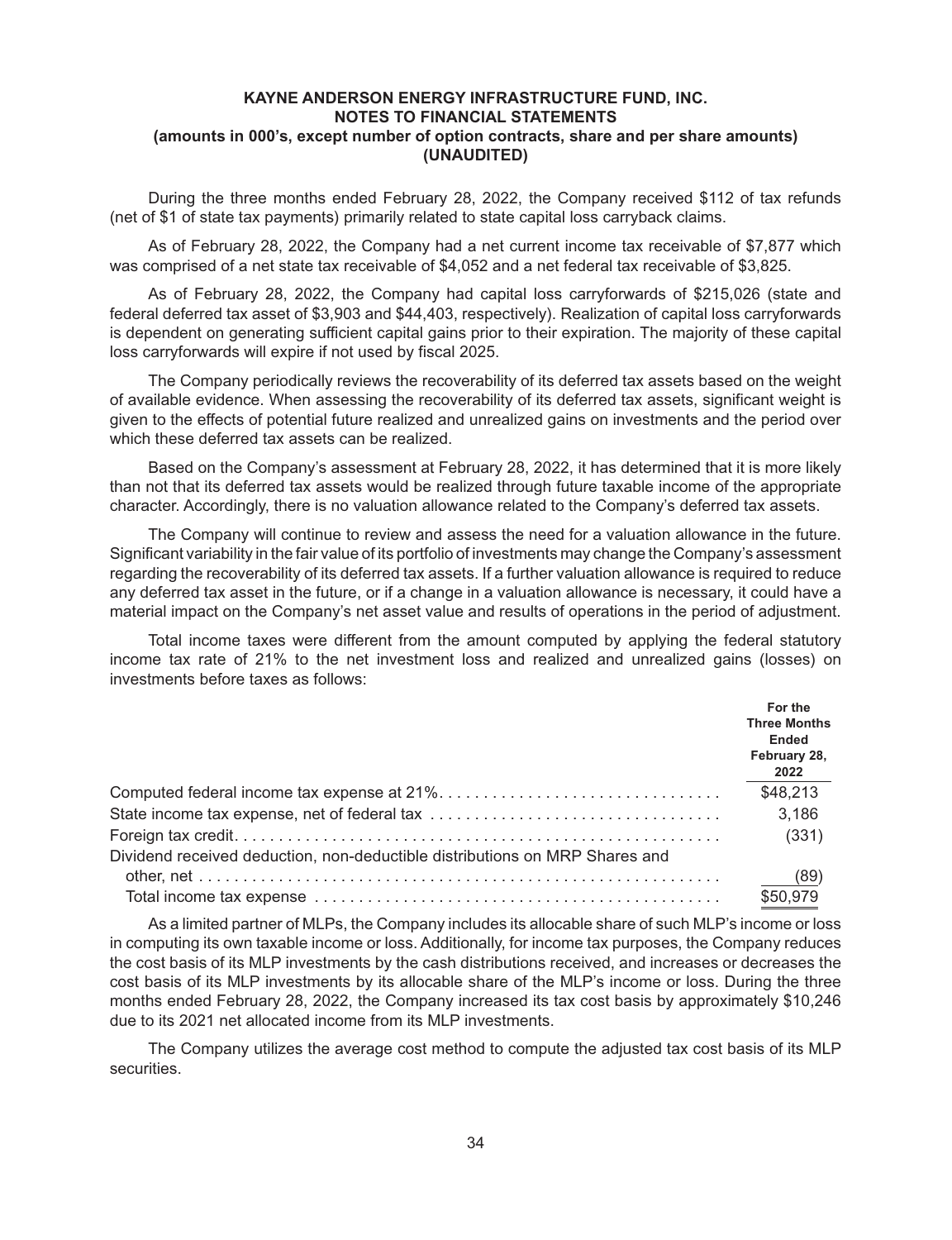At February 28, 2022, the cost basis of investments for federal income tax purposes was \$1,119,312. The cost basis for federal income tax purposes is \$625,205 lower than the cost basis for GAAP reporting purposes primarily due to the additional basis adjustments attributable to the Company's share of the allocated losses from its MLP investments. At February 28, 2022, gross unrealized appreciation and depreciation of investments and options, if any, for federal income tax purposes were as follows:

| Gross unrealized appreciation of investments (including options, if any) | \$688,110 |
|--------------------------------------------------------------------------|-----------|
| Gross unrealized depreciation of investments (including options, if any) | (2,683)   |
|                                                                          | \$685,427 |

Distributions in the amount of \$4,087 paid to holders of MRP Shares for the fiscal year ended November 30, 2021, were characterized as distributions (return of capital). Distributions in the amount of \$82,190 paid to common stockholders for the fiscal year ended November 30, 2021, were characterized as distributions (return of capital). These characterizations are based on the Company's earnings and profits.

## **7. Restricted Securities**

From time to time, the Company's ability to sell certain of its investments is subject to certain legal or contractual restrictions. For instance, private investments that are not registered under the Securities Act of 1933, as amended (the "Securities Act"), cannot be offered for public sale in a non-exempt transaction without first being registered. In other cases, certain of the Company's investments have restrictions such as lock-up agreements that preclude the Company from offering these securities for public sale.

At February 28, 2022, the Company held the following restricted investments:

|                                                                  | <b>Acquisition</b> | Type of            | Number of<br>Units. | Cost<br><b>Basis</b> | Fair               | <b>Fair Value</b>    | <b>Percent Percent</b><br>of Net | of Total      |
|------------------------------------------------------------------|--------------------|--------------------|---------------------|----------------------|--------------------|----------------------|----------------------------------|---------------|
| Investment                                                       | <b>Date</b>        | <b>Restriction</b> | (in 000s)           | (GAAP)               | Value              | <b>Per Unit</b>      | <b>Assets</b>                    | <b>Assets</b> |
| <b>Level 2 Investments</b>                                       |                    |                    |                     |                      |                    |                      |                                  |               |
| Plains GP Holdings, L.P. -                                       |                    |                    |                     |                      |                    |                      |                                  |               |
| Plains AAP, $L.P.(1)$                                            | (2)                | (3)                | 1.622               | S.                   | 1.536 \$ 18.348 \$ | 11.31                | $1.4\%$                          | $1.0\%$       |
| Level 3 Investments $(4)$                                        |                    |                    |                     |                      |                    |                      |                                  |               |
| Enterprise Products Partners L.P.<br>Convertible Preferred Units | (2)                | (5)                | 23                  | \$24.961             |                    | \$ 24.737 \$1.086.16 | 1.9%                             | $1.4\%$       |
| <b>MPLX LP Convertible Preferred</b>                             |                    |                    |                     |                      |                    |                      |                                  |               |
|                                                                  | 5/13/16            |                    | 2.255               | 72.217               | 82.773             | 36.70                | 6.5                              | 4.5           |
|                                                                  |                    |                    |                     | \$97.178             | \$107.510          |                      | 8.4%                             | 5.9%          |
| Total of all restricted investments                              |                    |                    |                     | \$98.714             | \$125,858          |                      | 9.8%                             | 6.9%          |

(1) The Company values its investment in Plains AAP, L.P. ("PAGP-AAP") on an "as exchanged" basis based on the higher public market value of either Plains GP Holdings, L.P. ("PAGP") or Plains All American Pipeline, L.P. ("PAA"). As of February 28, 2022, the Company's PAGP-AAP investment is valued at PAGP's closing price. See Note 3 — Fair Value.

(2) Security was acquired at various dates in current and/or prior fiscal years.

(3) The Company's investment in PAGP-AAP is exchangeable on a one-for-one basis into either PAGP shares or PAA units at the Company's option. Upon exchange, the PAGP shares or the PAA units will be freely tradable.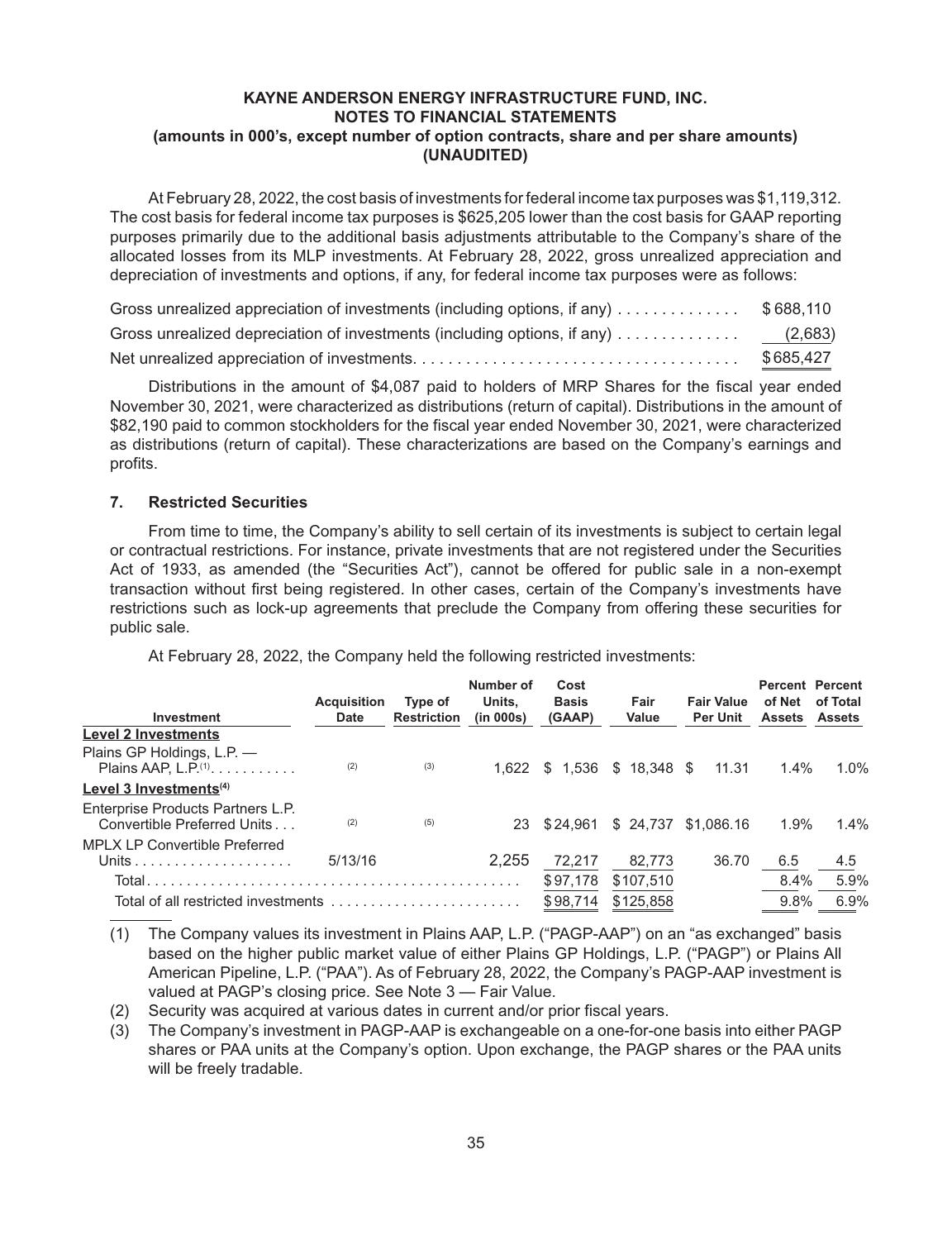- (4) Securities are valued using inputs reflecting the Company's own assumptions as more fully described in Note 2 — Significant Accounting Policies and Note 3 — Fair Value.
- (5) Unregistered or restricted security of a publicly-traded company.

#### **8. Derivative Financial Instruments**

As required by the Derivatives and Hedging Topic of the FASB Accounting Standards Codification (ASC 815), the following are the derivative instruments and hedging activities of the Company. See Note 2 — Significant Accounting Policies.

*Option Contracts* — Based on the notional amount, the Company has written a monthly average of \$6,654 of call options during the three months ended February 28, 2022.

*Interest Rate Swap Contracts*  — As of February 28, 2022, the Company did not have any interest rate swap contracts outstanding.

As of February 28, 2022, the Company held no derivative instruments.

The following table sets forth the effect of the Company's derivative instruments on the Statement of Operations:

|                                                                |                                                                                          | For the Three Months Ended<br><b>February 28, 2022</b>                                           |                                                                                                             |  |
|----------------------------------------------------------------|------------------------------------------------------------------------------------------|--------------------------------------------------------------------------------------------------|-------------------------------------------------------------------------------------------------------------|--|
| <b>Derivatives Not Accounted for</b><br>as Hedging Instruments | <b>Location of</b><br>Gains/(Losses) on<br><b>Derivatives</b><br>Recognized<br>in Income | <b>Net Realized</b><br>Gains/(Losses) on<br><b>Derivatives</b><br>Recognized in<br><b>Income</b> | Change in<br><b>Unrealized</b><br>Gains/(Losses) on<br><b>Derivatives</b><br>Recognized in<br><b>Income</b> |  |
| Call options written $\ldots \ldots \ldots \ldots$             | Options                                                                                  | \$126                                                                                            |                                                                                                             |  |

#### **9. Investment Transactions**

For the three months ended February 28, 2022, the Company purchased and sold securities in the amounts of \$72,049 and \$82,898 (excluding short-term investments).

#### **10. Credit Facility and Term Loan**

As of February 28, 2022, the Company had a \$200,000 unsecured revolving credit facility (the "Credit Facility") that matures on February 24, 2023. The interest rate on outstanding borrowings under the Credit Facility may vary between the secured overnight financing rate ("SOFR") plus 1.40% and SOFR plus 2.25%, depending on the Company's asset coverage ratios. The Company pays a fee of 0.20% per annum on any unused amounts of the Credit Facility.

For the three months ended February 28, 2022, the average amount of borrowings outstanding under the Credit Facility was \$86,889 with a weighted average interest rate of 1.44%. As of February 28, 2022, the Company had \$65,000 outstanding under the Credit Facility at a weighted average interest rate of 1.55%.

As of February 28, 2022, the Company had a \$50,000 unsecured term loan (the "Term Loan") that matures on August 6, 2024. The interest rate on \$25,000 of the Term Loan is fixed at a rate of 1.735% and the interest rate on the remaining \$25,000 is LIBOR plus 1.30%. Amounts repaid under the Term Loan cannot be reborrowed.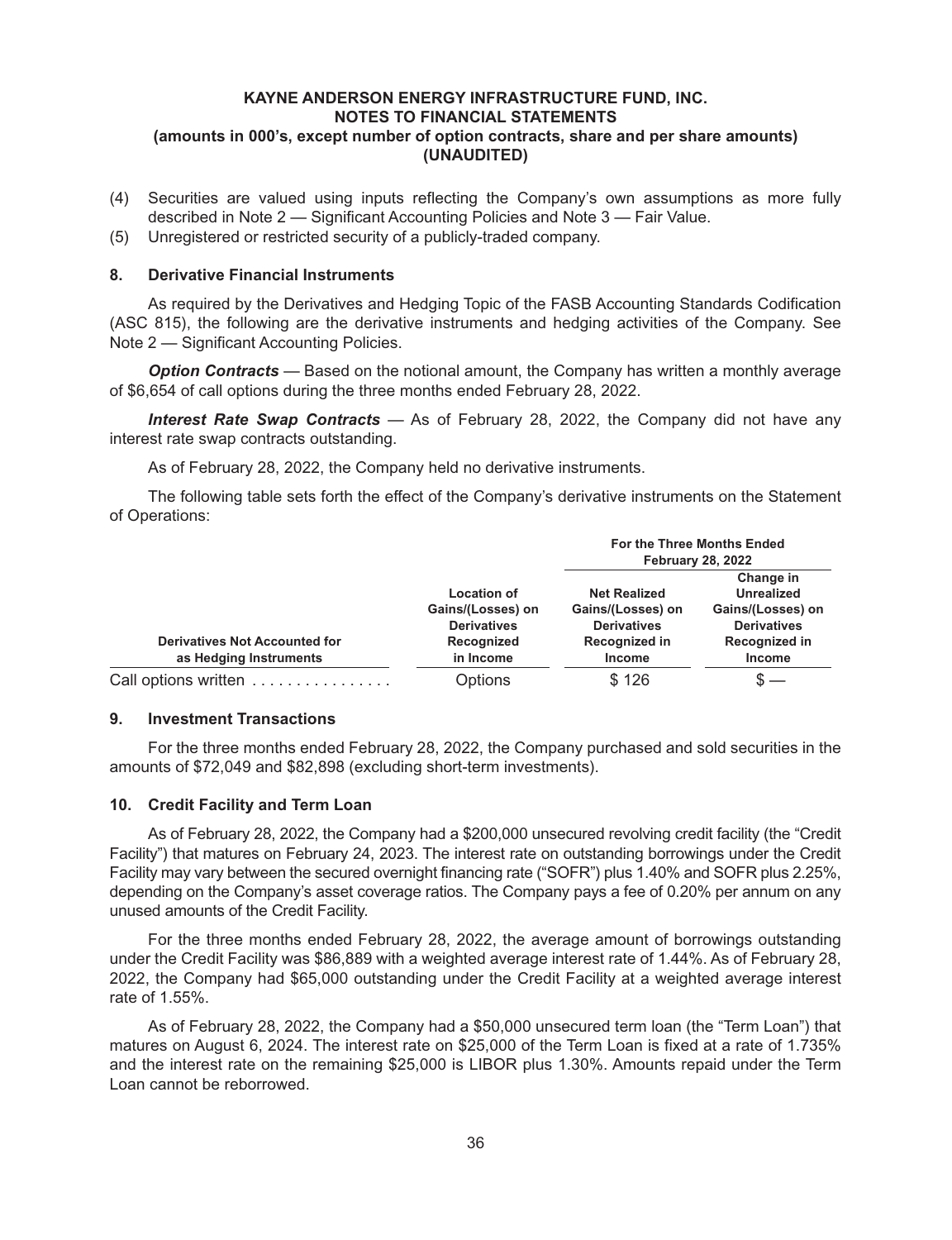As of February 28, 2022, \$50,000 was borrowed under the Term Loan at a weighted average interest rate of 1.61%. As of February 28, 2022, the Company had \$134 of unamortized Term Loan issuance costs.

As of February 28, 2022, the Company was in compliance with all financial and operational covenants required by the Credit Facility and Term Loan. See Financial Highlights for the Company's asset coverage ratios under the 1940 Act.

#### **11. Notes**

At February 28, 2022, the Company had \$209,686 aggregate principal amount of Notes outstanding.

The table below sets forth a summary of the key terms of each series of Notes outstanding at February 28, 2022.

| <b>Series</b> | <b>Principal</b><br>Outstanding<br>February 28,<br>2022 | <b>Unamortized</b><br><b>Issuance</b><br>Costs | <b>Estimated</b><br><b>Fair Value</b><br>February 28,<br>2022 | <b>Fixed/Floating</b><br><b>Interest Rate</b> | <b>Maturity</b> |
|---------------|---------------------------------------------------------|------------------------------------------------|---------------------------------------------------------------|-----------------------------------------------|-----------------|
| CC            | \$<br>11,575                                            | \$<br>$\overline{4}$                           | \$<br>11,700                                                  | 3.95%                                         | 5/3/22          |
| FF            | 16.571                                                  | 28                                             | 16,900                                                        | 3.57%                                         | 4/16/23         |
| GG            | 21,419                                                  | 69                                             | 21,900                                                        | 3.67%                                         | 4/16/25         |
| KK            | 32.247                                                  | 98                                             | 33,200                                                        | 3.93%                                         | 7/30/24         |
| <b>MM</b>     | 27,322                                                  | 33                                             | 27,600                                                        | 3.26%                                         | 10/29/22        |
| <b>NN</b>     | 15.774                                                  | 37                                             | 16,000                                                        | 3.37%                                         | 10/29/23        |
| <sub>OO</sub> | 14.778                                                  | 47                                             | 15,000                                                        | 3.46%                                         | 10/29/24        |
| PP            | 50,000                                                  | 368                                            | 49,800                                                        | 3-month LIBOR + 125 bps                       | 6/19/26         |
| QQ            | 20,000                                                  | 141                                            | 19,300                                                        | 1.81%                                         | 6/19/25         |
|               | \$209,686                                               | \$825                                          | \$211,400                                                     |                                               |                 |

Holders of the fixed rate Notes are entitled to receive cash interest payments semi-annually (on June 19 and December 19) at the fixed rate. Holders of the floating rate Notes are entitled to receive cash interest payments quarterly (on March 19, June 19, September 19 and December 19) at the floating rate. As of February 28, 2022, the weighted average interest rate on the outstanding Notes was 2.92%.

As of February 28, 2022, each series of Notes was rated "AAA" by Kroll Bond Rating Agency ("KBRA"). In the event the credit rating on any series of Notes falls below "A-", the interest rate on such series will increase by 1% during the period of time such series is rated below "A-". The Company is required to maintain a current rating from one rating agency with respect to each series of Notes and is prohibited from having any rating of less than investment grade ("BBB-") with respect to each series of Notes.

The Notes were issued in private placement offerings to institutional investors and are not listed on any exchange or automated quotation system. The Notes contain various covenants related to other indebtedness, liens and limits on the Company's overall leverage. Under the 1940 Act and the terms of the Notes, the Company may not declare dividends or make other distributions on shares of its common stock or make purchases of such shares if, at any time of the declaration, distribution or purchase, asset coverage with respect to senior securities representing indebtedness (including the Notes) would be less than 300%.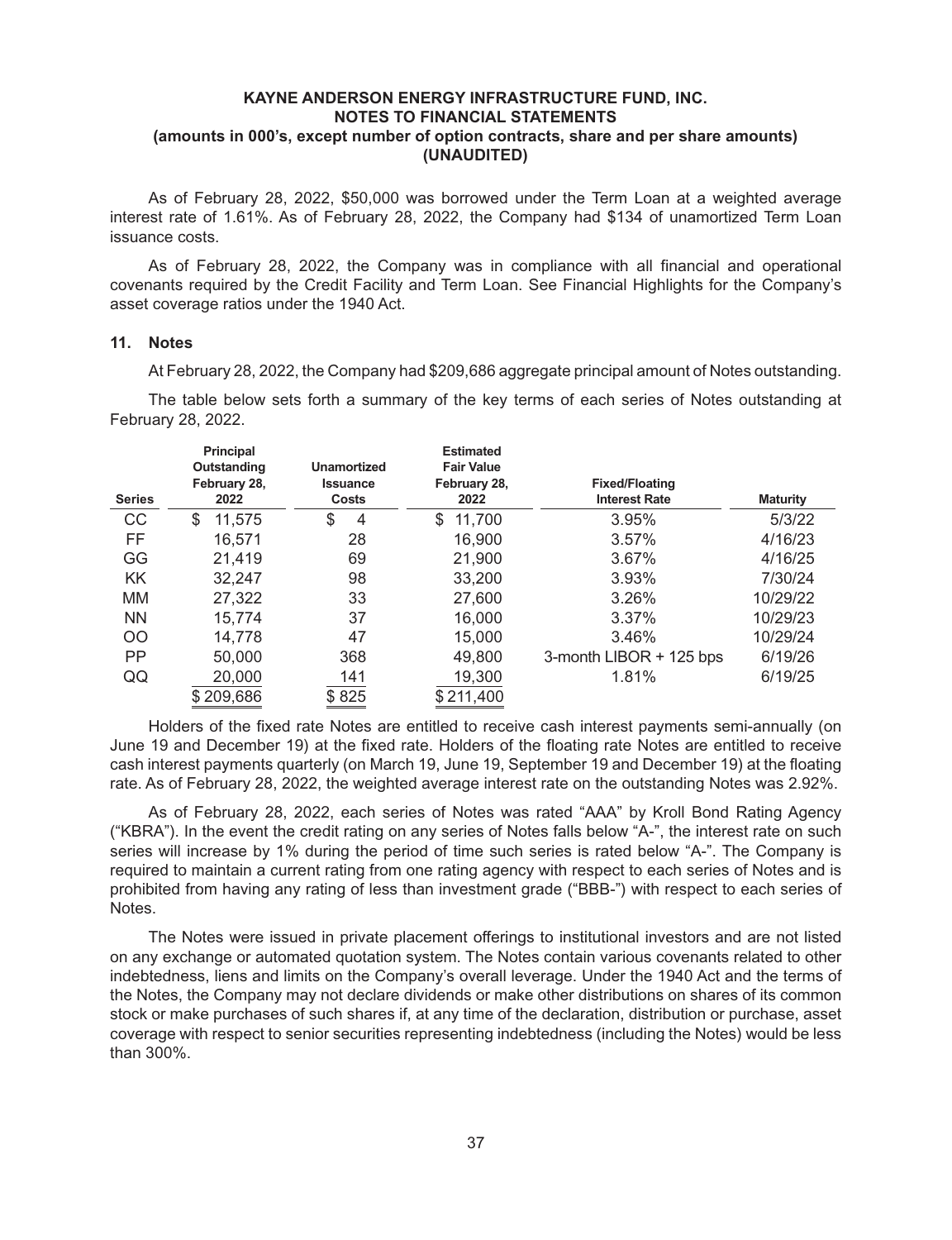The Notes are redeemable in certain circumstances at the option of the Company. The Notes are also subject to a mandatory redemption to the extent needed to satisfy certain requirements if the Company fails to meet an asset coverage ratio required by law and is not able to cure the coverage deficiency by the applicable deadline.

The Notes are unsecured obligations of the Company and, upon liquidation, dissolution or winding up of the Company, will rank: (1) senior to all of the Company's outstanding preferred shares; (2) senior to all of the Company's outstanding common shares; (3) on parity with any unsecured creditors of the Company and any unsecured senior securities representing indebtedness of the Company; and (4) junior to any secured creditors of the Company.

At February 28, 2022, the Company was in compliance with all covenants under the Notes agreements.

#### **12. Preferred Stock**

At February 28, 2022, the Company had 4,066,795 shares of MRP Shares outstanding, with a total liquidation value of \$101,670 (\$25.00 per share).

The table below sets forth a summary of the key terms of each series of MRP Shares outstanding at February 28, 2022.

| <b>Series</b> | Liquidation<br>Value<br>February 28,<br>2022 | Unamortized<br><b>Issuance</b><br>Costs | <b>Estimated</b><br><b>Fair Value</b><br>February 28,<br>2022 | Rate  | <b>Mandatory</b><br><b>Redemption</b><br><b>Date</b> |  |
|---------------|----------------------------------------------|-----------------------------------------|---------------------------------------------------------------|-------|------------------------------------------------------|--|
| P             | \$10,067                                     | 19                                      | 10,100<br>S                                                   | 3.86% | 10/29/22                                             |  |
| R             | 41,828                                       | 432                                     | 41,300                                                        | 3.38% | 2/11/27                                              |  |
| S             | 49,775                                       | 736                                     | 48,800                                                        | 3.60% | 2/11/30                                              |  |
|               | \$101,670                                    | \$1,187                                 | \$100,200                                                     |       |                                                      |  |

Holders of the MRP Shares are entitled to receive cumulative cash dividend payments on the first business day following each quarterly period (February 28, May 31, August 31 and November 30).

As of February 28, 2022, each series of MRP Shares was rated "A+" by KBRA. The dividend rate on the Company's MRP Shares will increase if the credit rating is downgraded below "A" (as determined by the lowest credit rating assigned). Further, the annual dividend rate for all series of MRP Shares will increase by 4.0% if no ratings are maintained, and the annual dividend rate will increase by 5.0% if the Company fails to make a dividend or certain other payments.

The MRP Shares rank senior to all of the Company's outstanding common shares and on parity with any other preferred stock. The MRP Shares are redeemable in certain circumstances at the option of the Company and are also subject to a mandatory redemption if the Company fails to meet a total leverage (debt and preferred stock) asset coverage ratio of 225%.

Under the terms of the MRP Shares, the Company may not declare dividends or pay other distributions on shares of its common stock or make purchases of such shares if, at any time of the declaration, distribution or purchase, asset coverage with respect to total leverage would be less than 225%.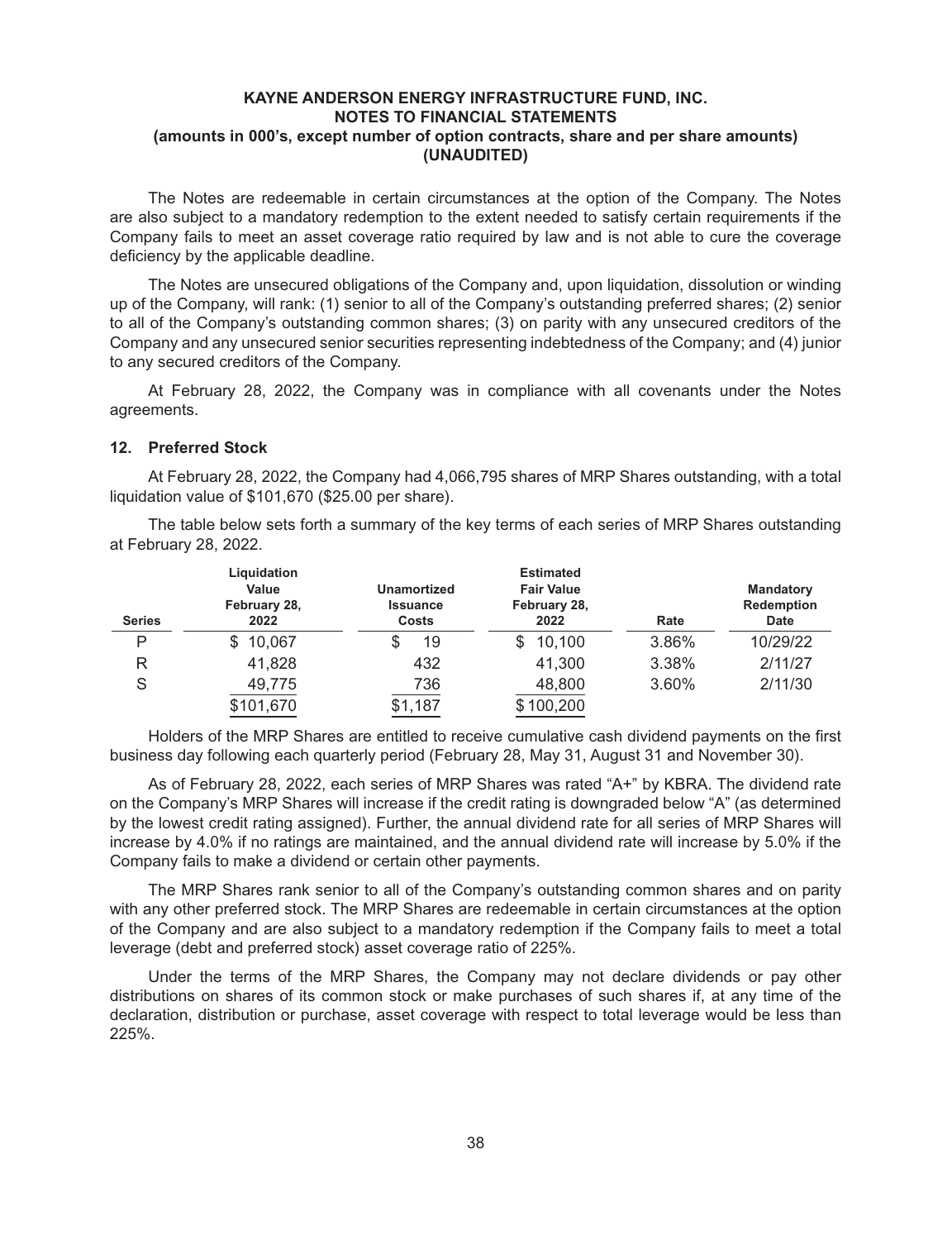The holders of the MRP Shares have one vote per share and will vote together with the holders of common stock as a single class except on matters affecting only the holders of MRP Shares or the holders of common stock. The holders of the MRP Shares, voting separately as a single class, have the right to elect at least two directors of the Company.

At February 28, 2022, the Company was in compliance with the asset coverage requirement of its MRP Shares.

#### **13. Common Stock**

At February 28, 2022, the Company had 195,933,205 shares of common stock authorized and 126,447,554 shares outstanding. As of February 28, 2022, KAFA owned 86 shares of the Company.

During the three months ended February 28, 2022, and fiscal year ended November 30, 2021, there were no common stock transactions.

#### **14. Subsequent Events**

On March 4, 2022, the Company completed the previously announced merger with Fiduciary/ Claymore Energy Infrastructure Fund ("FMO"). Pursuant to the terms of the merger agreement approved by FMO shareholders, FMO was merged with and into KYN, and FMO shareholders received newly issued shares of KYN common stock in exchange for their shares of FMO, the aggregate net asset value of which equaled the aggregate net asset value of FMO common shares, as determined at the close of business on March 4, 2022. A total of 9,683,976 shares of new KYN common stock were issued as a result of the merger. The merger qualified as a tax-free reorganization under Section 368(a) of the Internal Revenue Code. Immediately following the merger, KYN's combined net assets were \$1,433,834 and the Company had 136,131,530 shares of common stock outstanding.

On March 30, 2022, the Company declared a quarterly distribution of \$0.20 per common share for the first quarter. The total distribution of \$27,266 was paid April 19, 2022. Of this total, pursuant to the Company's dividend reinvestment plan, \$3,456 was reinvested into the Company through open market purchases of common stock.

On April 4, 2022, the Company redeemed all \$11,575 of its Series CC Notes at par value (originally scheduled to mature on May 3, 2022).

On April 27, 2022, the Company announced the appointment of Caroline Winn as an Independent Director, meaning a Director who is not an "interested person" of the Company, as that term is defined under the 1940 Act.

Caroline Winn is the chief executive officer for San Diego Gas & Electric (SDG&E), one of Sempra's (NYSE: SRE) regulated California utilities. Ms. Winn's 30-plus year career in the utility space enabled a broad set of leadership roles. She is recognized for demonstrating bold thinking, large strategic business transformation, mobilizing and driving organizations to achieve mission critical outcomes. Ms. Winn demonstrates a passion for organizational and talent development and recognizes people and relationships as drivers to achieve exceptional business success. An experienced executive and board member, her collaborative, resilient, and transparent leadership style has earned high praise from the industry, regulators, and government officials. Ms. Winn also currently serves on the board of directors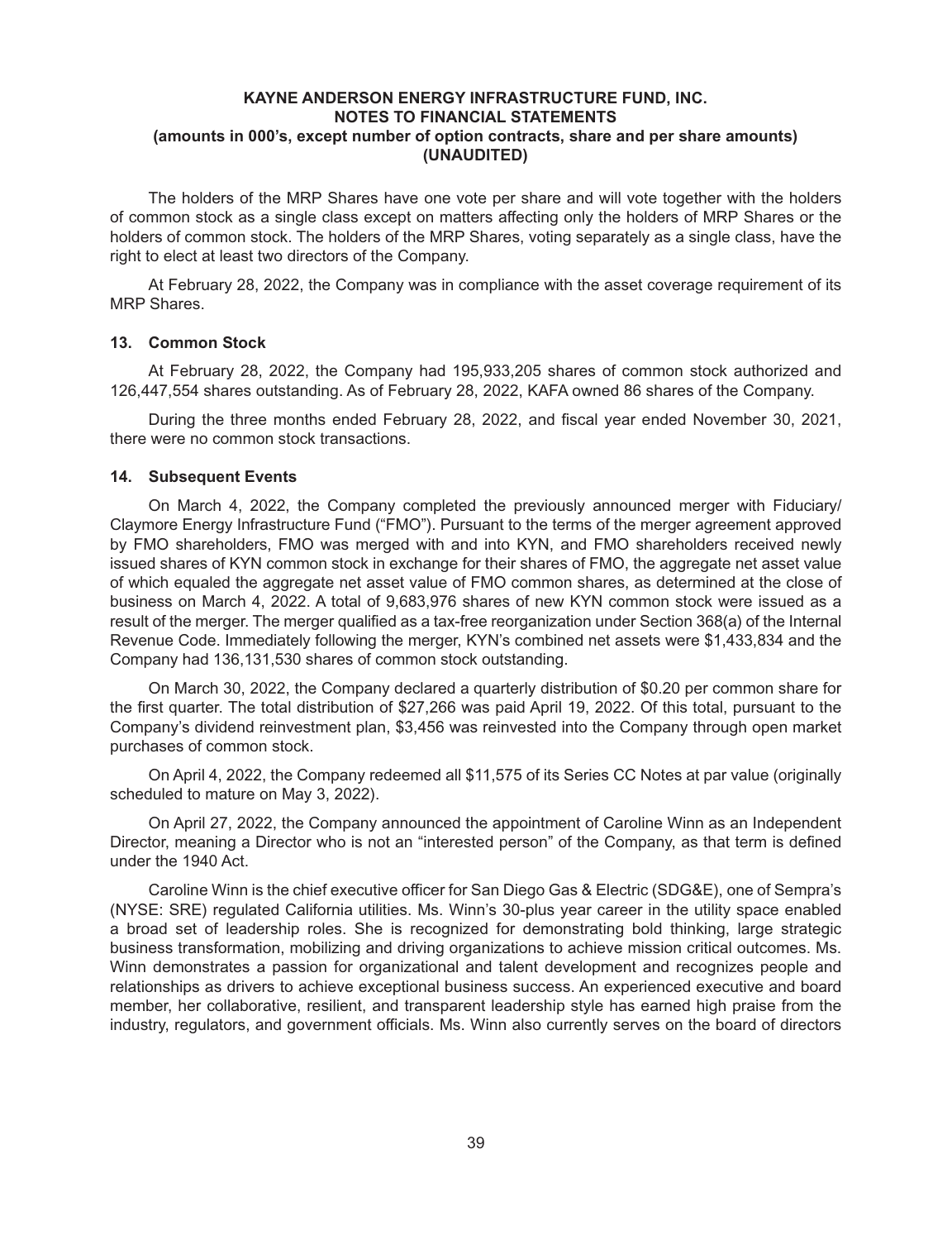of SDG&E and leads SDG&E's Women's Leadership Group. In addition, Ms. Winn is a director and member of the audit committee of the board of the Monarch School for underserved youth and serves on the director's council of the Scripps Institution of Oceanography. Ms. Winn holds a bachelor's degree in electrical engineering from California State University Sacramento and is a registered professional engineer in the State of California.

The Company has performed an evaluation of subsequent events through the date the financial statements were issued and has determined that no additional items require recognition or disclosure.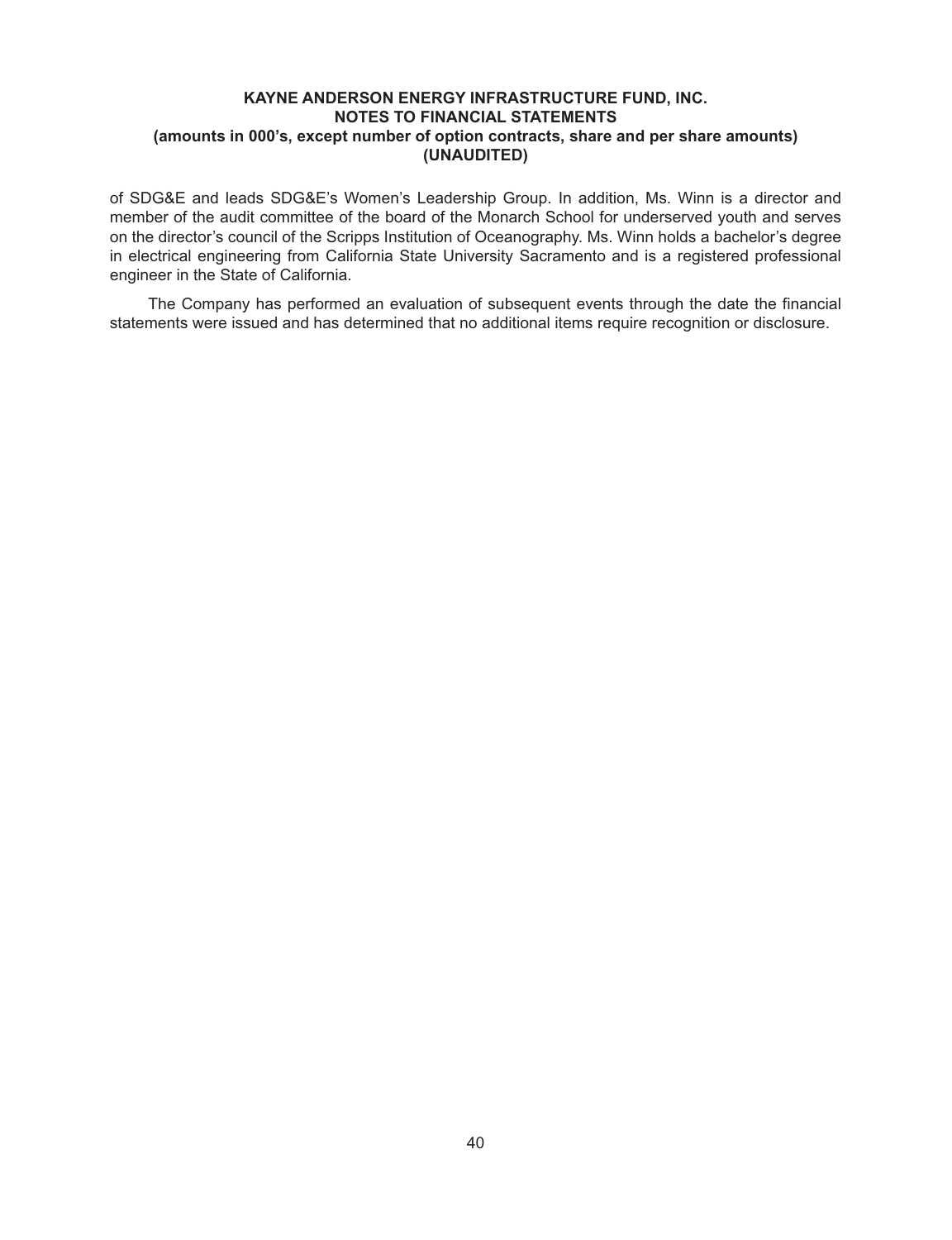## **KAYNE ANDERSON ENERGY INFRASTRUCTURE FUND, INC. GLOSSARY OF KEY TERMS (UNAUDITED)**

This glossary contains definitions of certain key terms, as they are used in our investment policies and as described in this report. These definitions may not correspond to standard sector definitions.

"*Energy Assets"* means Energy Infrastructure Assets and other assets that are used in the energy sector, including assets used in exploring, developing, producing, generating, transporting, transmitting, storing, gathering, processing, fractionating, refining, distributing, mining or marketing of natural gas, natural gas liquids, crude oil, refined products, coal, electricity or water.

*"Energy Companies"* means companies that own and/or operate Energy Assets or provide energy- related services. For purposes of this definition, this includes companies that (i) derive at least 50% of their revenues or operating income from operating Energy Assets or providing services for the operation of such assets or (ii) have Energy Assets that represent the majority of their assets.

*"Energy Infrastructure Assets"* means (a) Midstream Assets, (b) Renewable Infrastructure Assets and (c) Utility Assets.

*"Energy Infrastructure Companies"* consists of (a) Midstream Energy Companies, (b) Renewable Infrastructure Companies and (c) Utility Companies.

*"Master Limited Partnerships"* or "MLPs" means limited partnerships and limited liability companies that are publicly traded and are treated as partnerships for federal income tax purposes.

*"Midstream Assets"* means assets used in energy logistics, including, but not limited to, assets used in transporting, storing, gathering, processing, fractionating, distributing, or marketing of natural gas, natural gas liquids, crude oil, refined products or water produced in conjunction with such activities.

"*Midstream Energy Companies*" means companies that primarily own and operate Midstream Assets. Such companies may be structured as Master Limited Partnerships or taxed as corporations. For purposes of this definition, this includes companies that (i) derive at least 50% of their revenue or operating income from operating Midstream Assets or providing services for the operation of such assets or (ii) have Midstream Assets that represent the majority of their assets.

"*Renewable Infrastructure Assets*" means assets used in the generation, production, distribution, transportation, transmission, storage and marketing of energy including, but not limited to, electricity or steam from renewable sources such as solar, wind, flowing water (hydroelectric power), geothermal, biomass and hydrogen.

"*Renewable Infrastructure Companies*" means companies that own and/or operate Renewable Infrastructure Assets. For purposes of this definition, this includes companies that (i) derive at least 50% of their revenues or operating income from operating Renewable Infrastructure Assets or providing services for the operation of such assets or (ii) have Renewable Infrastructure Assets that represent the majority of their assets.

*"Utility Assets"* means assets, other than Renewable Infrastructure Assets, that are used in the generation, production, distribution, transportation, transmission, storage and marketing of energy, including, but not limited to, electricity, natural gas and steam.

*"Utility Companies"* means companies that own and/or operate Utility Assets. For purposes of this definition, this includes companies that (i) derive at least 50% of their revenues or operating income from operating Utility Assets or providing services for the operation of such assets or (ii) have Utility Assets that represent the majority of their assets.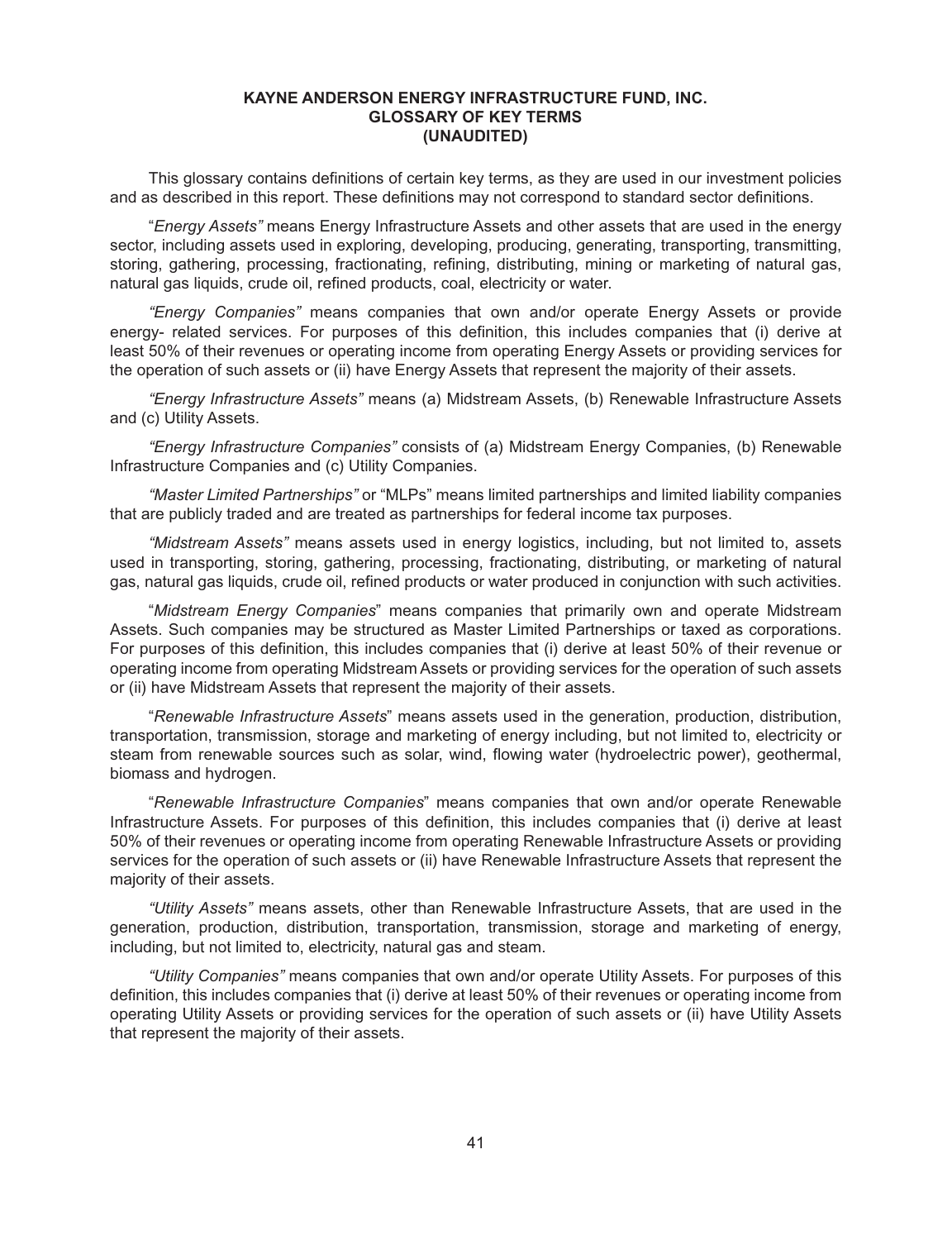# **KAYNE ANDERSON ENERGY INFRASTRUCTURE FUND, INC. ADDITIONAL INFORMATION (UNAUDITED)**

# **REPURCHASE DISCLOSURE**

Notice is hereby given in accordance with Section 23(c) of the 1940 Act, that the Company may from time to time purchase shares of its common and preferred stock and its Notes in the open market or in privately negotiated transactions.